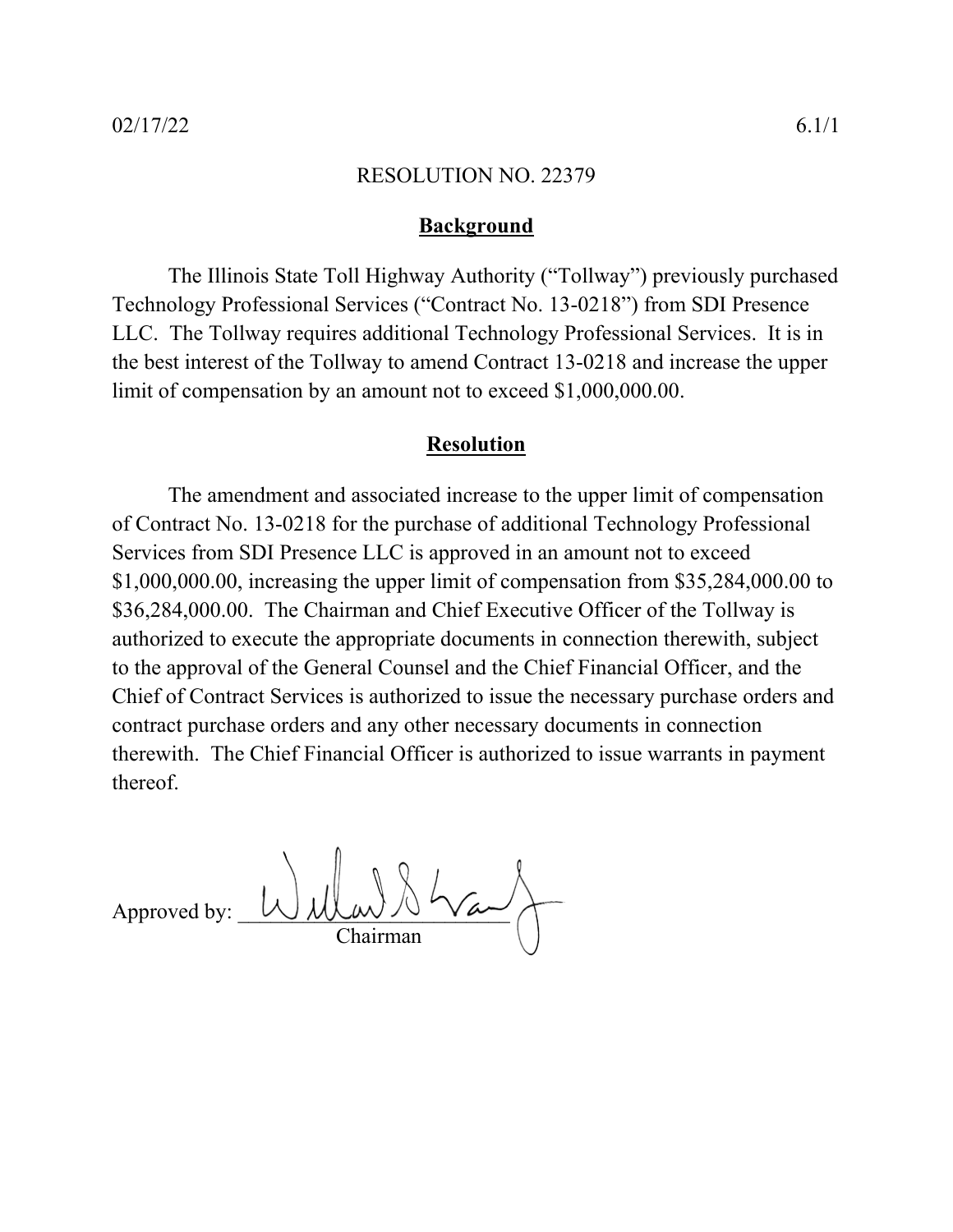## **Background**

The Illinois State Toll Highway Authority ("Tollway") is interested in procuring Electrical Supplies. Pursuant to the Tollway's Invitation for Bid No. 21-0096R, the Tollway has determined that J. P. Simons & Co. is the lowest responsive and responsible bidder for Electrical Supplies for an upper limit of compensation not to exceed \$188,595.60 for an initial two-year term and an amount not to exceed \$188,595.60 for a possible two-year renewal term.

# **Resolution**

The bid from J. P. Simons & Co. for the purchase of Electrical Supplies is accepted. Contract No. 21-0096R is approved in an amount not to exceed \$188,595.60 for an initial two-year term and an amount not to exceed \$188,595.60 for a possible two-year renewal term. The Chairman and Chief Executive Officer or the Executive Director of the Tollway is authorized to execute the appropriate documents in connection therewith, subject to the approval of the General Counsel and the Chief Financial Officer, and the Chief of Contract Services is authorized to issue the necessary purchase orders and contract purchase orders and any other necessary documents in connection therewith. The Chief Financial Officer is authorized to issue warrants in payment thereof.

Approved by: Willard & Way Chairman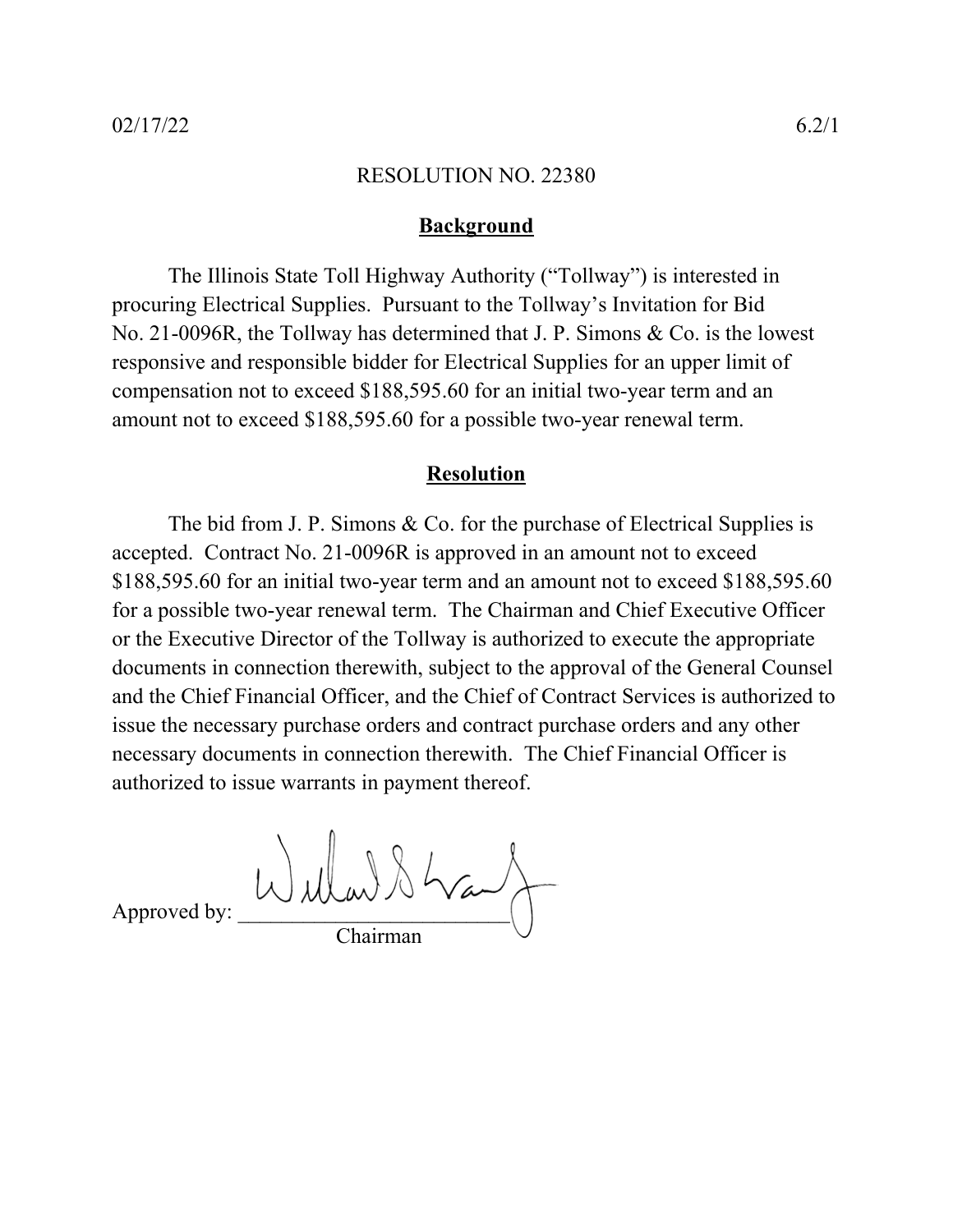## **Background**

The Illinois State Toll Highway Authority ("Tollway") advertised for sealed bids on Contract RR-21-4816 for Landscape Planting Improvements on the Veterans Memorial Tollway (I-355) between Mile Post 12.0 (I-55) and Mile Post 19.25 (Ogden Avenue). The lowest responsive and responsible bidder on Contract No. RR-21-4816 is Natural Creations Landscaping, Inc. in the amount of \$674,357.00.

# **Resolution**

Contract No. RR-21-4816 is awarded to Natural Creations Landscaping, Inc. in the amount of \$674,357.00, subject to all required approvals, the contractor satisfying applicable DBE, financial and all other contract award requirements, and execution of all contract documents by the bidder and the Tollway.

The Chairman and Chief Executive Officer of the Tollway is authorized to execute the aforementioned Contract, subject to the approval of the General Counsel and the Chief Financial Officer, and the Chief Financial Officer is authorized to issue warrants in payment thereof.

Approved by: Chairman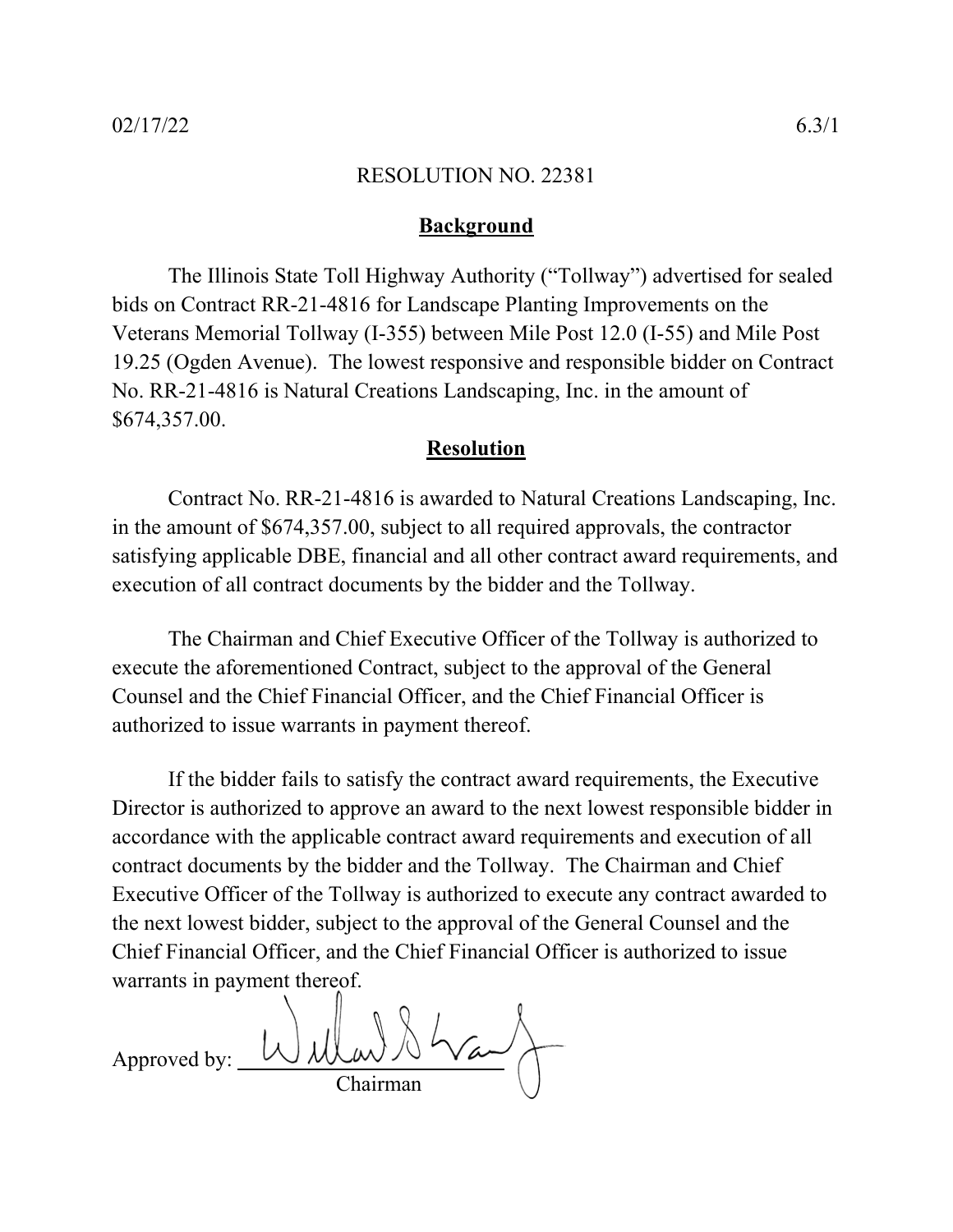## **Background**

The Illinois State Toll Highway Authority ("Tollway") advertised for sealed bids on Contract I-21-4741 for Utility Relocation under Union Pacific Railroad on the Elgin O'Hare Western Access Tollway (I-490) at Mile Post 0.36. The lowest responsive and responsible bidder on Contract No. I-21-4741 is Meru Corporation in the amount of \$1,189,050.82.

## **Resolution**

Contract No. I-21-4741 is awarded to Meru Corporation in the amount of \$1,189,050.82, subject to all required approvals, the contractor satisfying applicable DBE, financial and all other contract award requirements, and execution of all contract documents by the bidder and the Tollway.

The Chairman and Chief Executive Officer of the Tollway is authorized to execute the aforementioned Contract, subject to the approval of the General Counsel and the Chief Financial Officer, and the Chief Financial Officer is authorized to issue warrants in payment thereof.

If the bidder fails to satisfy the contract award requirements, the Executive Director is authorized to approve an award to the next lowest responsible bidder in accordance with the applicable contract award requirements and execution of all contract documents by the bidder and the Tollway. The Chairman and Chief Executive Officer of the Tollway is authorized to execute any contract awarded to the next lowest bidder, subject to the approval of the General Counsel and the Chief Financial Officer, and the Chief Financial Officer is authorized to issue warrants in payment thereof.

Willard & Way Chairman

Approved by: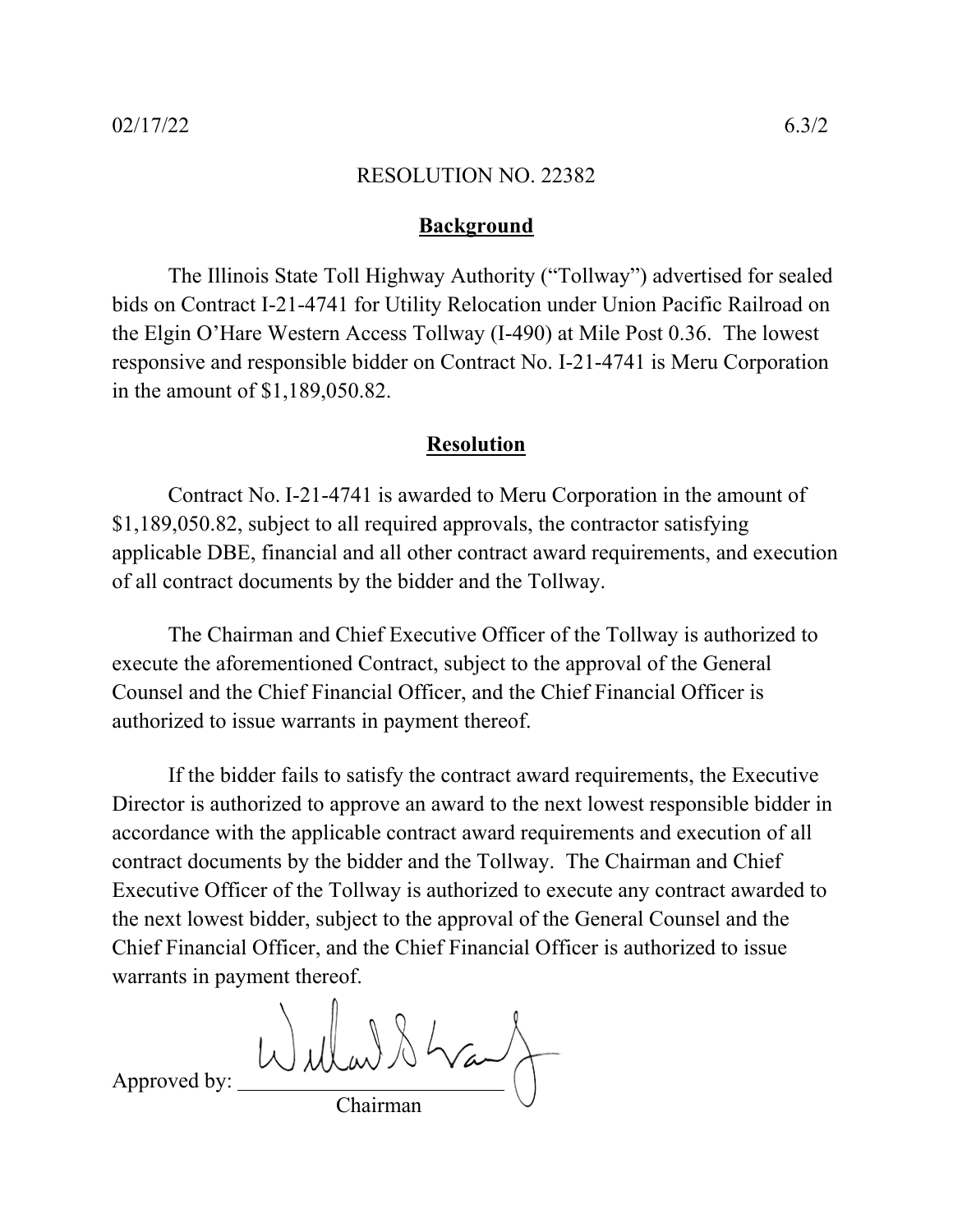## **Background**

The Illinois State Toll Highway Authority ("Tollway") advertised for sealed bids on Contract I-21-4817 for Replacement of Noise Abatement Wall on the Tri-State Tollway (I-294) between Mile Post 27.3 and Mile Post 27.5 (Ogden Avenue ramp). The lowest responsive and responsible bidder on Contract No. I-21-4817 is Areatha Construction Co., Inc. in the amount of \$1,752,225.25.

## **Resolution**

Contract No. I-21-4817 is awarded to Areatha Construction Co., Inc. in the amount of \$1,752,225.25, subject to all required approvals, the contractor satisfying applicable DBE, financial and all other contract award requirements, and execution of all contract documents by the bidder and the Tollway.

The Chairman and Chief Executive Officer of the Tollway is authorized to execute the aforementioned Contract, subject to the approval of the General Counsel and the Chief Financial Officer, and the Chief Financial Officer is authorized to issue warrants in payment thereof.

Approved by:  $\bigcup_{\lambda}$  ulas Chairman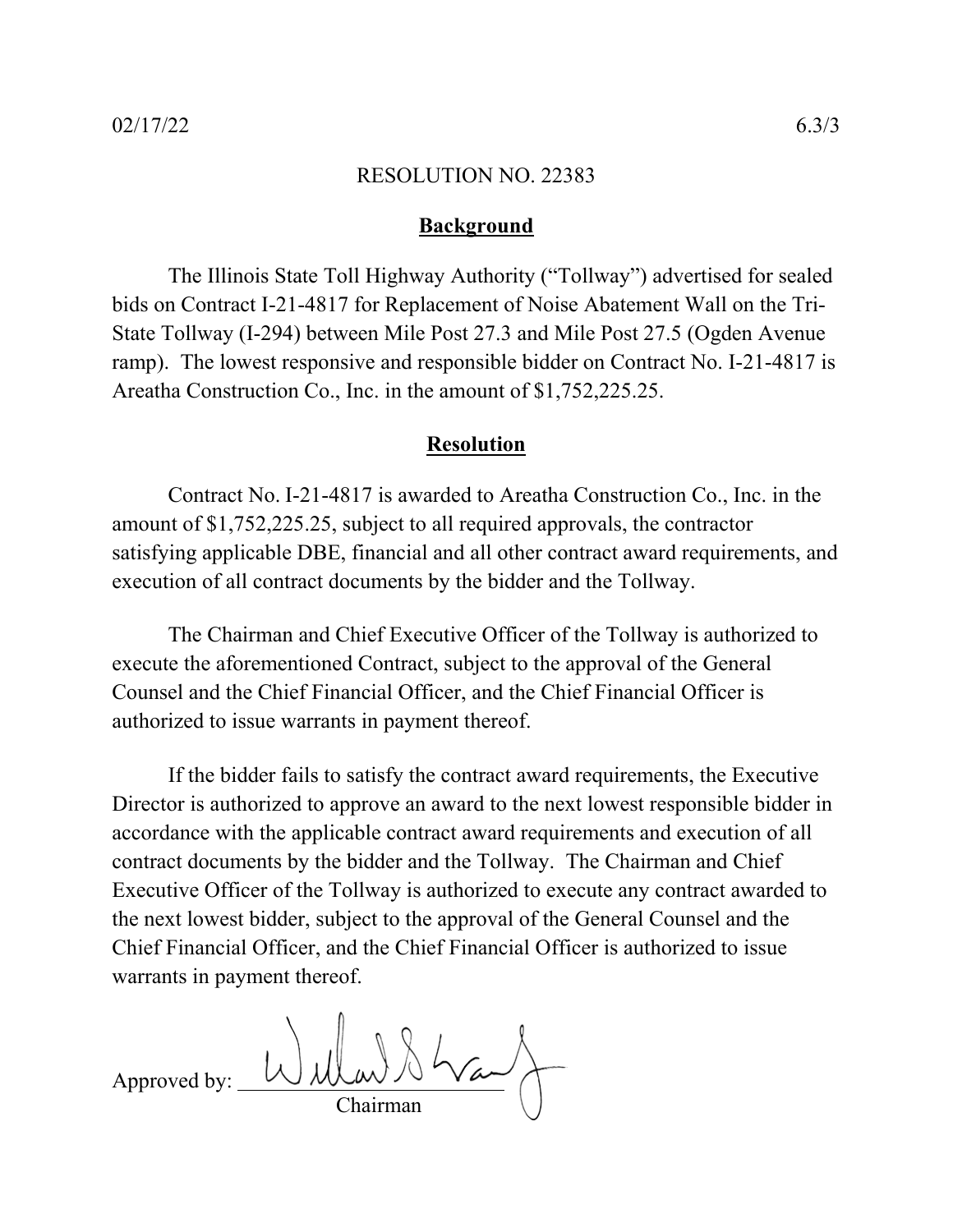## **Background**

The Illinois State Toll Highway Authority ("Tollway") advertised for sealed bids on Contract RR-21-4822 for Structural Rehabilitation on the Tri-State Tollway (I-294) at Mile Post 40.8 (I-90) and Illinois Route 390 Tollway (IL 390) between Mile Post 7.14 (Gary Avenue) and Mile Post 15.27 (Lively Boulevard). The lowest responsive and responsible bidder on Contract No. RR-21-4822 is Path Construction Company, Inc. in the amount of \$2,627,627.95.

# **Resolution**

Contract No. RR-21-4822 is awarded to Path Construction Company, Inc. in the amount of \$2,627,627.95, subject to all required approvals, the contractor satisfying applicable DBE, financial and all other contract award requirements, and execution of all contract documents by the bidder and the Tollway.

The Chairman and Chief Executive Officer of the Tollway is authorized to execute the aforementioned Contract, subject to the approval of the General Counsel and the Chief Financial Officer, and the Chief Financial Officer is authorized to issue warrants in payment thereof.

Approved by: Chairman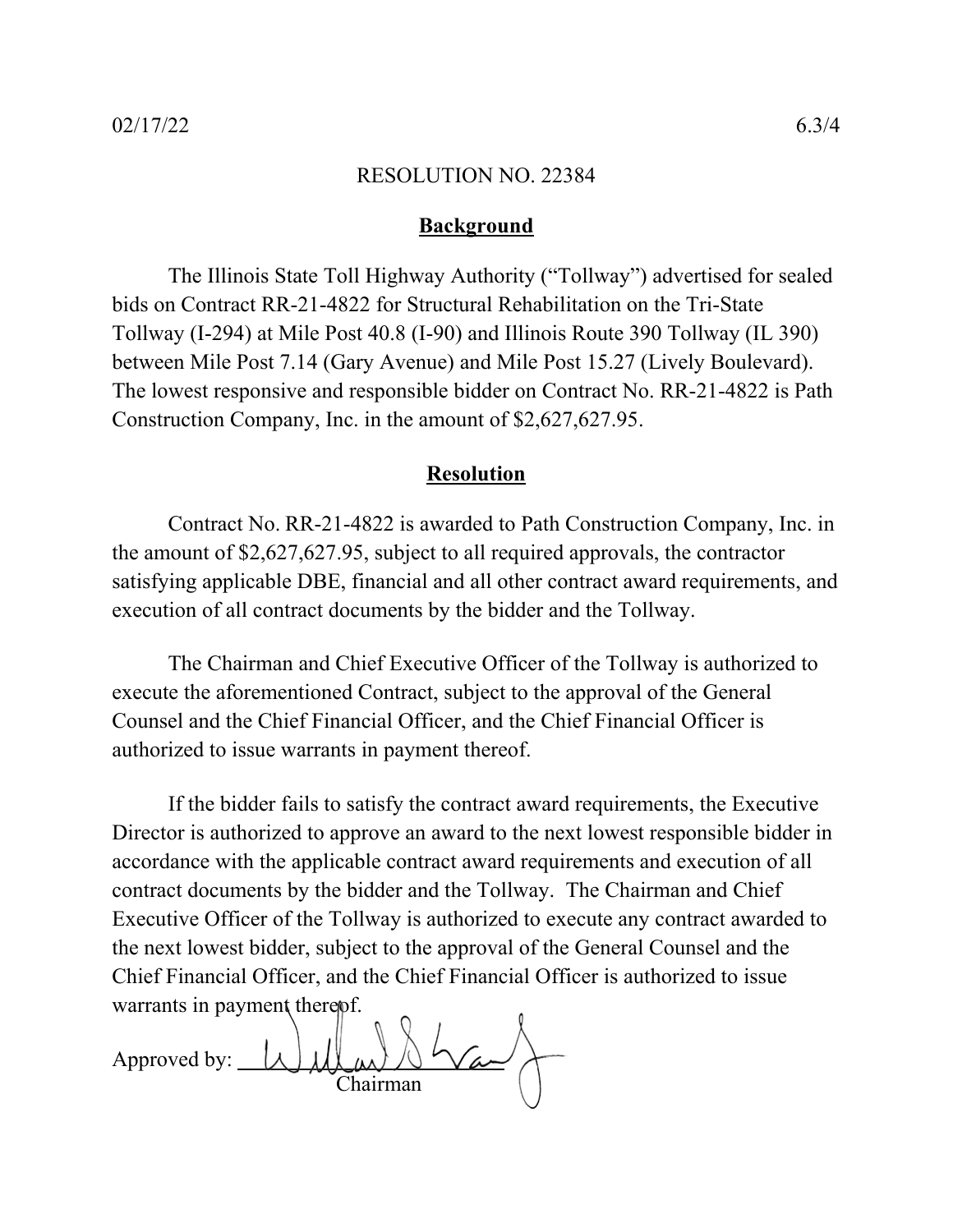## **Background**

The Illinois State Toll Highway Authority ("Tollway") advertised for sealed bids on Contract I-21-4826 for Material Fabrication and Storage for Intelligent Transportation Systems (ITS) on the Tri-State Tollway (I-294) between Mile Post 17.8 (95th Street) and Mile Post 23.8 (Flagg Creek). The lowest responsive and responsible bidder on Contract No. I-21-4826 is Hecker and Company, Inc. in the amount of \$1,305,419.14.

# **Resolution**

Contract No. I-21-4826 is awarded to Hecker and Company, Inc. in the amount of \$1,305,419.14, subject to all required approvals, the contractor satisfying applicable DBE, financial and all other contract award requirements, and execution of all contract documents by the bidder and the Tollway.

The Chairman and Chief Executive Officer of the Tollway is authorized to execute the aforementioned Contract, subject to the approval of the General Counsel and the Chief Financial Officer, and the Chief Financial Officer is authorized to issue warrants in payment thereof.

Approved by: Chairman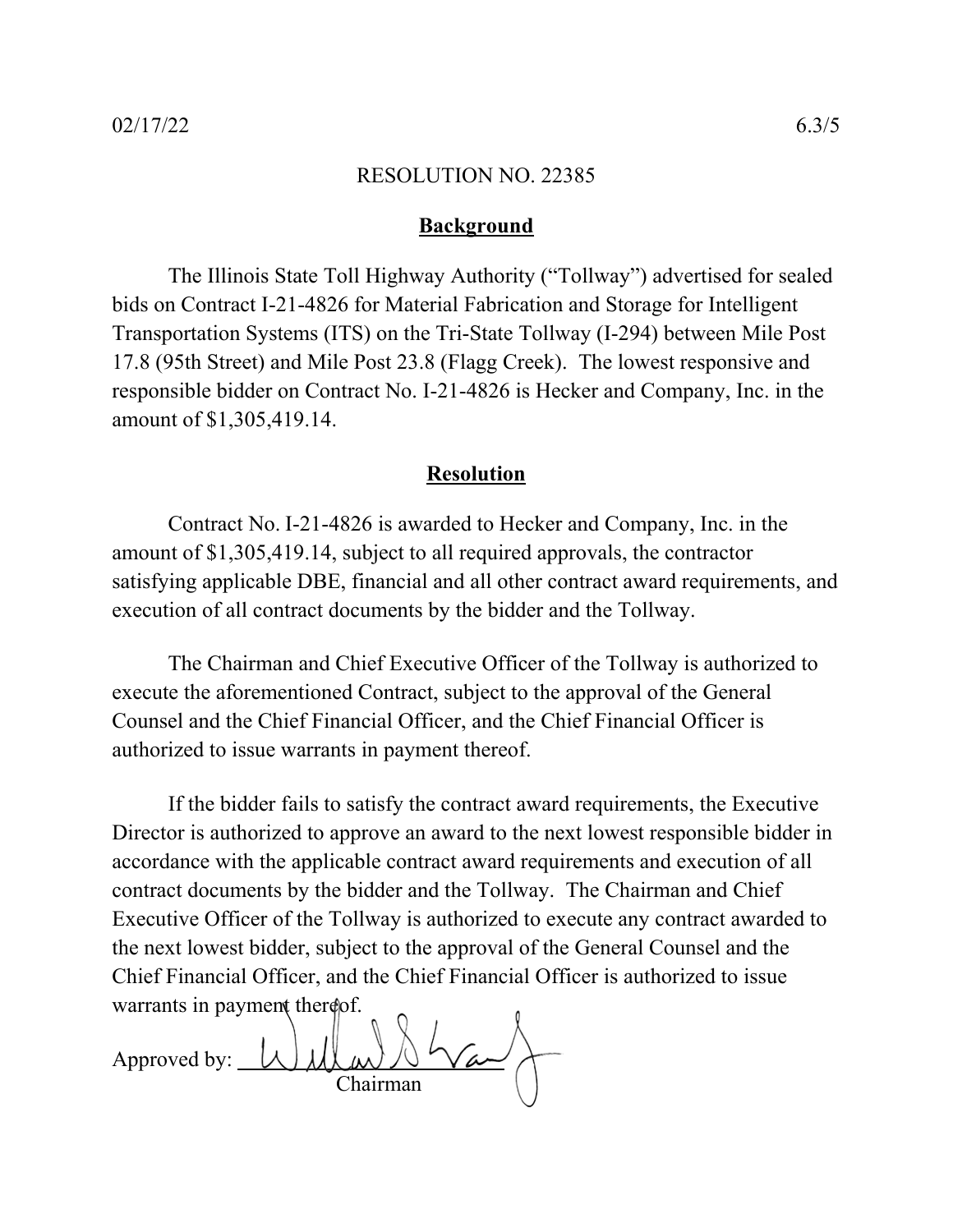## **Background**

The Illinois State Toll Highway Authority ("Tollway") advertised for sealed bids on Contract I-21-4594 for Roadway and Bridge Construction on the Tri-State Tollway (I-294) at 88th Avenue and Cork Avenue Interchange. The lowest responsive and responsible bidder on Contract No. I-21-4594 is Lorig Construction Company in the amount of \$9,277,464.15.

## **Resolution**

Contract No. I-21-4594 is awarded to Lorig Construction Company in the amount of \$9,277,464.15, subject to all required approvals, the contractor satisfying applicable DBE, financial and all other contract award requirements, and execution of all contract documents by the bidder and the Tollway.

The Chairman and Chief Executive Officer of the Tollway is authorized to execute the aforementioned Contract, subject to the approval of the General Counsel and the Chief Financial Officer, and the Chief Financial Officer is authorized to issue warrants in payment thereof.

Willard Shand Approved by: Chairman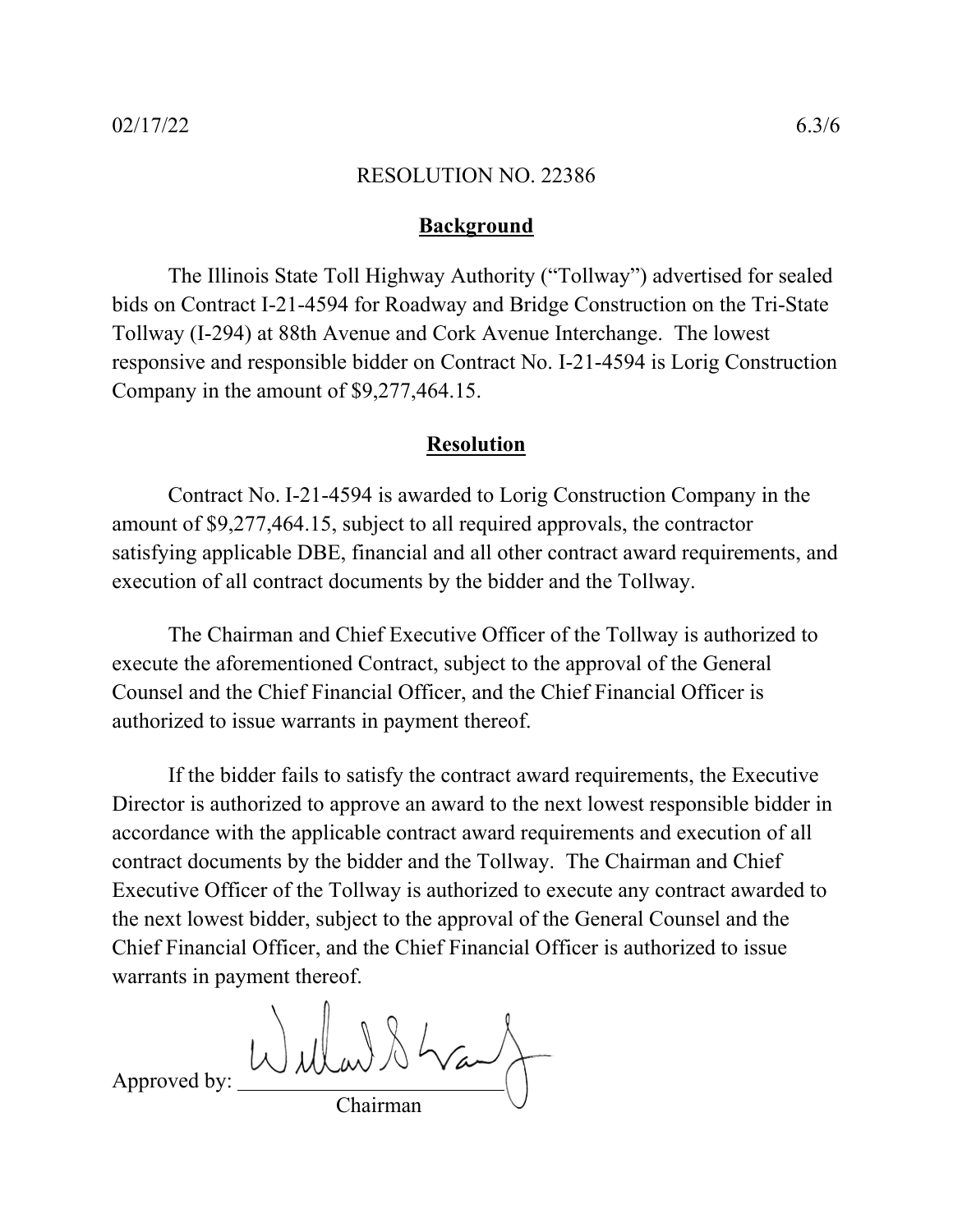## **Background**

The Illinois State Toll Highway Authority ("Tollway") advertised for sealed bids on Contract RR-21-4827 for Pavement Rehabilitation on the Tri-State Tollway (I-94) between Mile Post 21.90 (Half Day Road) and Mile Post 15 (Atkinson Road). The lowest responsive and responsible bidder on Contract No. RR-21-4827 is Plote Construction, Inc. / Peter Baker & Sons & Co. (JV) in the amount of \$30,858,814.69.

## **Resolution**

Contract No. RR-21-4827 is awarded to Plote Construction, Inc. / Peter Baker & Sons & Co. (JV) in the amount of \$30,858,814.69, subject to all required approvals, the contractor satisfying applicable DBE, financial and all other contract award requirements, and execution of all contract documents by the bidder and the Tollway.

The Chairman and Chief Executive Officer of the Tollway is authorized to execute the aforementioned Contract, subject to the approval of the General Counsel and the Chief Financial Officer, and the Chief Financial Officer is authorized to issue warrants in payment thereof.

Approved by: Chairman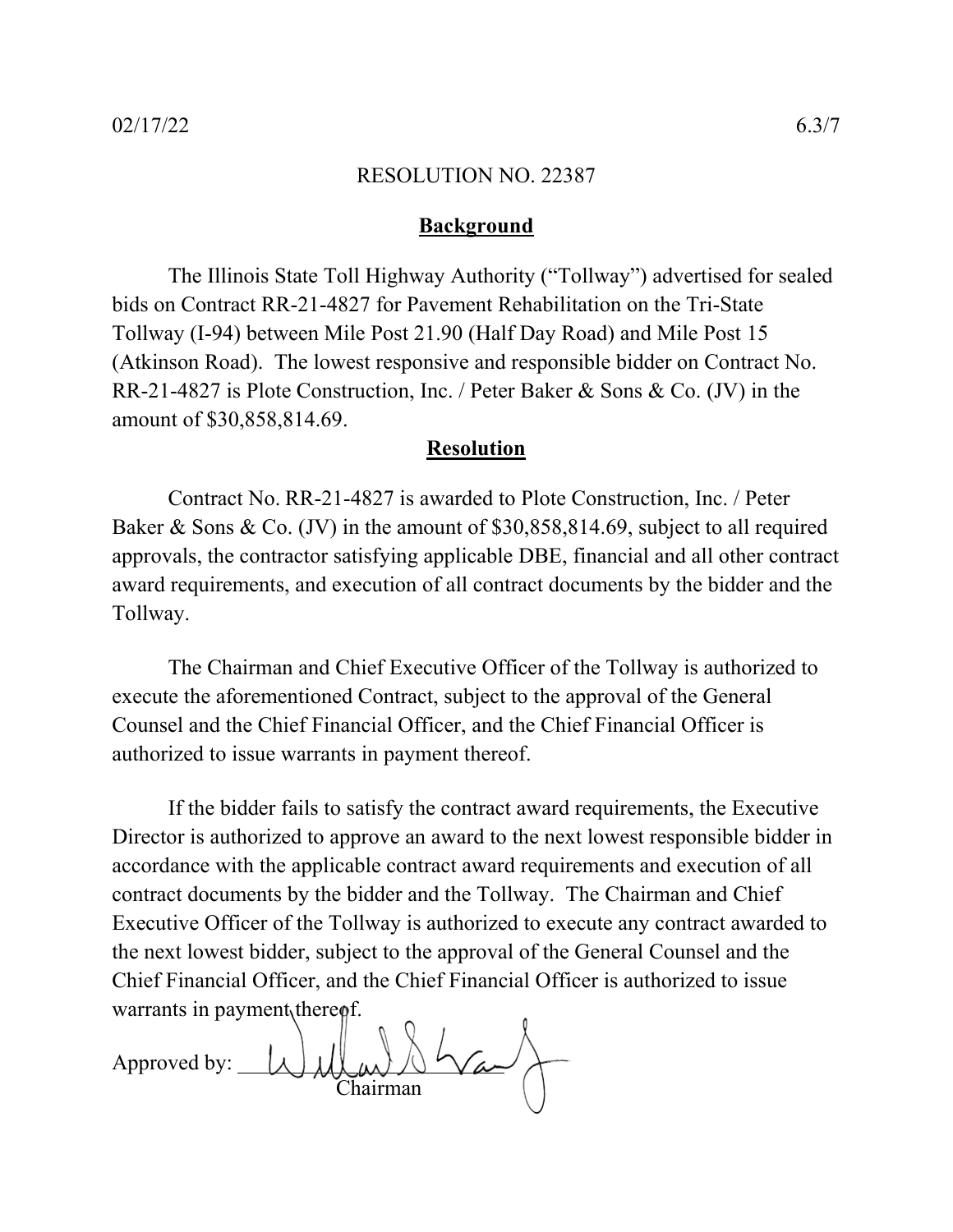## **Background**

The Illinois State Toll Highway Authority ("Tollway") advertised for sealed bids on Contract RR-21-4819 for Pavement and Shoulder Rehabilitation on the Tri-State Tollway (I-294) between Mile Post 23.8 (Flagg Creek) and Mile Post 29.2 (Cermak Road). The lowest responsive and responsible bidder on Contract No. RR-21-4819 is Plote Construction, Inc. in the amount of \$17,261,000.00.

## **Resolution**

Contract No. RR-21-4819 is awarded to Plote Construction, Inc. in the amount of \$17,261,000.00, subject to all required approvals, the contractor satisfying applicable DBE, financial and all other contract award requirements, and execution of all contract documents by the bidder and the Tollway.

The Chairman and Chief Executive Officer of the Tollway is authorized to execute the aforementioned Contract, subject to the approval of the General Counsel and the Chief Financial Officer, and the Chief Financial Officer is authorized to issue warrants in payment thereof.

Approved by: Chairman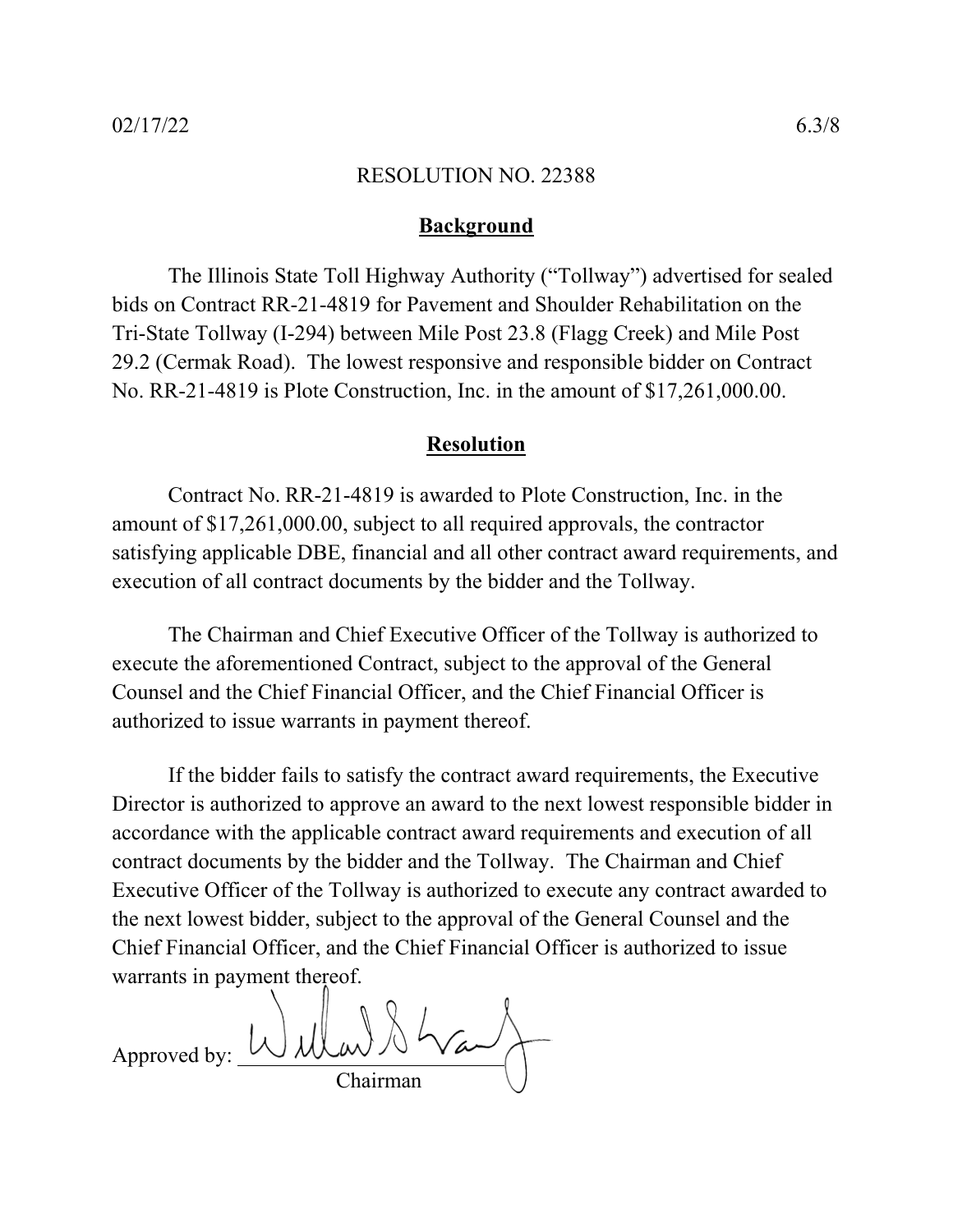## **Background**

The Illinois State Toll Highway Authority ("Tollway"), pursuant to Resolution No. 21978 approved on March 26, 2020, entered into Contract No. I-19-4491 with Walsh Construction Company II, LLC for I-55 Ramp A Bridge Construction on the Tri-State Tollway (I-294) between Mile Post 24.0 (I-55 ramps) and Mile Post 24.5 (Plainfield Road). It is in the best interest of the Tollway to increase the upper limit of compensation on Contract No. I-19-4491, by an amount not to exceed \$450,000.00, to provide for repairs to roadway appurtenances, specifically, attenuators at Plaza 37. In accordance with the Tollway's Boardapproved process for approving change orders and extra work orders (individually, "Change Order" or "Extra Work Order"), which is set forth in Resolution Nos. 16832, 17250 and 19806, the Tollway recommends approval of an Extra Work Order increasing the upper limit of compensation on Contract No. I-19-4491 in an amount not to exceed \$450,000.00.

# **Resolution**

An Extra Work Order in the amount of \$450,000.00 and a commensurate increase in the upper limit of compensation on Contract No. I-19-4491, increasing the upper limit of compensation from \$26,474,271.50 to \$26,924,271.50, is approved. The Chairman and Chief Executive Officer of the Tollway is authorized to execute the appropriate documents in connection therewith, subject to the approval of the General Counsel and the Chief Financial Officer, and the Chief Financial Officer is authorized to issue and deliver warrants in payment thereof.

 $\bigcup_{\text{Approxed by:}} \bigcup_{\omega} \bigcup_{\omega} \bigcup_{\omega} \bigcup_{\omega} \bigcup_{\omega} \bigcup_{\omega} \bigcup_{\omega} \bigcap_{\omega}$ Chairman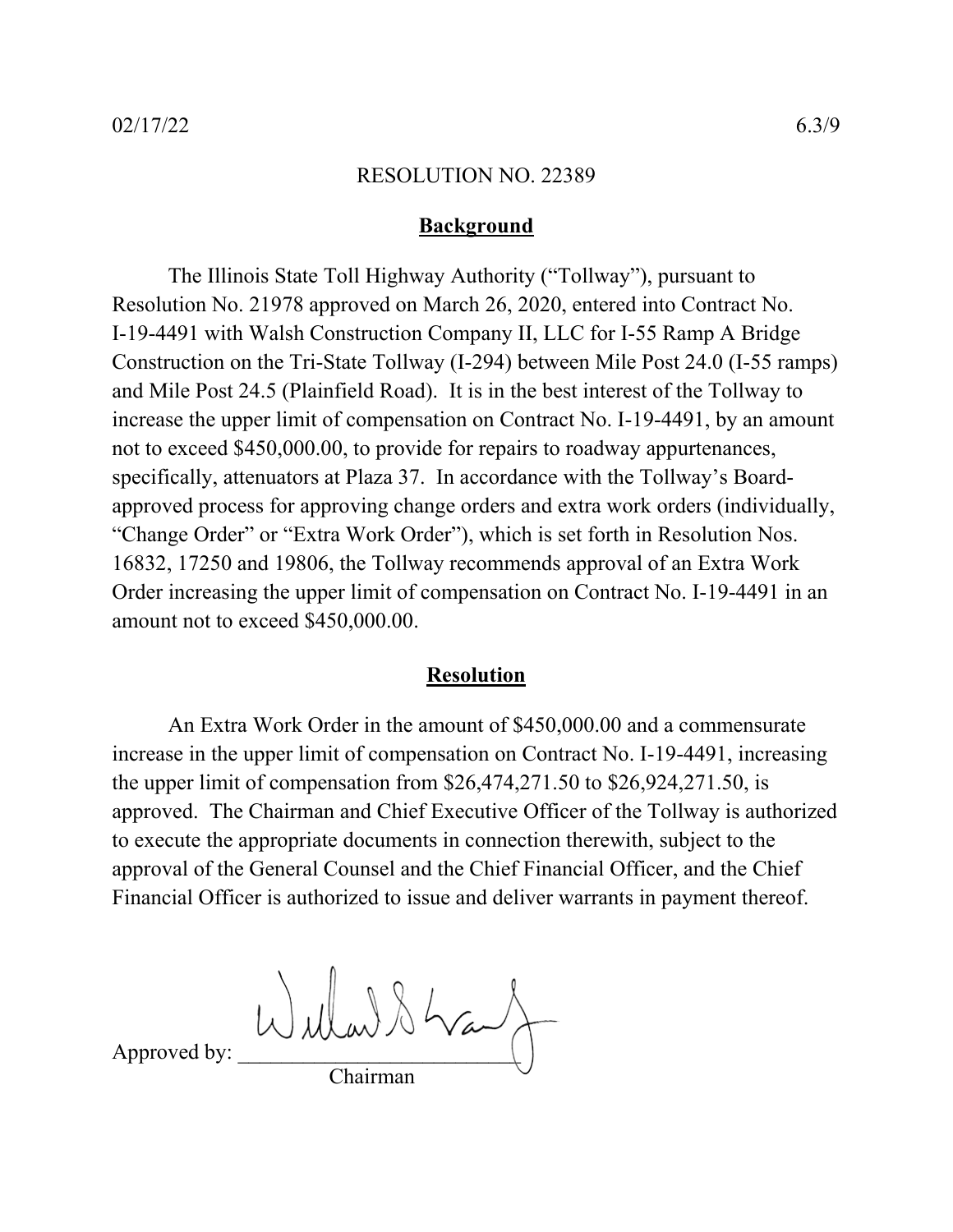## **Background**

The Illinois State Toll Highway Authority ("Tollway"), pursuant to Resolution No. 22228 approved on April 22, 2021, entered into Contract No. RR-20-4555 with Lorig Construction Company for Bridge Replacement on the Tri-State Tollway (I-294) Plainfield Road over I-294 and Flagg Creek, Mile Post 24.3 to Mile Post 24.6. It is in the best interest of the Tollway to increase the upper limit of compensation on Contract No. RR-20-4555, by an amount not to exceed \$625,000.00, to provide for additional earthwork and berm removal. In accordance with the Tollway's Board-approved process for approving change orders and extra work orders (individually, "Change Order" or "Extra Work Order"), which is set forth in Resolution Nos. 16832, 17250 and 19806, the Tollway recommends approval of an Extra Work Order increasing the upper limit of compensation on Contract No. RR-20-4555 in an amount not to exceed \$625,000.00.

## **Resolution**

An Extra Work Order in the amount of \$625,000.00 and a commensurate increase in the upper limit of compensation on Contract No. RR-20-4555 (increasing the upper limit of compensation from \$21,443,857.21 to \$22,068,857.21) is approved. The Chairman and Chief Executive Officer of the Tollway is authorized to execute the appropriate documents in connection therewith, subject to the approval of the General Counsel and the Chief Financial Officer, and the Chief Financial Officer is authorized to issue and deliver warrants in payment thereof.

Approved by:  $Wd\mu w$ Chairman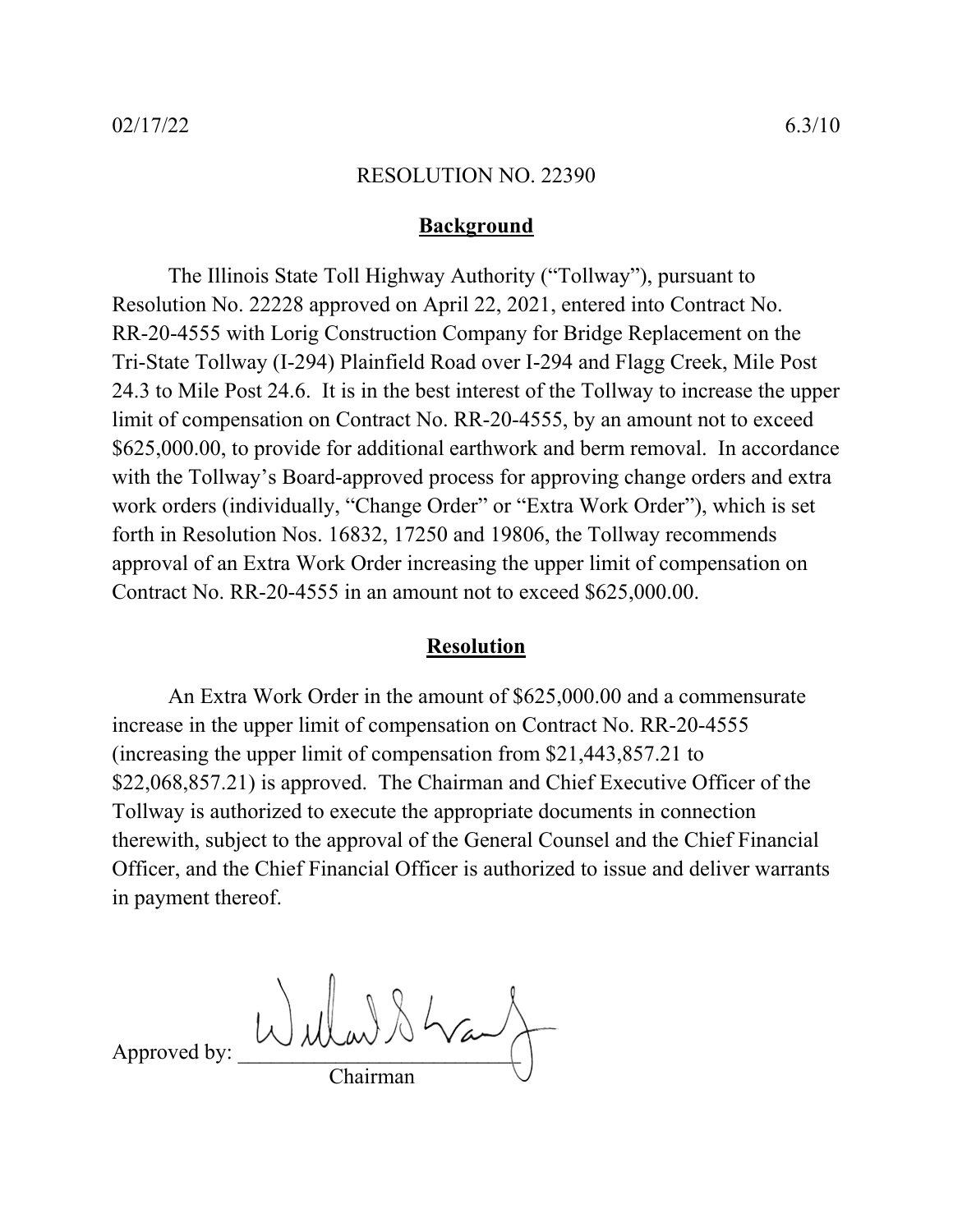# **Background**

It is necessary and in the best interest of The Illinois State Toll Highway Authority ("Tollway") to obtain Construction Management Services Upon Request on Contract No. RR-21-4800, Systemwide. TranSystems Corporation submitted a proposal to provide the necessary construction-related professional services for an upper limit of compensation not to exceed \$5,000,000.00. The services were procured pursuant to Section 30-15(c) of the Illinois Procurement Code, 30 ILCS 500/30-15(c).

# **Resolution**

The acting Chief Engineering Officer is authorized to negotiate an agreement with TranSystems Corporation to obtain Construction Management Services Upon Request on Contract No. RR-21-4800 with an upper limit of compensation not to exceed \$5,000,000.00, subject to review and approval by the General Counsel. The Chairman and Chief Executive Officer of the Tollway is authorized to execute the agreement, subject to the approval of the Chief Financial Officer, and the Chief Financial Officer is authorized to issue warrants in payment thereof.

Approved by: Chairman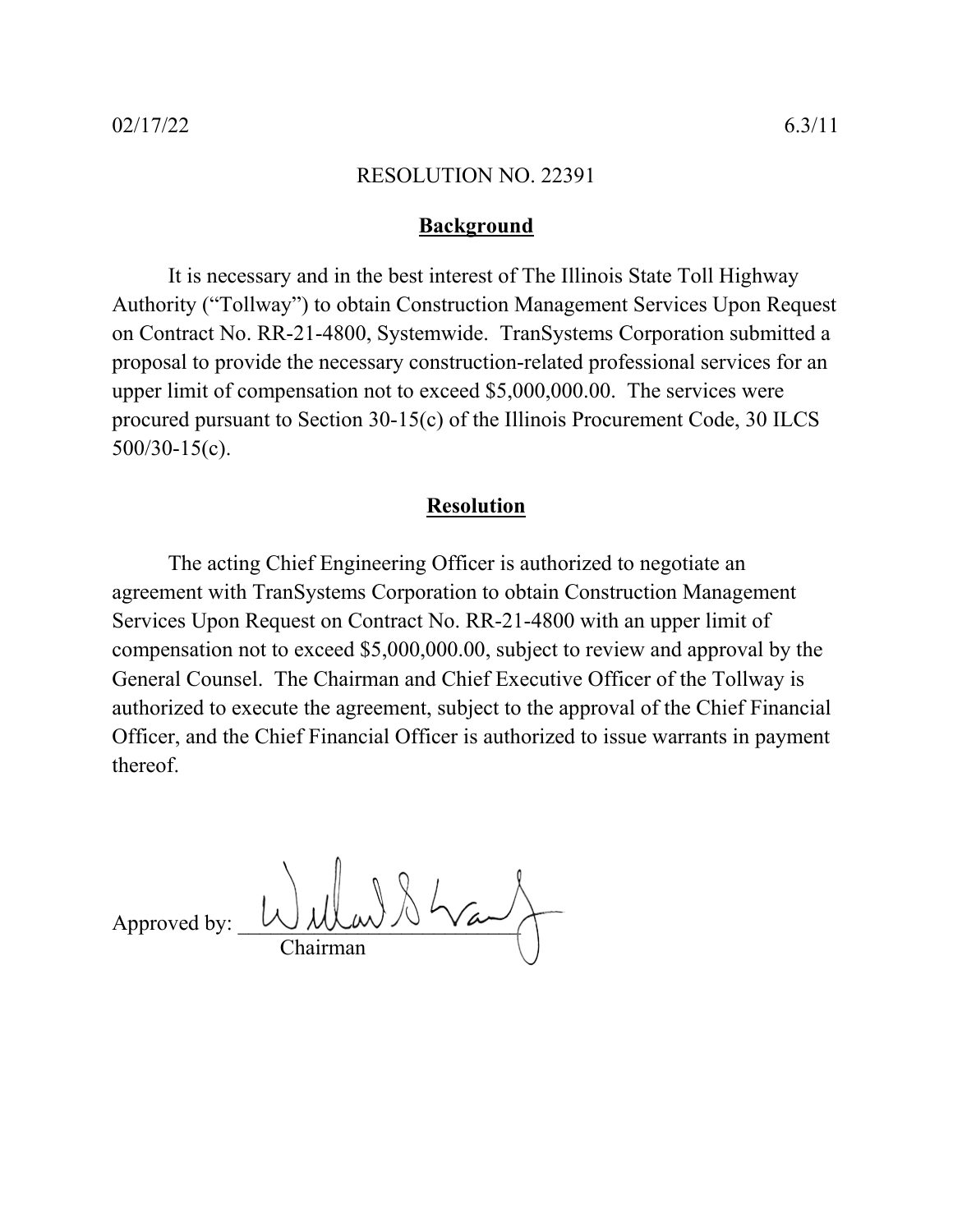## **Background**

It is necessary and in the best interest of The Illinois State Toll Highway Authority ("Tollway") to obtain Construction Management Services Upon Request on Contract No. I-21-4805 on the Tri-State Tollway (I-294). Patrick Engineering, Inc. submitted a proposal to provide the necessary construction-related professional services for an upper limit of compensation not to exceed \$3,000,000.00. The services were procured pursuant to Section 30-15(c) of the Illinois Procurement Code, 30 ILCS 500/30-15(c).

## **Resolution**

The acting Chief Engineering Officer is authorized to negotiate an agreement with Patrick Engineering, Inc. to obtain Construction Management Services Upon Request on Contract No. I-21-4805 with an upper limit of compensation not to exceed \$3,000,000.00, subject to review and approval by the General Counsel. The Chairman and Chief Executive Officer of the Tollway is authorized to execute the agreement, subject to the approval of the Chief Financial Officer, and the Chief Financial Officer is authorized to issue warrants in payment thereof.

 $\Delta$  Approved by:  $\bigcup \mathcal{W}(\mathcal{W}) \setminus \mathcal{W}(\mathcal{W})$ Chairman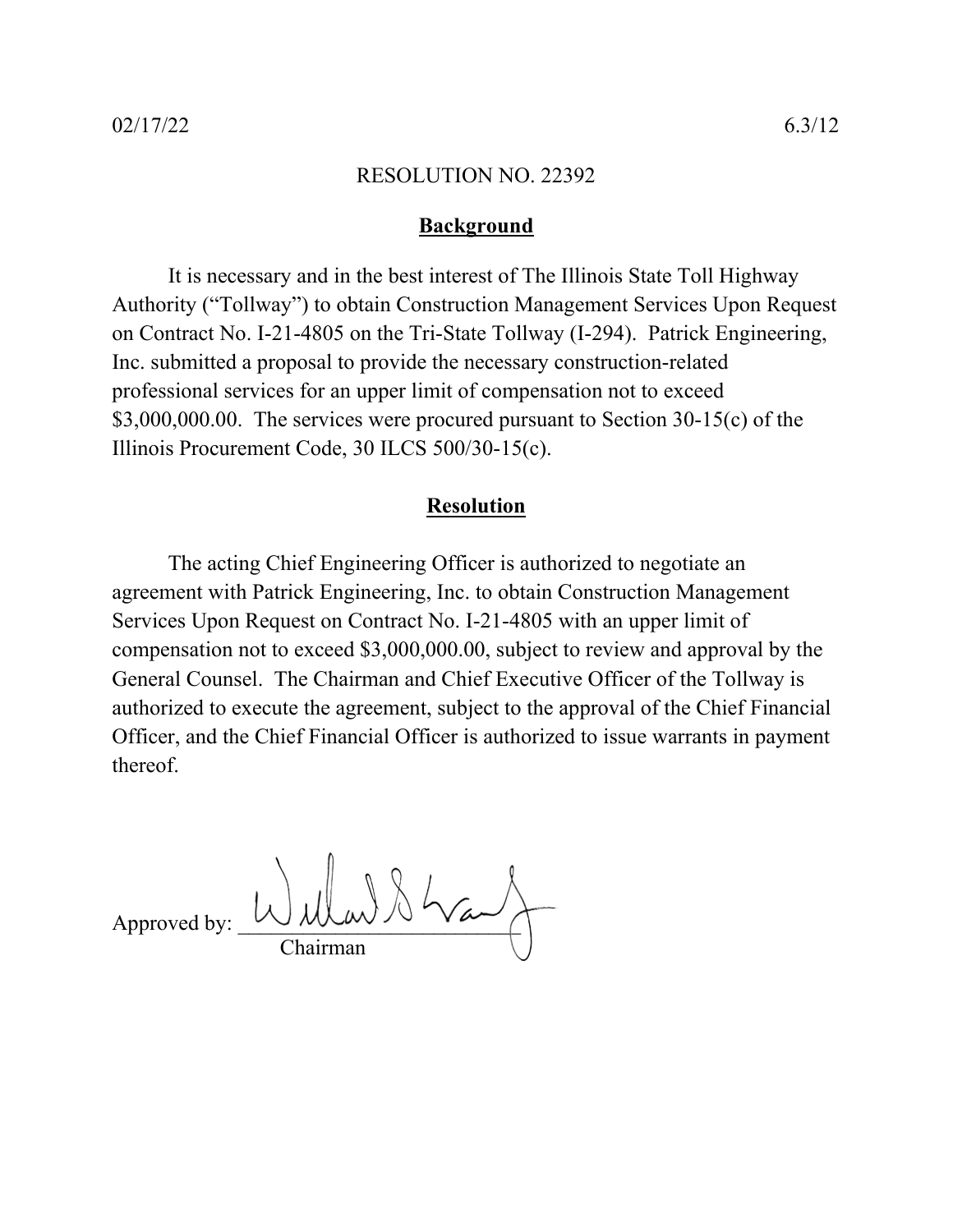## **Background**

It is necessary and in the best interest of The Illinois State Toll Highway Authority ("Tollway") to obtain Design Services Upon Request on Contract No. I-21-4812 on the Tri-State Tollway (I-294). ABNA Engineering, Inc. submitted a proposal to provide the necessary construction-related professional services for an upper limit of compensation not to exceed \$3,000,000.00. The services were procured pursuant to Section 30-15(c) of the Illinois Procurement Code, 30 ILCS 500/30-15(c).

# **Resolution**

The acting Chief Engineering Officer is authorized to negotiate an agreement with ABNA Engineering, Inc. to obtain Design Services Upon Request on Contract No. I-21-4812 with an upper limit of compensation not to exceed \$3,000,000.00, subject to review and approval by the General Counsel. The Chairman and Chief Executive Officer of the Tollway is authorized to execute the agreement, subject to the approval of the Chief Financial Officer, and the Chief Financial Officer is authorized to issue warrants in payment thereof.

Approved by:  $\bigcup \mathcal{W}(\mathcal{W}) \setminus \mathcal{W}(\mathcal{W})$ Chairman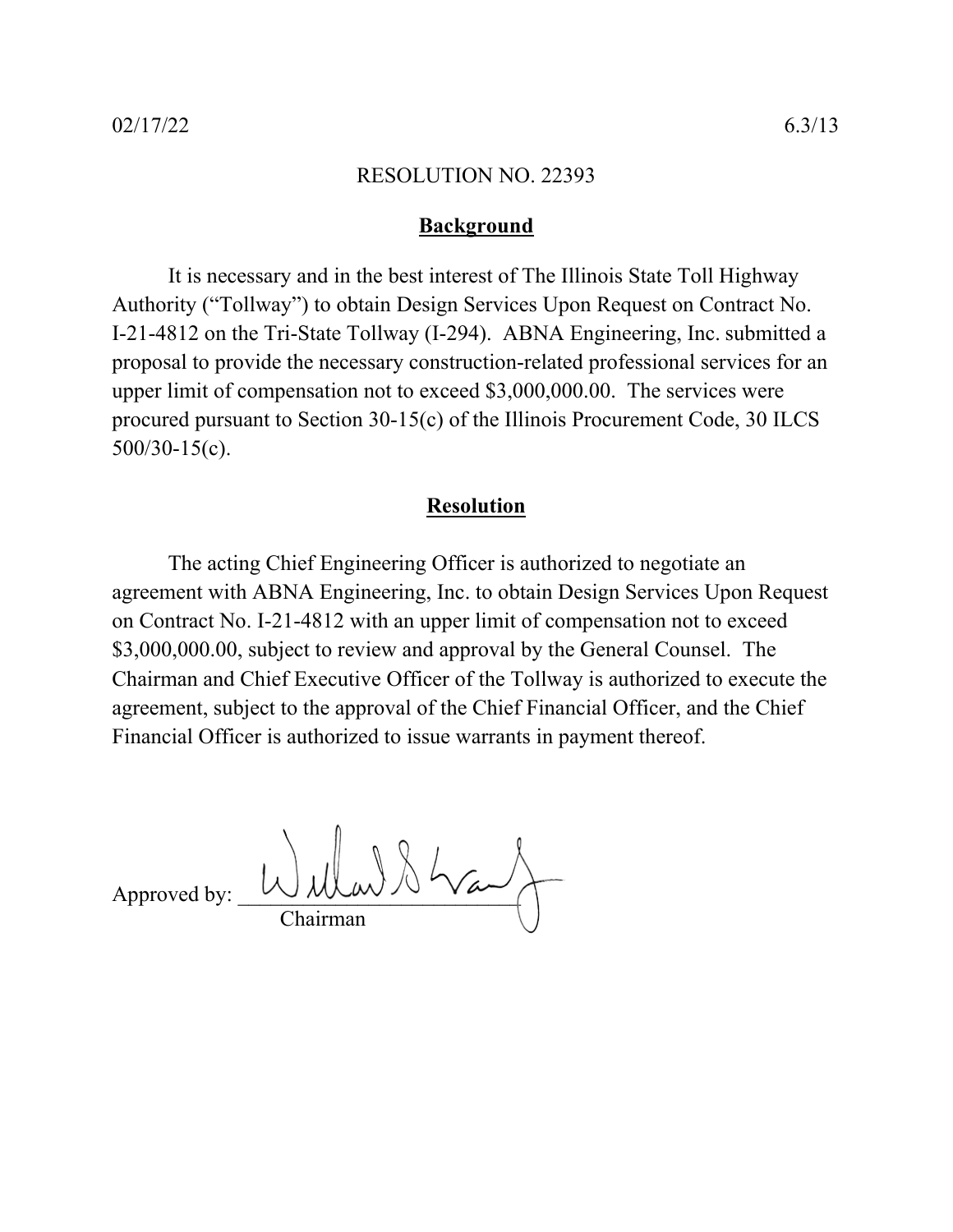# **Background**

The Illinois State Toll Highway Authority ("Tollway") is interested in procuring Safety Appurtenance Parts. Pursuant to the Tollway's Invitation for Bid No. 20-0206R, the Tollway has determined that Cicero Mfg. & Supply Co., Inc. is the lowest responsive and responsible bidder for Safety Appurtenance Parts for an upper limit of compensation not to exceed \$1,204,629.10.

# **Resolution**

The bid from Cicero Mfg. & Supply Co., Inc. for the purchase of Safety Appurtenance Parts is accepted. Contract No. 20-0206R is approved in an amount not to exceed \$1,204,629.10. The Chairman and Chief Executive Officer of the Tollway is authorized to execute the appropriate documents in connection therewith, subject to the approval of the General Counsel and the Chief Financial Officer, and the Chief of Contract Services is authorized to issue the necessary purchase orders and contract purchase orders and any other necessary documents in connection therewith. The Chief Financial Officer is authorized to issue warrants in payment thereof.

Approved by: Chairman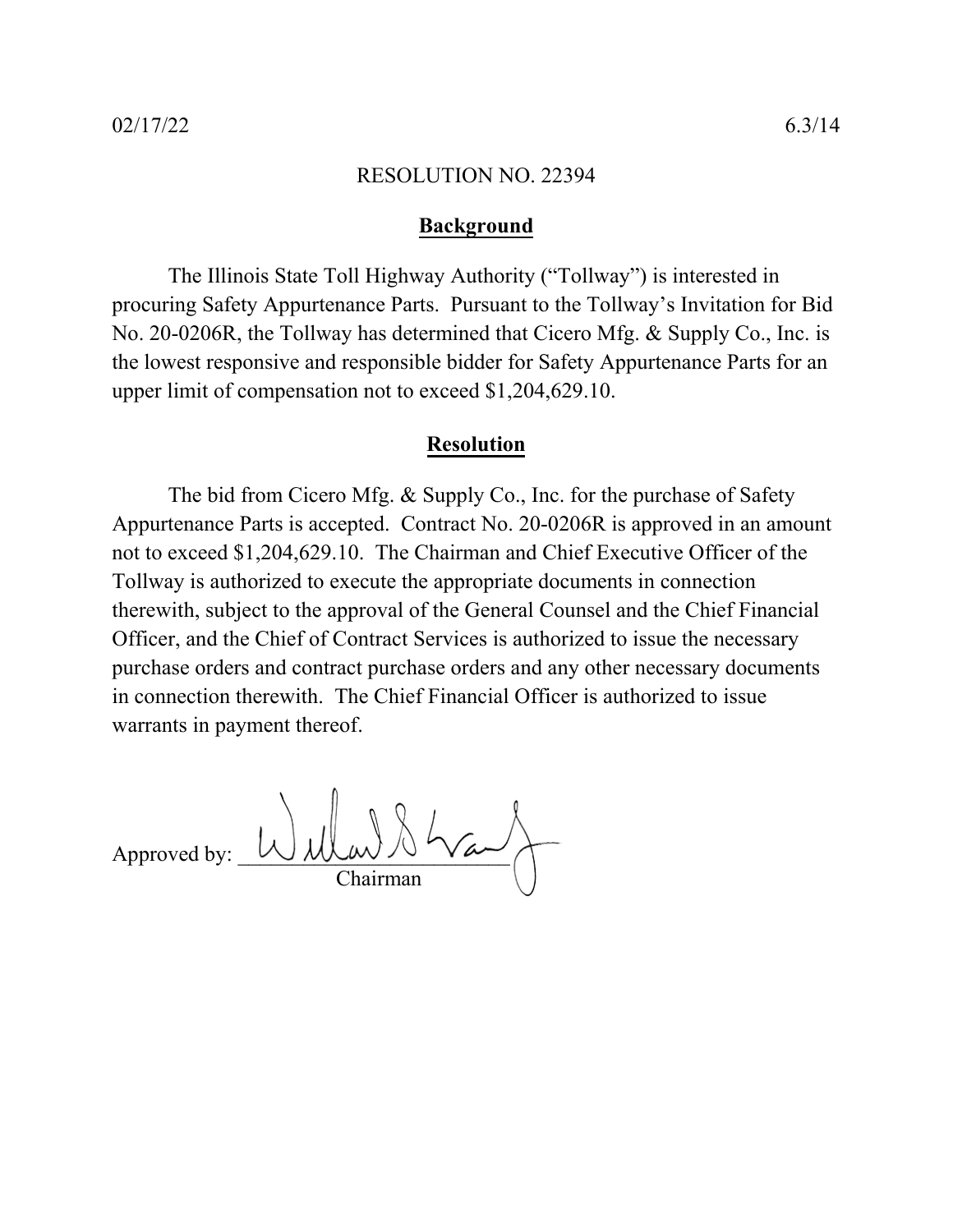## **Background**

The Illinois State Toll Highway Authority ("Tollway") is constructing I-490, connecting the Jane Addams Memorial Tollway (I-90) with the Tri-State Tollway (I-294) as part of the EOWA Project ("Project"). The Tollway and the City of Chicago ("City") entered into an Intergovernmental Agreement ("IGA") that identifies O'Hare Airport ("Airport") property the Tollway needs to construct and operate I-490. The IGA requires the City to convey approximately 193 acres of property, in fee simple or permanent easement, to the Tollway as well as grant the Tollway temporary easements to approximately 329 acres of property. The required realignment of the southern portion of I-490 (which involves shifting a segment of the toll highway onto Airport property) requires the Tollway to acquire additional Airport property, approximately 21.62 acres (941,876 square feet). The Tollway and City have agreed on a fair market value of \$11,773,452 (\$12.50/square foot) for the additional property.

Also, to timely implement the Project, it is necessary that the City perform certain Project-related work. Accordingly, the Tollway agreed to reimburse the City for the actual costs it incurs to perform such work. To date, the City has incurred reimbursable costs relating to earthwork, road relocation, relocation of the perimeter fence and other work. In the future, the City will incur reimbursable costs relating to utility relocations, runway work, and professional and/or consultant services, among other things. The parties have estimated that reimbursable costs will total approximately \$5,000,000. Total compensation to the City pursuant to this First Addendum will be approximately \$16,773,452, depending on the City's actual, reimbursable costs.

It is in the best interest of the Tollway to enter into a First Addendum to the IGA to memorialize the Tollway and City's further understandings regarding the Project.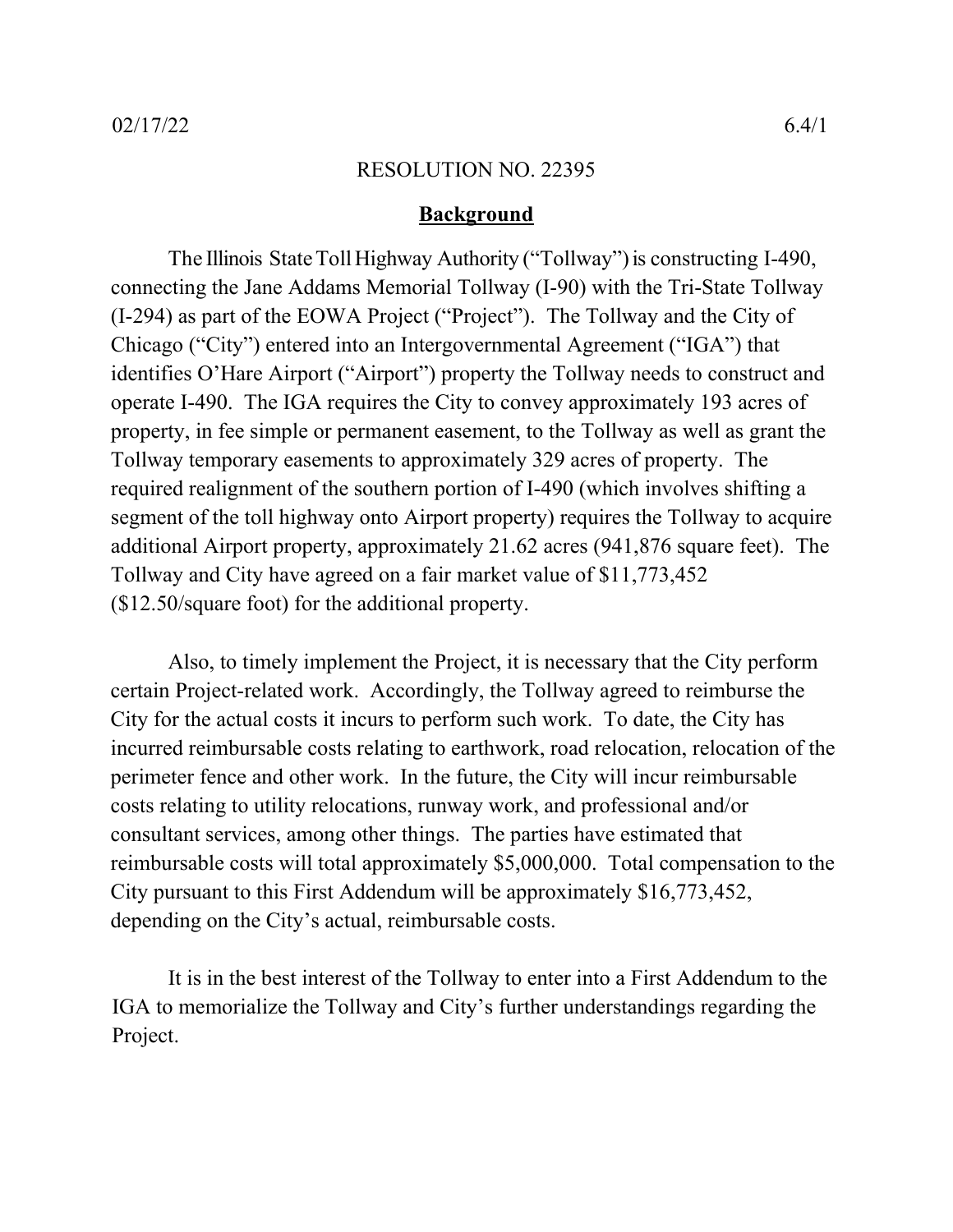## **Resolution – continued**

The Chief Engineering Officer and the General Counsel are authorized to negotiate and prepare a First Addendum to the IGA between Tollway and the City in substantially the form attached to this Resolution. The Chairman and Chief Executive Officer of the Tollway, subject to the approval of the Chief Financial Officer, is authorized to execute said agreement, and the Chief Financial Officer is authorized to issue warrants in payment thereof.

Approved by: Wullau & Way Chairman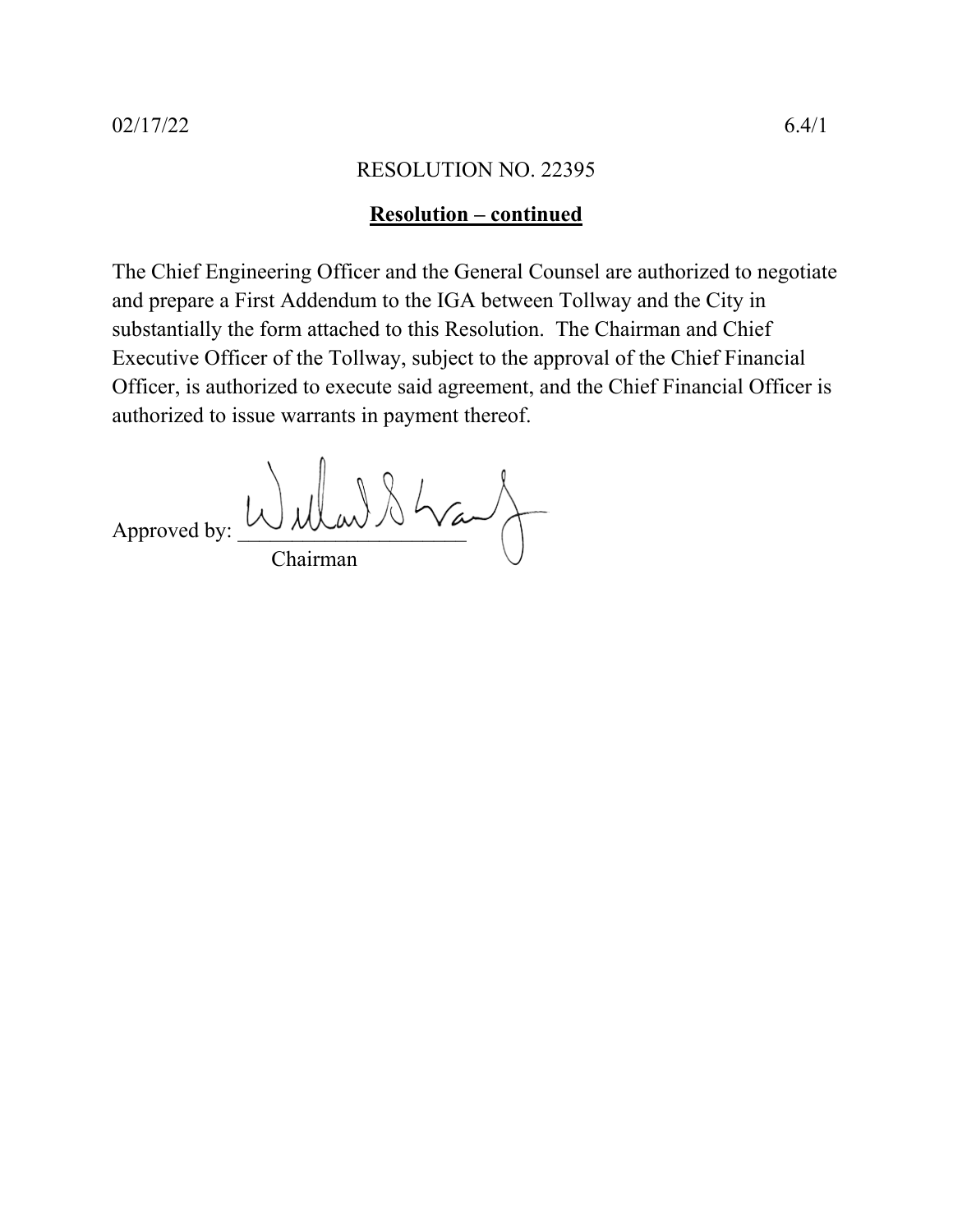# **FIRST ADDENDUM to INTERGOVERNMENTAL AGREEMENT BETWEEN THE ILLINOIS STATE TOLL HIGHWAY AUTHORITY AND THE CITY OF CHICAGO REGARDING THE ELGIN O'HARE WESTERN ACCESS PROJECT**

This First Addendum to Intergovernmental Agreement ("*Addendum*") is made and entered into as of  $\overline{a}$ , 2022 by THE ILLINOIS STATE TOLL HIGHWAY AUTHORITY, an instrumentality and administrative agency of the State of Illinois ("*Tollway*") and the CITY OF CHICAGO, an Illinois home rule municipality ("*City*").

#### **RECITALS**

WHEREAS, on April 14, 2017, the City and Tollway (collectively, "*Parties*") entered into an Intergovernmental Agreement ("Agreement") to define their respective responsibilities relative to the Elgin-O'Hare Western Access Project ("*EOWA Project*"), which is a Project of National and Regional Significance (i.e., a project that has national and regional benefits, including economic, congestion relief and safety) as designated by the United States Department of Transportation and the Federal Highway Administration ("*FHWA*");

WHEREAS, as a material inducement for the City's execution of the Agreement, it was understood and agreed that the EOWA Project would not cause material adverse impacts, even by temporary intrusion or construction interference, on operations at O'Hare International Airport ("*Airport*"), including but not limited to airfield and runway operations, surrounding navigable airspace and protected surfaces, or any runway classification, instrument rating, or other utility or capability of any runway;

WHEREAS, after reviewing the Environmental Impact Statement (*"EIS"*) for the EOWA Project pursuant to the National Environmental Protection Act (*"NEPA"*), the FHWA and the Federal Aviation Administration (*"FAA"*) issued a joint Record of Decision ("*ROD*"), subsequent to which the Illinois Department of Transportation (*"IDOT"*) and the Tollway prepared and submitted EIS Re-Evaluation documents to the FHWA and FAA to address changes to the EOWA Project that were proposed after the ROD was issued;

WHEREAS, following issuance of the ROD, Soo Line Railroad Company d/b/a Canadian Pacific Railway's (*"CP*") filed suit in the Surface Transportation Board ("*STB*") to challenge alleged impacts the Tollway's original design for the southern leg of I-490 (approved pursuant to the initial ROD) would have on CP's Bensenville Yard, and the Tollway filed a related action in federal court;

WHEREAS, to settle the lawsuits, the Tollway proposed realignment of the southern leg of I-490, thereby shifting a segment of the roadway footprint north of the CP's Bensenville Yard onto a portion of Airport property adjacent to Illinois Route 19 (*"Revised I-490 South Leg"*), as depicted on Exhibit G;

WHEREAS, the primary remaining EIS Re-Evaluation element on which approval is pending concerns the Revised I-490 South Leg, which includes, but is not limited to, construction of a roadway that will carry both I-490 and Illinois Route 19 traffic between York Road and Taft Avenue, relocation of the O'Hare Airport Perimeter Road and Air Operations Area ("*AOA*") Fence located along the southern boundary of the Airport, reconfiguration of the South Access Road intersection with Illinois Route 19, reconfiguration of the Taft Avenue intersection at Illinois Route 19, reconfiguration of the access to the South Airport Surveillance Radar ("*South ASR-9*"), modification of the Runway 10R/28L ALSF-2 system, associated utility relocations, and all other work associated with the plans and specifications;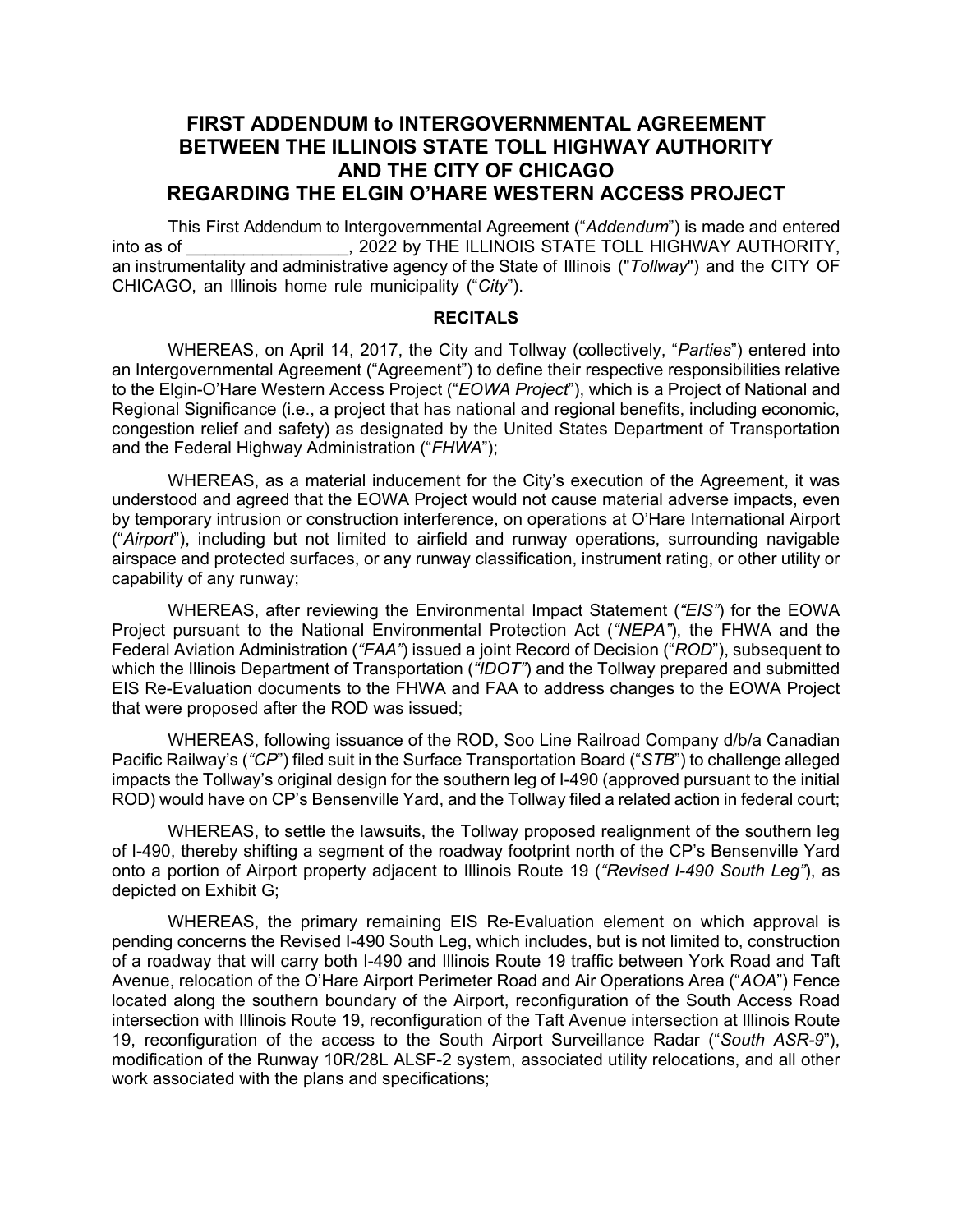WHEREAS, while the Tollway has represented to the City that the proposed Revised I-490 South Leg is its preferred plan for the southern leg of the I-490 Project and that the proposed Revised I-490 South Leg can be designed and constructed without Permanent Impact to Airport operations, including, but not limited to, airfield and runway operations; surrounding navigable airspace and protected surfaces as defined in 14 C.F.R. Part 77 and by the FAA; or any runway classification, instrument rating or other utility or capability of any runway (specifically including the operations and capabilities of Runway 10R/28L), the Tollway recognizes that its preferred plan for construction of the Revised I-490 South Leg may cause material temporary impacts to Runway 10R/28L, including the potential loss of capabilities of the Instrument Landing System ("*ILS*") serving the runway, for a temporary, but not permanent, period of time ("*Temporary Runway 10R/28L Impact*");

WHEREAS, subsequent to the Parties' execution of the Agreement, in addition to the Tollway's development of the proposed Revised I-490 South Leg, the Tollway's design and construction planning for certain additional elements of the EOWA Project have proceeded in a manner that requires the Tollway to request the City's accommodation and coordination on shortterm Airport operational impact during construction that is not permanent in nature, including but not limited to reconfiguration, respacing and/or relocation of certain ALSF-2 system facilities serving Runways 9L/27, 10L/28R, and 10C/28C;

WHEREAS, in addition to the Temporary Runway 10R/28L Impact and short-term operational impact during modification of the ALSF-2 system facilities serving Runways 9L/27, 10L/28R and 10C/28C, the Revised I-490 South Leg also requires the Tollway to seek title to additional property and additional property rights in Airport property from the City in the form of fee ownership, permanent easement and temporary construction easement property ("*City Transfer Property")* in the location and manner depicted on Exhibit A;

WHEREAS, the Parties understand and acknowledge that the property in which the Tollway seeks title and property rights is currently obligated for use for Airport purposes pursuant to an FAA-approved Airport Layout Plan ("*ALP*") attached to the Agreement as Exhibit C, and further acknowledge that the City is obligated to the FAA under certain Airport Sponsor Assurances ("*Grant Assurances*") which, among other things, prohibit the City from causing or permitting any activity or action on Airport property which would interfere with said Airport property use for Airport purposes. Therefore, the City must obtain FAA approval to convey title and property rights to the Tollway for the purposes sought;

WHEREAS, to support requests for all relevant or required approvals by the FAA of the EIS Re-Evaluation, the Revised I-490 South Leg, the related Airport operational impacts, and associated title and property rights sought by the Tollway, the City and Tollway desire to define (i) the process, responsibilities and tolerable limitations as to the Temporary Runway 10R/28L Impact and any other Temporary Construction Impact in relation to operations at the Airport, and (ii) a process whereby operational impacts or interruptions exceeding such temporary agreeable tolerances shall be immediately ceased, discontinued and rectified such that, as soon as possible, Airport operations are restored and returned to operating conditions at no less service than prior to such impact or interruption or reasonably agreed to by the Parties;

WHEREAS, the City is completing the O'Hare Modernization Program ("*OMP"*), including construction of Runway 9C/27C and the Runway 9R/27L extension, and advancing planning and development of the O'Hare 21 capital improvement program ("*O'Hare 21*"), which includes a series of improvements to the Airport to meet projected air transportation demand including new expanded terminal and gate facilities and employee parking;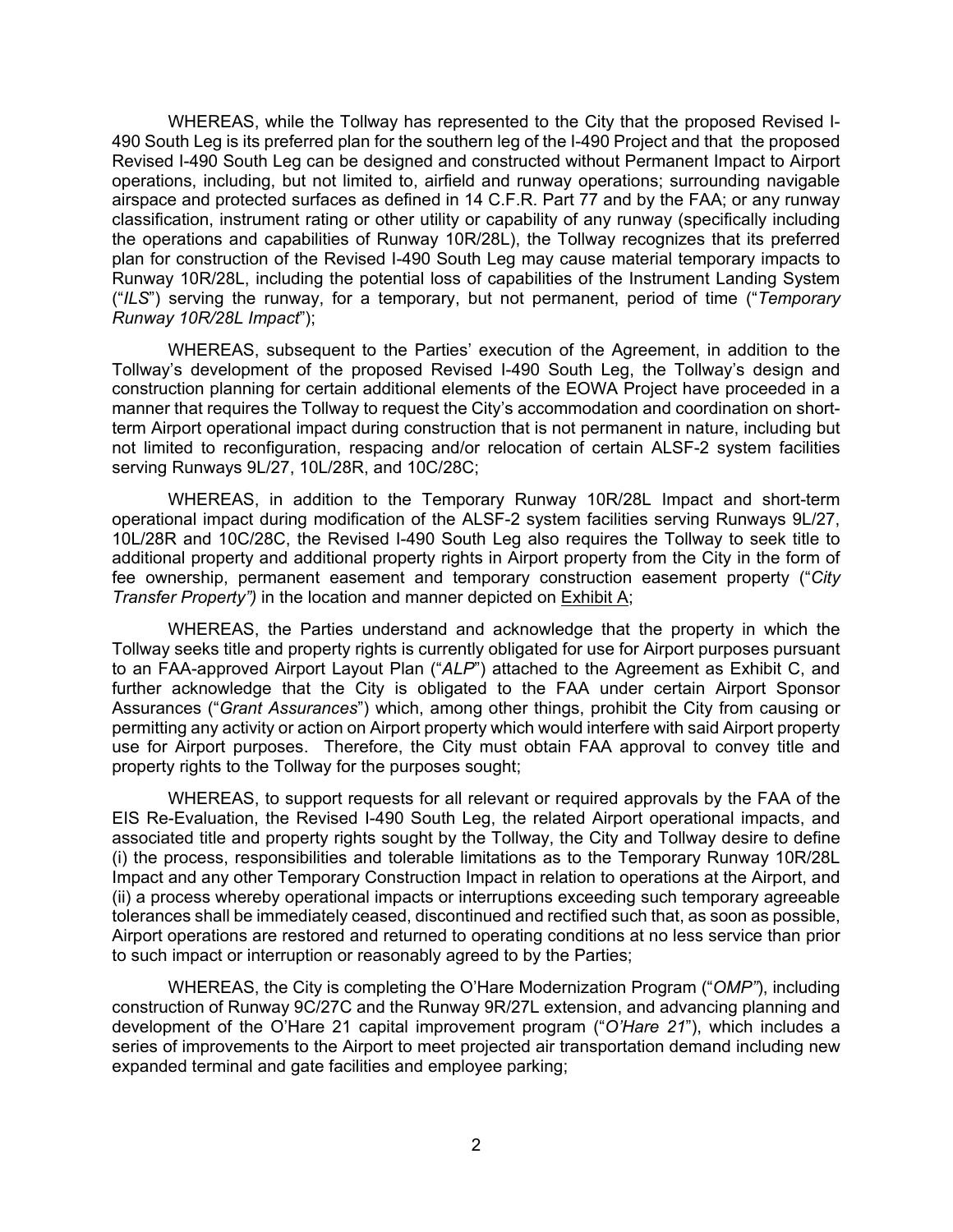WHEREAS, the Parties agree that both the OMP and the EOWA Project have established implementation schedules that require the cooperation and timely involvement of the other Party for completion in accordance with such schedules;

WHEREAS, as part of the OMP, the City's extension of Runway 9R/27L includes the construction of a portion of the Runway 9R ALSF-2 system and associated infrastructure within the limits of existing Tollway property located west of York Road and south of Supreme Drive as depicted on Exhibit H. The improvements on Tollway property include construction of an ALSF-2 system installation (i.e., bridge, lightbars, electrical connections, etc.), installation of a pedestrian bridge, vehicular access from Supreme Drive, parking area, and drainage modifications at Willow Creek. These improvements require the City to seek property rights in Tollway property in the form of permanent easement and temporary construction easement ("*Tollway NAVAID Property*");

WHEREAS, in addition to the OMP and O'Hare 21, the City is advancing planning of a Western Landside Reserved Area ("*WLRA*") for development compatible with western access to the Airport;

WHEREAS, the Parties agree that the WLRA site requires construction to manage soil stockpiles in order to enable subsequent economic development and access to the western portion of the Airport and that the scope of the WLRA site work described in Section 15.H. ("WLRA Soil Project"), including without limitation modification of portions of the Airport Perimeter Road and AOA Fence and construction of detention basins, will be performed by the Tollway to accommodate western access to the Airport and the City's future development at the WLRA, including but not limited to, a circulation road, parking facilities and other necessary improvements;

WHEREAS, the Parties desire to define the process and requirements for documenting certain of their respective maintenance and jurisdictional responsibilities associated with the EOWA Project and the OMP, as generally depicted on Exhibit I;

WHEREAS, the EOWA Project includes improvements to, in and around Touhy Avenue, specifically reconstruction and relocation of the south leg of the Mount Prospect Road and Touhy Avenue intersection and construction of a sidewalk and shared-use path within the City's municipal limits ("Touhy Avenue Improvements");

WHEREAS, Letters of Understanding ("*LOU"*) are required between the City and the Cook County Department of Transportation and Highways ("*CCDOTH*") and between the City and IDOT to define certain maintenance responsibilities for Mount Prospect Road south of Touhy Avenue and the sidewalk and shared-use path within the City's municipal limits;

WHEREAS, the EOWA Project also includes relocation of the existing access road to the South ASR-9, as depicted on Exhibit J, which road will extend from Taft Avenue under I-490 northbound and southbound bridges and the Union Pacific Railroad ("*UPRR*") bridge over the CP Bensenville Yard and will be located on City, UPRR and Tollway property, each of which will require use of the road for access to the South ASR-9, the UPRR bridge and the I-490 bridge;

WHEREAS, the Parties agree that unless otherwise modified by this Addendum, the Agreement is still in effect;

WHEREAS, the Parties desire to enter into this Addendum, which is authorized by Article VII, Section 10 of the Illinois Constitution and the Illinois Intergovernmental Cooperation Act, 5 ILCS 220/1, *et seq*.;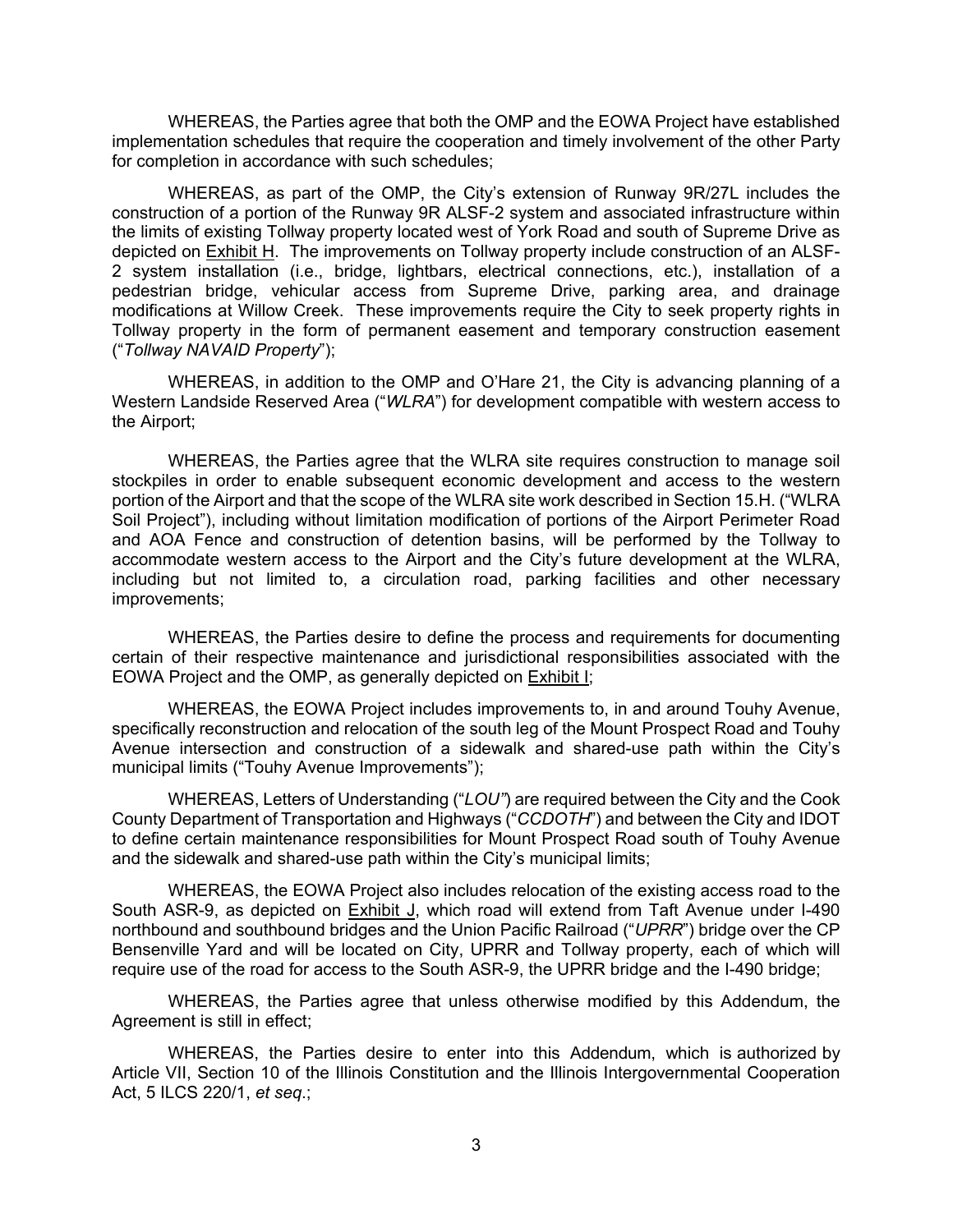WHEREAS, the Tollway, by virtue of its powers as set forth in the Illinois Toll Highway Act, 605 ILCS 10/1, *et seq.*, is authorized to enter into this Addendum;

WHEREAS, the City, by virtue of its powers as set forth in the Illinois Municipal Code, 65 ILCS 5/1-1-1, *et seq.*, is authorized to enter into this Addendum; and

WHEREAS, the City has authorized execution of this Addendum pursuant to an Ordinance approved by the City of Chicago Council on \_\_\_\_\_\_\_\_\_\_\_\_\_, 2022;

NOW, THEREFORE, in consideration of the covenants and conditions to be fulfilled by the Tollway and the City as hereinafter set forth, the Parties agree as follows:

#### **Section 1. INCORPORATION OF RECITALS**

The Recitals set forth above are by this reference incorporated as substantive provisions of this Addendum.

#### **Section 2. DEFINITIONS**

Notwithstanding any definitions in the Agreement, as used in this Addendum, the following words and terms have the meanings set forth below.

"3-in, 3-out" means the EOWA Project improvements at the Illinois 390 and I-490 system interchange including three-lane ingress to the Airport and three-lane egress from the Airport. See below Section 25.A.

"Added" means that the Section or Paragraph designated as such is new and being added to the Agreement through this Addendum.

"Addendum Effective Date" means the date first above written, i.e.,  $\qquad \qquad$  , 2021.

"Agreement" means the April 14, 2017 Intergovernmental Agreement between the City and Tollway regarding their respective responsibilities relative to the EOWA Project.

"Airport Stakeholders" means the FAA, airline companies and their representatives.

"ALSF-2" means High Intensity Approach Lighting System with Sequenced Flashing Lights.

"Alternate Design Variant" has the meaning set forth in below Section 22.C(1).

"AOA" means Air Operations Area.

"CAT I/II/III" has the meaning set forth in below Section 22.B(3).

"CCDOTH" means Cook County Department of Transportation and Highways.

"CCDD" has the meaning set forth in below Section  $14(H)(1)(a)(i)(5)$ .

"CDA Reciprocal Access Easement Agreement" has the meaning set forth in below Section 23.C.

"Closing" means a real estate closing on conveyances of title or property rights in City Transfer Property and Tollway NAVAID Property. The Parties may conduct Closings from time to time as various parcels of City Transfer Property or Tollway NAVAID Property meet the conditions precedent to Closing. See below Sections 5, 6, 7, 8 and 9 of this Addendum.

"Compensation" has the meaning set forth in below Section 5.A.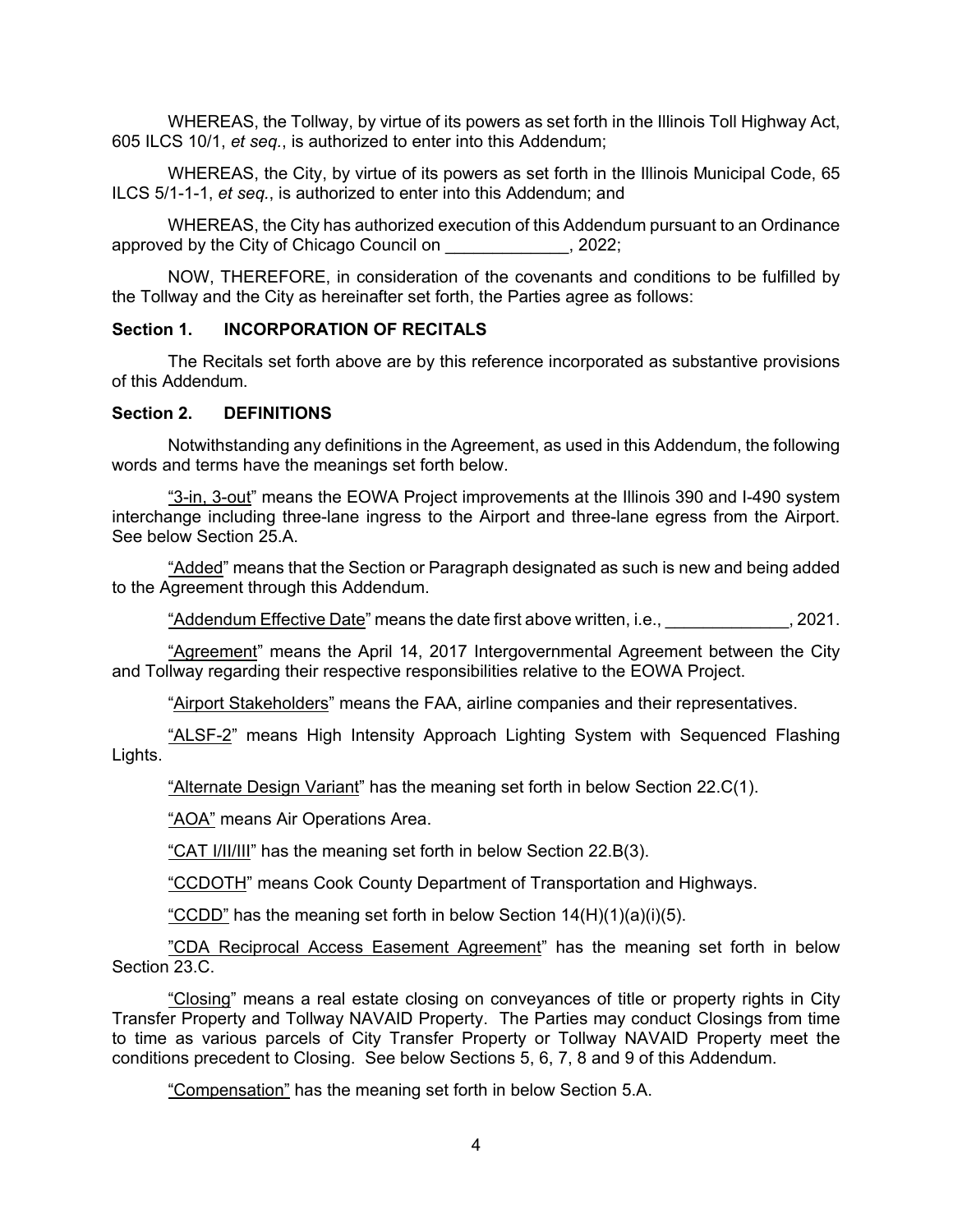"CP" means Soo Line Railroad Company d/b/a Canadian Pacific Railway.

"Deleted" means that the Section or Paragraph designated as such is hereby stricken from the Agreement.

"Designated Individual" has the meaning set forth in below Section 26.A.

"EIS Re-Evaluation" means Environmental Impact Statement Re-Evaluation.

"Executive Coordination Group" has the meaning set forth in below Section 26.A.

"FHWA" means Federal Highway Administration.

"I-490" means the Western Access element of the EOWA Project, i.e., the proposed toll highway along the western and southern boundaries of the Airport connecting I-90 to I-294 and providing western access into the Airport. "I-490" replaces "Illinois Route 490" as defined and used in the Agreement.

"I-490 Ramps to/from **Airport**" means future EOWA Project improvements at the Illinois Route 390 and I-490 interchange, including ramps connecting I-490 with the Western Landside Reserved Area, as determined to be required based on the City and Tollway development needs. See below Sections 3 and 25.

"ILS" means Instrument Landing System.

"LOU" means Letter of Understanding.

"LUR" means Land Use Release defined as FAA approval of the conveyance of fee ownership, permanent easement, and/or temporary construction easement property and title rights from the City to the Tollway.

"NAS" means National Airspace System.

"OE/AAA" has the meaning set forth in below Section 22.C(2).

"OUGS" has the meaning set forth in below Section 22.C(2).

"OUNPPM" has the meaning set forth in below Section 22.C(2).

"Permanent Impact" means permanent change or limitation on Airport operations, as compared to pre-construction conditions, after completion of EOWA Project construction including, but not limited to, change or limitation to airfield and runway operations; surrounding navigable airspace and protected surfaces as defined in 14 C.F.R. Part 77 and by the FAA; or any runway classification, instrument rating or other utility or capability of any runway (specifically including the operations and capabilities of Runway 10R/28L).

"Replaced" means that the Section or Paragraph designated as such replaces that same Section or Paragraph as included in the Agreement.

"Revised I-490 South Leg" means the proposed I-490 roadway corridor from Taft Avenue to Illinois Route 19, which carries both I-490 and Illinois Route 19.

"Revised I-490 South Leg Design Variant" means the design option pursued by the Tollway for the Revised I-490 South Leg, which includes the proposed I-490 roadway corridor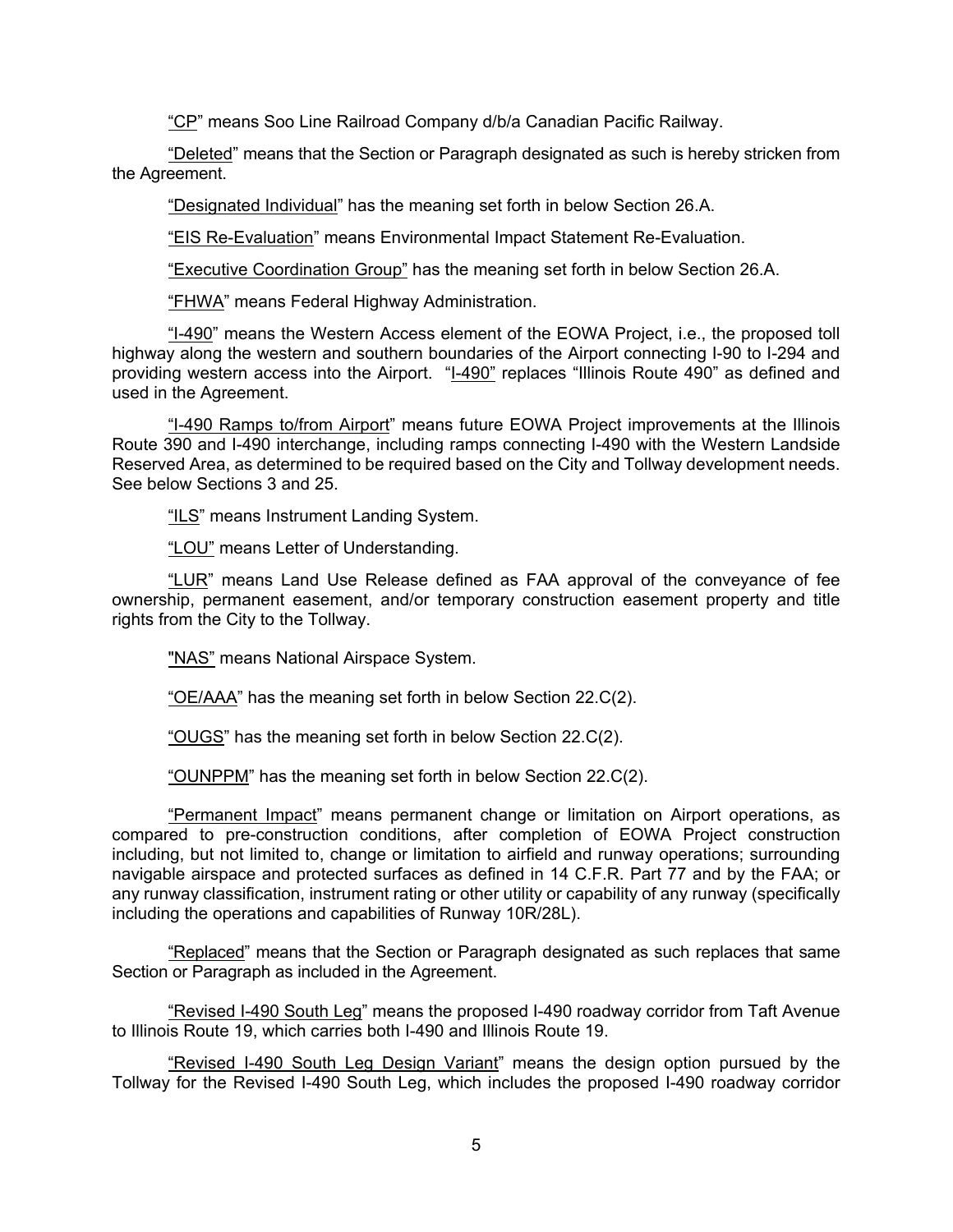from Taft Avenue to Illinois Route 19 and the Airport Perimeter Road as open, non-covered roadways.

"ROFA" has the meaning set forth in below Section 22.A.

"RPZ" has the meaning set forth in below Section 22.A.

"RSA" has the meaning set forth in below Section 22.A.

"South ASR-9" means South Airport Surveillance Radar.

"South I-490 Master Plan" means 15% complete design plans for the Revised I-490 South Leg provided for City review in December 2019. See below Section 22.C(1).

"Temporary Construction Impact" means temporary change or limitation on Airport operations as compared to pre-construction conditions, during EOWA Project construction that is not permanent in nature. Temporary Construction Impacts will be evaluated through the industry standard OE/AAA process including FAA form 7460-1 Notice of Proposed Construction. Temporary Construction Impacts include, but are not limited to, any impacts defined under Permanent Impacts, and only will occur during EOWA Project construction.

"Temporary Runway 10R/28L Impact" means Temporary Construction Impact to Runway 10R/28L to enable implementation of the Revised I-490 South Leg and associated ALSF-2 system modification, and if so required and/or determined necessary by the FAA, may include temporary outage of the ILS and/or closure of the runway during one or more periods while construction of the Revised I-490 South Leg is proceeding, including for modification of the Runway 10R/28L ALSF-2 system.

"Tollway NAVAID Property" means property interests that the Tollway will transfer to the City that include, but are not limited to fee title, permanent easements, or temporary construction easements.

"UPRR" means Union Pacific Railroad.

"Western Access Interchange ("WAI")" means Illinois Route 390 and I-490 system interchange.

"WLRA" means the City's Western Landside Reserved Area.

"WLRA Soil" has the meaning set forth in below Section 15.A.

"WLRA Soil Project" means the work to be performed by the Tollway at the WLRA, including removal of WLRA Soil as described in Section 15.H., modification of portions of the Airport Perimeter Road and AOA Fence, and construction of detention basins to accommodate western access to the Airport and the City's future development at the WLRA.

"Workplan" has the meaning set forth in below Section 22.B(4).

"Zone B" has the meaning set forth in Section 15.H.(1)

# **Section 3. CONDITIONS OF AGREEMENT**

A. Navigational Aids (Replaced). The Parties understand that certain navigational aids for Runway 9C/27C and the extension of Runway 9R/27L, including ALSF-2 system facilities, conceptually depicted in the ALP attached to the Agreement as Exhibit C, will need to be constructed and located in and near the City Transfer Property following the City's transfer or grant of rights in that Property to the Tollway. In addition, Runway 9R/27L navigational aids will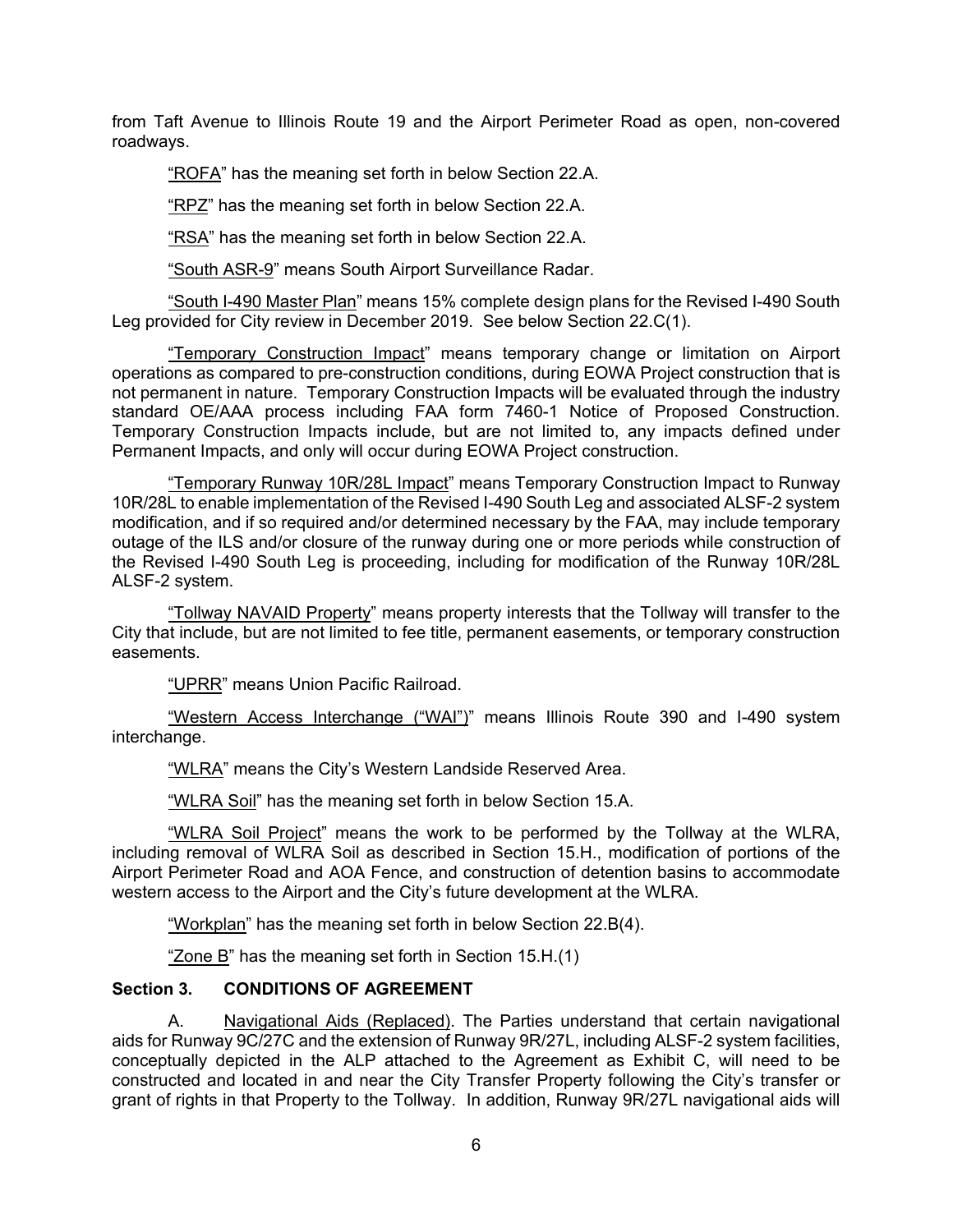be constructed on Tollway NAVAID Property following the Tollway's transfer or grant of rights in that Property to the City. The City is responsible for updating the ALP as necessary to include I-490 and associated EOWA Project improvements.

B. No Conflict with Western Access (Added). The EOWA Project improvements at the WAI include local and IL 390 access to and from the Airport (i.e., 3-in, 3-out) and, as part of future phases of work, ramps connecting the Airport to and from I-490 (i.e., I-490 Ramps to/from Airport) as depicted on Exhibit H and described further in Section 25. As part of this Addendum, the City agrees to the proposed location and configuration of the WAI ramps and concurs that the configuration is compatible with the City's future development at the WLRA.

C. Negative Impacts (Replaced). The Parties understand that aside from acceptable Temporary Construction Impact and Temporary Runway 10R/28L Impact, the EOWA Project, the Touhy Avenue Improvements and the Lee Street Improvements will not cause Permanent Impacts on Airport operations after construction. Except for treatment of Runway 14R/32L, as provided in Subsection 5C of the Agreement, to the extent the FAA determines that the EOWA Project, the Touhy Avenue Improvements, the Lee Street Improvements, the conveyance of any City Transfer Property or Subsequently Identified Property may cause Permanent Impacts, the Tollway must cooperate with the City to alleviate such Permanent Impacts, including preparing design alternatives and revising the proposed City Transfer Property, in a manner sufficient to allow the EOWA Project, the Touhy Avenue Improvements and the Lee Street Improvements to proceed while eliminating Permanent Impacts on existing and planned Airport runway operations and facilities. As designed, the construction of the EOWA Project may result in Temporary Construction Impacts on Airport operations due to work associated with modification of the ALSF-2 systems for Runway 9L/27R, Runway 10C/28C and Runway 10L/28R. Prior to any temporary interference with aircraft or operations related to the Airport necessitated by construction for the EOWA Project, the Tollway must coordinate with the City on circumstances and obtain acknowledgement by FAA via written aeronautical determination. The Parties understand that a Temporary Runway 10R/28L Impact, as further contemplated in Section 23.A., may become necessary to enable construction of the Revised I-490 South Leg.

## **Section 4. APPROVAL OF PARCELS COMPRISING CITY TRANSFER PROPERTY; SUBSEQUENTLY IDENTIFIED PROPERTY**

# B. Approvals of Subsequently Identified Property

- (1) (Replaced) The Tollway will request a conveyance and provide the City with draft conveyance documents for that parcel, including a legal description, a form of deed or easement, and if applicable the scope of easement rights.
- (6) (Replaced) For any Subsequently Identified Property approved by the City within 36 months after the Addendum Effective Date, the compensation will be: (a) \$12.50 per square foot of land area for a parcel transferred in fee simple or for a grant of a permanent easement (other than parcels within LUR#1); and (b) \$0 for a grant of a temporary construction easement. For any Subsequently Identified Property approved by the City more than 36 months after the Addendum Effective Date, additional compensation, if any, will be determined by subsequent agreement of the Parties.

# **Section 5. COMPENSATION FOR PROPERTY TITLE AND RIGHTS**

A. Compensation (Replaced). The Parties agree that the Tollway will pay the City \$107,773,452, which consists of \$19,529,604 for the parcels within LUR#1 (as defined below) and \$88,243,848 for all remaining parcels not otherwise included within LUR#1 ("Compensation").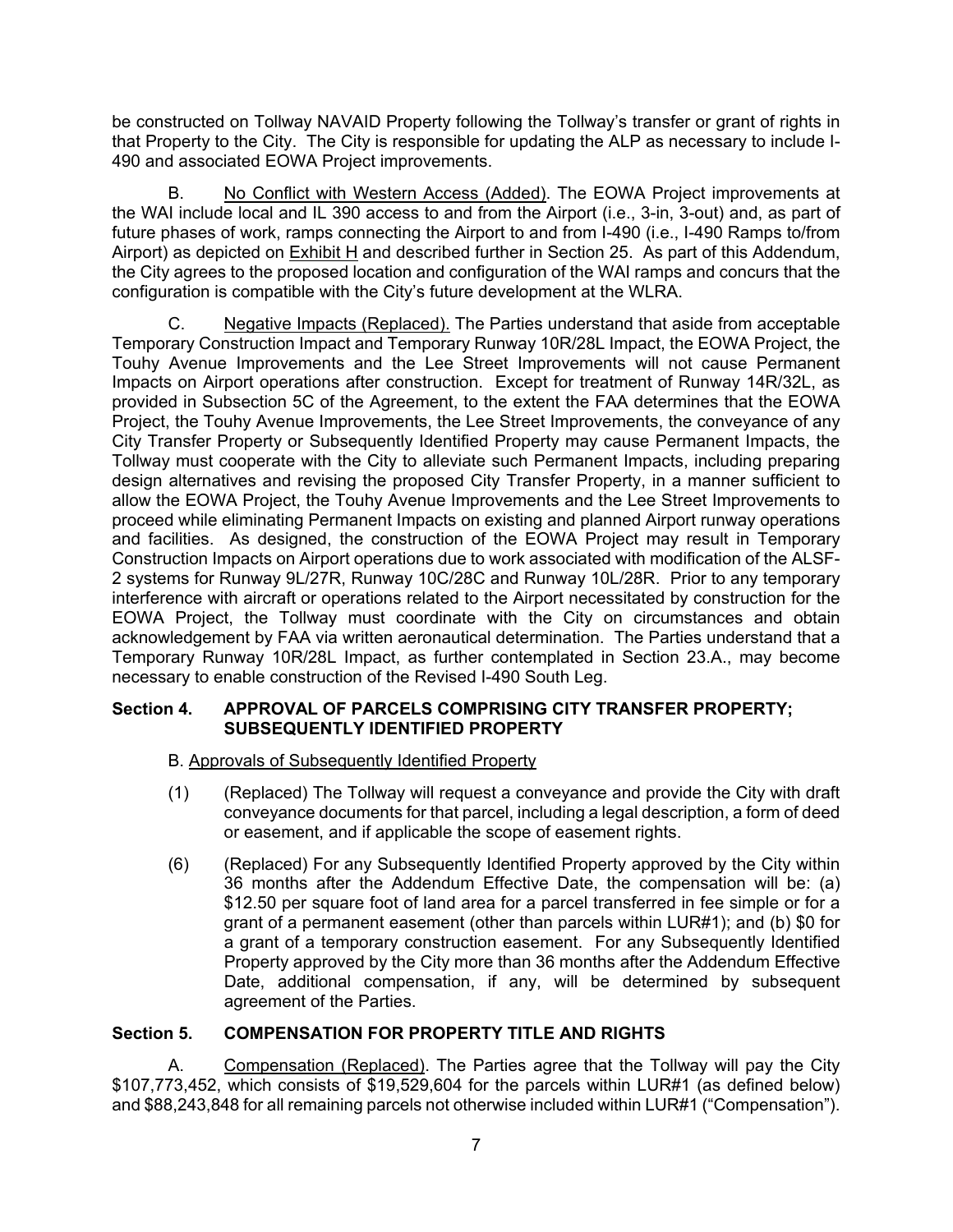The Parties agree that the Compensation is the full and complete consideration for all transfers and grants of Fee Parcels, Permanent Easements and Temporary Construction Easements of the City Transfer Property.

B. Strict Joint Order Escrow Account; Disbursement of Compensation (Replaced). Compensation will be disbursed from the Tollway to the City at the real estate closing(s) of title or property rights in City Transfer Property. Closing funds will be disbursed to the City proportionately for the conveyance of City Transfer Property at the time of Closing based on the total square feet of land included in the Fee Parcels or Permanent Easement Parcels being conveyed at the Closing, except that the disbursement of Closing funds at the final Closing (i.e., the Closing at which the last City Transfer Property is conveyed to the Tollway) will be adjusted so that all, but not more than all, of the Compensation has been disbursed to the City. Closing funds will be disbursed to the City proportionately for each Closing by multiplying the "*Unit Value*" as defined in this Subsection B by the total square feet of land included in the Fee Parcels or Permanent Easement Parcels being conveyed at the Closing. A Unit Value of \$11 per square foot will be applied to the Fee Parcels and Permanent Easement Parcels included in LUR #1 (described below) that have a total land area of 1,775,418 square feet and have been approved for release by the FAA. As depicted in Exhibit A, the remaining Fee Parcels and Permanent Easement Parcels (excluding LUR #1) have a total land area of 7,059,508 square feet and a Unit Value of \$12.50 per square foot will be applied to the total square feet of land included in these remaining parcels to be conveyed at the Closing(s) (excluding parcels within LUR#1).

The Tollway will submit information required to support the LUR to the City for review and submittal to the FAA. Upon receipt of the LUR documentation, the City agrees to provide initial comments within two (2) weeks to the Tollway, and the Tollway agrees to address said comments and reply within two (2) weeks to the City. Unless the Parties otherwise agree in writing after the Addendum Effective Date, the City shall promptly submit completed LUR requests (completeness as determined by the City after consultation with the FAA) to the FAA and associated Closings must occur as follows:

- (1) Closing on City Transfer Property Parcels P16, P17, P18, P19, P20 and TE-P20 will occur as soon as possible because the FAA has approved those parcels. The associated LUR shall be designated as "*LUR #1"* as depicted on Exhibit A1*.*
- (2) Closing on City Transfer Property Parcels P8, P9, P10, P11, TE-P11, P12, P13, P14, P15, PY1, PY2, 2B, 14, 15, 15B, 15C, 16, 17, 18, P7A, TE-P7A, TE-P8, TE-P8a, TE-2020-1, TE-2020-2, TE-2018-1, TE-2018-2, TE-2018-3, TE-2018-4, and TE-2018-6 within 30 days after FAA Approval of those parcels. The associated LUR shall be designated as "*LUR #2"* as depicted on Exhibit A2*.*
- (3) Closing on City Transfer Property Parcels P1, P2, P3, P4, P5, TE-P5, P6, P7B, TE-P7B, 11, 12, 2021-4, 2021-5A, 2021-5B, 2021-6A, 2021-6B, 2021-7, and 2021- 8A and 2021-8B, and NW-7B-13-001 within 30 days after FAA Approval of those parcels. The associated LUR shall be designated as "*LUR #3"* as depicted on Exhibit A3*.*
- (4) Closing on City Transfer Property Parcels 10C, 13, 2021-1, 2021-2, 2021-3 within 30 days after FAA Approval of those parcels. The associated LUR shall be designated as "*LUR #4"* as depicted on Exhibit A4*.*

## **Section 6. PROPERTY CONVEYANCES**

G. Tollway Property Conveyance (Added). The Tollway will convey necessary interests within the Tollway NAVAID Property to the City by Permanent Easement and any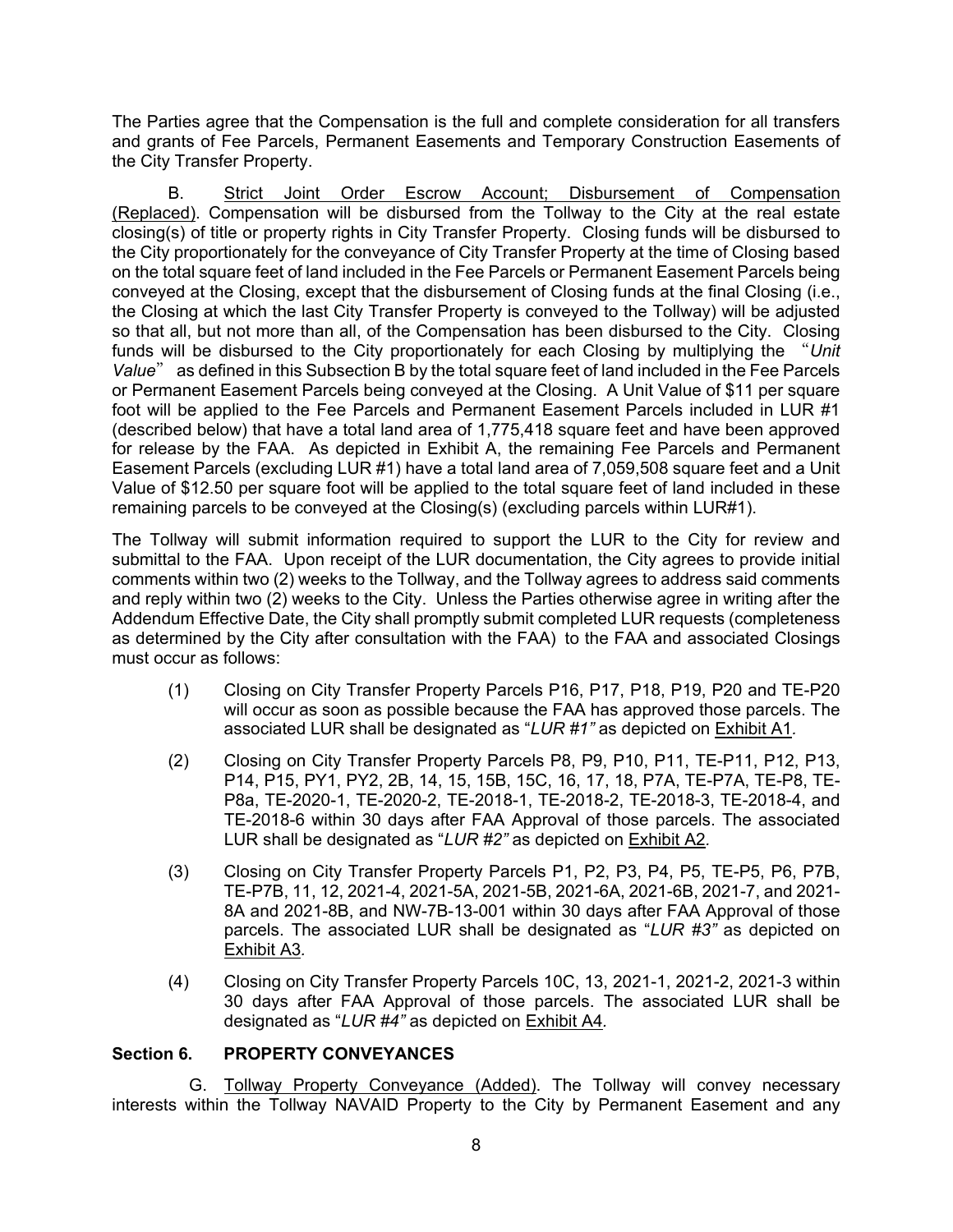necessary Temporary Construction Easement in accordance with compensation identified in Section 4.B(6). The City shall perform the survey work and prepare the required conveyance documents for review and approval by the Tollway.

## **Section 7. CONDITIONS PRECEDENT TO CLOSING**

A. FAA Approval (Replaced). The City will make diligent efforts to secure all FAA Approvals required as a condition precedent to a Closing, and the Tollway will make diligent efforts to cooperate with the City's efforts to secure all such FAA Approvals. The following standards and process apply:

- (1) As the need to convey particular parcels of City Transfer Property arises, the City will promptly request FAA Approval required for the conveyance of rights in the parcels of City Transfer Property to be conveyed. Each request shall include all documents and information necessary, or requested by the FAA, for FAA Approval. Promptly after receipt of any written decision by FAA, the City will deliver a copy of the decision to the Tollway.
- (2) If the FAA initially withholds or denies the City's request for FAA Approval as to a parcel of City Transfer Property, the City, with the Tollway's assistance if necessary, will take all reasonable actions, including without limitation submitting revised parcel maps or plans, to secure FAA Approval of that parcel as soon as possible.
- (3) The Parties will keep each other fully apprised of communications with the FAA and assist one another in requesting decisions from FAA.
- (4) (Deleted.)

D. EIS Re-Evaluation (Added). The Parties understand that, prior to the City's submittal of an LUR request to the FAA, the FHWA and FAA, as applicable, shall have approved an EIS Re-Evaluation for the EOWA project, or portion thereof, involving the City Transfer Property parcels associated with the LUR request.

## **Section 8. CLOSINGS**

No changes.

## **Section 9. CLOSINGS ON SUBSEQUENTLY IDENTIFIED PROPERTY**

No changes.

## **Section 10. CONDITION OF CITY TRANSFER PROPERTY; ENVIRONMENTAL REMEDIATION**

No changes.

## **Section 11. RIGHTS OF ENTRY**

No changes.

#### **Section 12. AOA PERIMETER FENCE AND ROAD RELOCATION; HOOK RAMP**

C. York Road Flyover (Replaced). The Tollway will build the York Road Flyover at its expense as part of the EOWA Project. The York Road Flyover will provide egress access from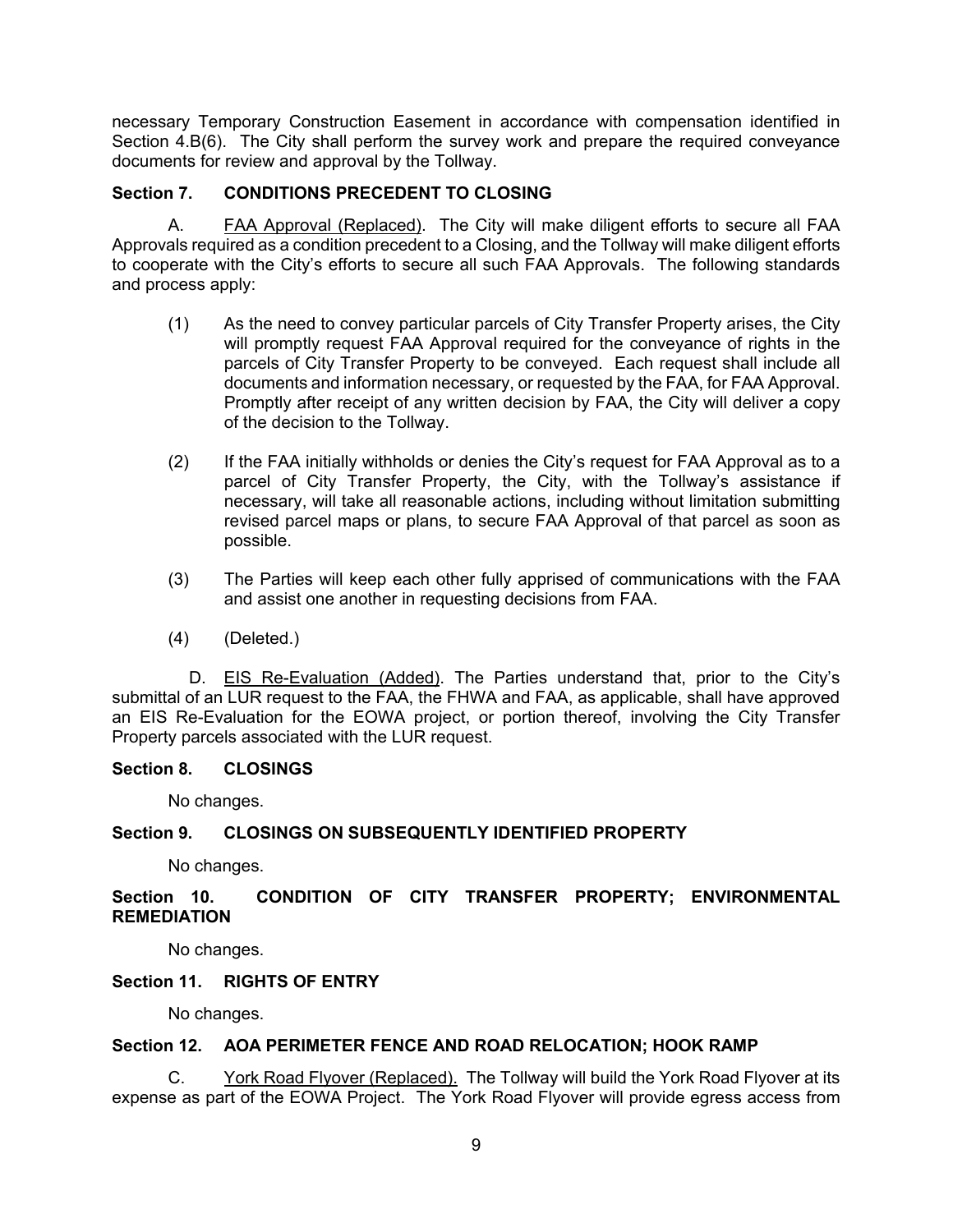the Airport ("3-out") as depicted on Exhibit H. The City has determined that the location of the York Road Flyover is compatible with the Airport. The location of roads connecting to the York Road Flyover east of the City Transfer Property will be determined by the City in coordination with and cooperation from the Tollway.

D. **Illinois 390 Ingress (Added)**. The Tollway will build a ramp that will provide ingress access from Illinois Route 390 to the Airport ("3-in") at its expense as part of the EOWA Project as depicted on Exhibit H. The City has determined that the location of the ramp is compatible with the Airport. The location of roads connecting to the ramp east of the City Transfer Property will be determined by the City in coordination with and cooperation from the Tollway.

E. Additional AOA Fence and Road Relocation WLRA and Runway 10R-28L (Added). The WLRA Soil Project and construction of the Revised I-490 South Leg require modification to the existing AOA Fence and Airport Perimeter Road at the WLRA and at Runway 10R/28L, as depicted on Exhibits H and N, respectively. The Tollway will be responsible for the design and construction of the modification to existing AOA Fence and Airport Perimeter Road in relation to the WLRA Soil Project (Section 15.H) and the Revised I-490 South Leg (Section 22), where the relocation is required for the work being performed by the Tollway and as limited to the areas identified on Exhibits H and N. The timing and process of the proposed relocations are described as follows:

- (1) Contracts and construction. The Tollway will prepare bidding and construction contract documents for the AOA Fence and Airport Perimeter Road relocation, which must comply with the design requirements of the City. The City will promptly review the documents and either provide written comments or approval. The Tollway thereafter will promptly bid the work, determine the lowest responsive and responsible Contractor in the best interests of the Tollway, award the contract, and supervise and manage the AOA Fence and Airport Perimeter Road relocation.
- (2) Cost. Costs for the AOA Fence and Airport Perimeter Road relocation will be borne by the Tollway. If the City and the Tollway agree that the City will undertake any portions of the AOA Fence and Airport Perimeter Road relocation, the Tollway will reimburse the City for the cost of the portions of such work the City performs.

# **Section 13. AIRPORT FACILITY RELOCATIONS**

B. Airport Facilities, Utilities and Third-Party Installations (Added). Such work shall be performed in accordance with the General Utility Agreement executed between the Parties on October 9, 2020.

C. K-9 Training Facility (Added). On December 4, 2018, the City, the Chicago Police Department and the Tollway executed a Letter of Understanding, included as Exhibit K, that defines their respective responsibilities for the relocated K-9 Training Facility. The provisions of the December 4, 2018 LOU are hereby incorporated into the Agreement, and upon entering into this Addendum, the Commissioner of the Chicago Department of Aviation ("*CDA Commissioner*") is authorized to execute the required agreements described below.

> 1) A memorandum of understanding concerning details agreed upon by the Chicago Department of Aviation and the Chicago Police Department relative to ownership, occupation, operations and maintenance responsibilities concerning the relocated K-9 Training Facility;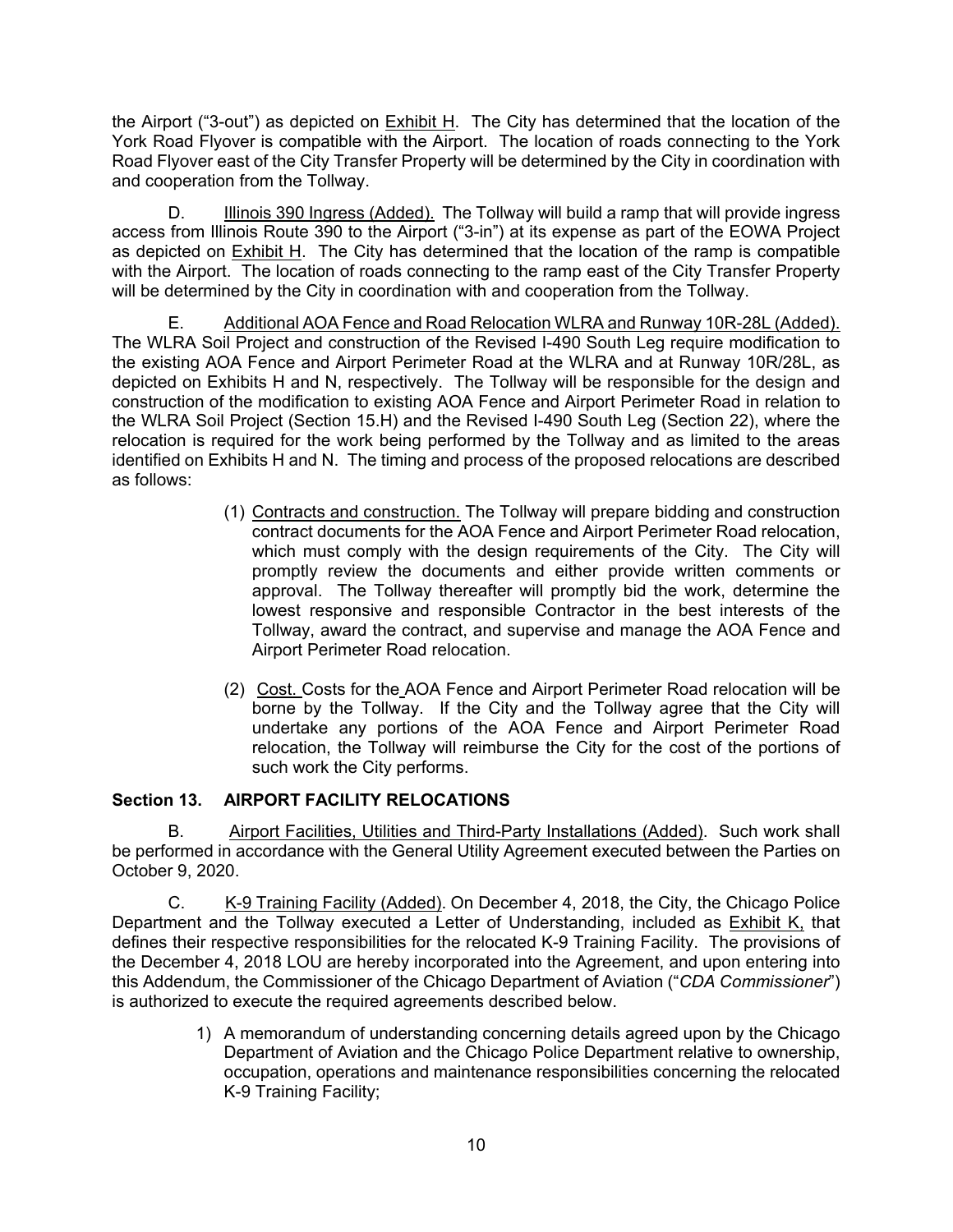2) Any documentation deemed appropriate by the City to document the changing conditions in proximity to the existing pipeline facilities of the Northwest Suburban Municipal Joint Action Agency ("NSMJAWA") as a result of the relocated K-9 Training Facility. The NSMJAWA 90" watermain is located on the K-9 Training Facility site on City property, as depicted on Exhibit K1.

## **Section 14. PLAN COORDINATION, REVISIONS.**

A. Plans and Specifications (Replaced). The Tollway has been, and is, in the process of preparing plans and specifications for the EOWA Project, inclusive of the Revised I-490 South Leg. The Tollway will continue to submit to the City the plans and specifications regarding elements of the EOWA Project that affect the Airport. The City will cooperate with the Tollway in development of the plans and specifications and will respond promptly to questions and requests of the Tollway related to the plans and specifications. The City will review plans and specifications that impact Airport facilities or property, including the construction schedule included therein, and provide written comments and objections or a written statement indicating that the City has no comments within 30 days of receipt. The City and Tollway shall work cooperatively to address and resolve comments and objections. Except as set forth herein, if the Tollway does not receive comments or objections from the City or receive a request for an extension of time (which shall be reasonably considered) within the 30-day time period, the City's lack of response shall mean the City has no further comments or objections to the plans and specifications. Neither the City's provision of comments nor its failure to provide comments shall be viewed as sanctioning or otherwise approving matters within the jurisdiction of the FAA, which include without limitation, impacts on airfield and runway operations; surrounding navigable airspace and protected surfaces as defined in 14 C.F.R. Part 77 and by the FAA; or any runway classification, instrument rating, other utility or capability of any runway (specifically including the operations and capabilities of Runway 10R/28L and future Runway 9C/27C and the extension of 9R/27L) or other local, federal or state authority.

The Tollway will implement the design and construction of I-490 as part of multiple contracts in accordance with the schedule in Exhibit L.

The City will cooperate with the Tollway to coordinate with and notify all relevant Airport Stakeholders of the Tollway's proposed work and the associated construction schedule sufficiently in advance of the commencement of work. The Tollway will provide information for, or participate in, such coordination at the request of the City and as necessary.

B. Touhy Avenue Improvements (Added). After construction of the Touhy Avenue Improvements is complete, the City agrees to assume responsibility for administration, control, reconstruction and maintenance of the portions of the Touhy Avenue Improvements located exclusively within the City of Chicago limits as depicted on **Exhibit M**, which include the relocated and realigned segment of Mount Prospect Road, street lighting along Mount Prospect Road south of Touhy Avenue, sidewalks along Old Higgins Road within the City of Chicago limits, and the shared use-path along the north side of Touhy Avenue within the City of Chicago limits. In addition, the City agrees to assume responsibility for the new storm sewers along Mount Prospect Road located within the City of Chicago limits, storm sewers at Guard Post #1, sanitary sewer and its appurtenances and drainage grates located within the City of Chicago limits, and Airport signage included as part of the Touhy Avenue Improvements. Upon entering into this Addendum, the CDA Commissioner is authorized to execute the below-described agreements, which are required for the Touhy Avenue Improvements:

> 1) Letter of Understandings between the City and IDOT and between the City and the Cook County Department of Transportation and Highways to document the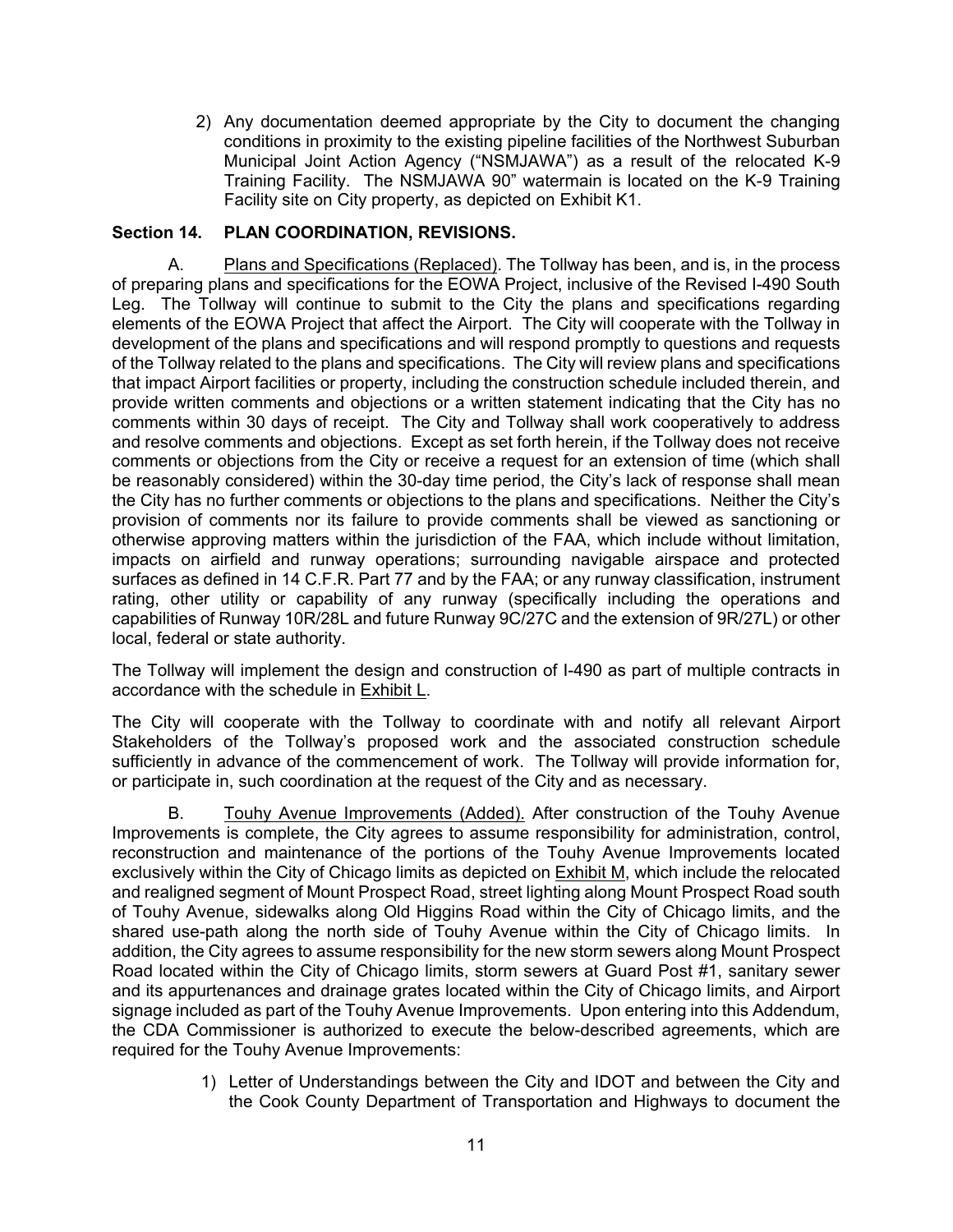maintenance responsibilities described in the paragraph above. The City's failure to execute LOUs will not relieve the City of the responsibilities described in this paragraph.

- 2) An addendum to the existing easement agreement between the City and the City of Des Plaines to document the City of Des Plaines' relocated watermain and sanitary sewer on City property, as depicted on Exhibit M1.
- 3) Pipeline Easement Agreements between the City and petrochemical companies, including BP Pipelines (North America), Inc., Shell Pipeline Company LP, and West Shore Pipeline Company, including any affiliate thereof, to document the modification of facilities on City property, as generally depicted on Exhibit M2.

F. Anticipated Schedule (Added). The anticipated EOWA Project schedule is depicted on **Exhibit L**. The Parties agree to cooperate and diligently take necessary actions including, but not limited to, those specified in the Agreement and in this Addendum, as time is of the essence relative to the Tollway's construction of the EOWA Project.

# **Section 15. MANAGEMENT OF STOCKPILED SOIL**

A. Stockpiled Soil Amounts (Added). Further, the City has identified additional Stockpiled Soil, generally located within the WLRA ("*WLRA Soil"),* which is required to be removed in conjunction with plans for future development by the City within the same area.

E. Stockpiled Soil Retained by the City (Replaced). The City will retain on City-owned property not more than the total volume of Stockpiled Soil beyond that which can be accommodated within stockpile parcel locations 16 and 17, as shown on Exhibit A, and the area immediately adjacent to and south of stockpile parcel location 16 (shown on Exhibit A). The Tollway may design plans and specifications to maximize the volume of Stockpiled Soil to be retained in the aforesaid locations, and the City will reasonably cooperate with the Tollway to implement such design plans, including issuance of permits and related effort, provided that all design plans and specifications and the location of Stockpiled Soil in the aforementioned locations on City-owned property will be undertaken and maintained in accordance with laws and regulations, including without limitation FAA regulations. Except as otherwise specifically provided in the Agreement or this Addendum, all sorting, relocation, placement, grading and disposal, including without limitation disposal of Hazardous Material, of Stockpiled Soil in the above locations as shown on Exhibit A, which may be used for the EOWA Project or the Touhy Avenue Improvements, including WLRA Soil, will be at the Tollway's sole expense.

H. WLRA Soil (Added). In support of the proposed development within the WLRA, the City has prepared a preliminary concept pertaining to the reconfiguration of the site terrain in the WLRA areas generally depicted on Exhibit H1, including details regarding the use and/or disposition of existing WLRA Soil materials to be impacted, sorted, disposed of and/or relocated to meet the City's long-term developments. The concept details envision the use and/or disposition of these materials, depending on their general classification and quality, for the formation of embankments and/or structural use. To assist coordination with the Tollway concerning elements of the EOWA Project in and proximate to the WLRA, the City has prepared a series of conceptual design documents defining the goals and requirements for the material management, including performance criteria to be used in the execution of the WLRA Soil Project (collectively, "*Concept Grading Plan*"), which are discussed below and depicted in concept in Exhibit H1.

The Parties agree that the execution of the WLRA Soil Project is compatible with and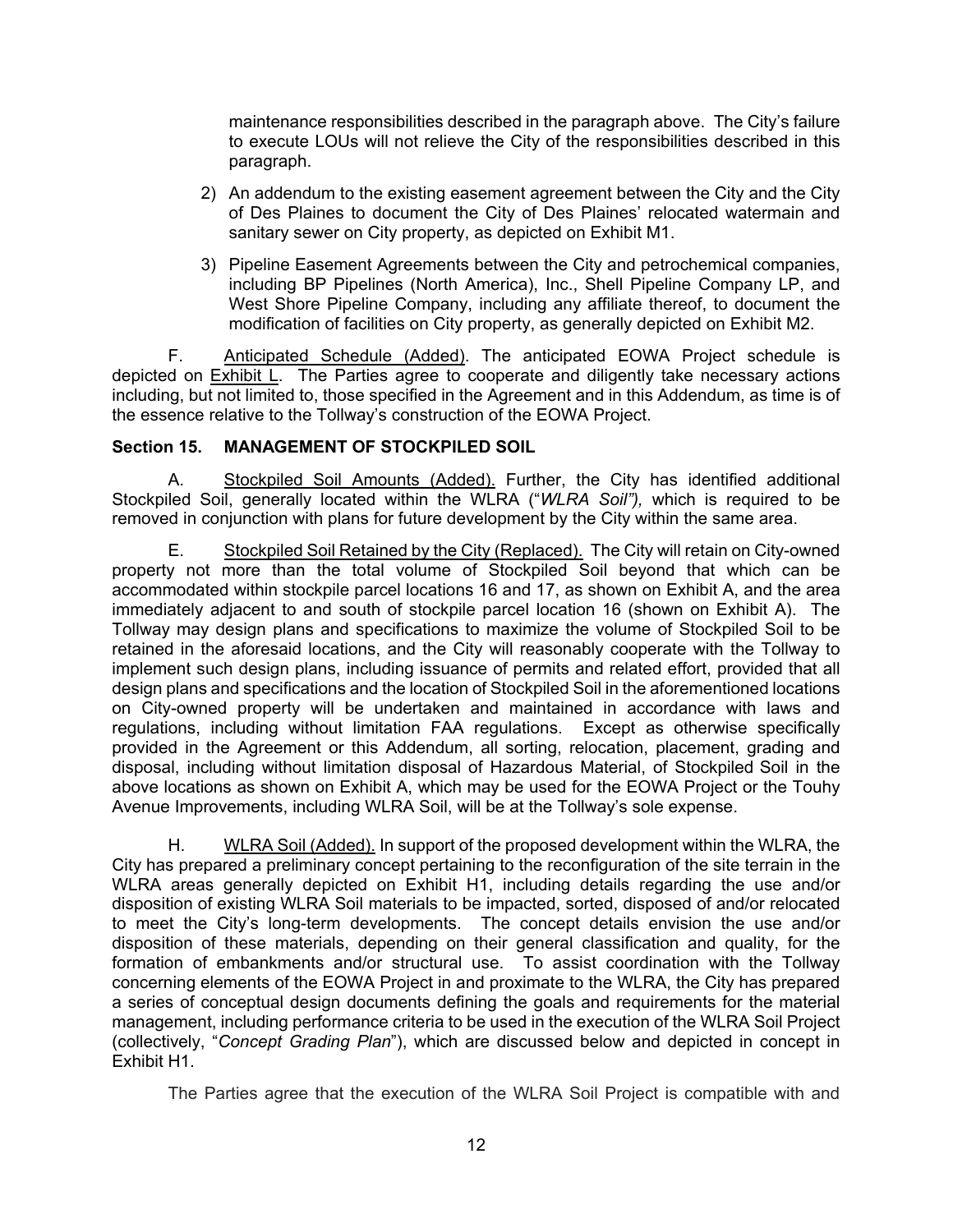required for the City to proceed with future development at the WLRA. The City is solely responsible for work subsequent to the Tollway's completion of the WLRA Soil Project, including but not limited to, a circulation road (depicted on Exhibit H), parking facilities and other necessary improvements.

As part of the WLRA Soil Project, the Tollway will dispose of, sort and relocate WLRA Soil in accordance with the Concept Grading Plan. For WLRA Soil and materials to be disposed of, the Tollway must identify off-Airport disposal sites and shall bear the cost of sorting, relocating, placing, grading and disposal, including without limitation disposal of Hazardous Material. The City will issue all City permits, temporary construction easements or other approvals, at no expense to the Tollway, which may be necessary for the Tollway to undertake sorting and relocation of WLRA Soil in accordance with the Concept Grading Plan.

- 1. Representations & Assumptions. The City has provided a preliminary concept as Exhibit H1, which guides the overall assumptions for the WLRA Soil Project, which includes:
	- a. Performance Criteria. The execution of the WLRA Soil Project (design and construction) will adhere to the overall goal of using on site materials, to the greatest extent possible, to build the City-designated lines and grades that will support the City's proposed future development of the WLRA. Sound engineering practice will be applied to determine the suitability and use of on site materials to ensure long-lasting and competent earthen foundations for the planned future improvements.
		- i. For general purposes, the materials expected to be found on site may be categorized within one of the following groups:
			- 1. Unsuitable Material shall be any material determined to contain vegetable or organic matter, such as muck, peat, organic silt, topsoil or sod and will be considered not allowable to use in formation of embankments within the zone of structural influence ("*Zone B*"), which shall be defined as the 1:2 slope extending from the top outside edge of constructed embankment depicted on Exhibit H2. Such material, if capable of supporting vegetation, may be used in the top layers of embankment slopes.
			- 2. Suitable Material shall be any uniform material which, based on its geotechnical characteristics, is deemed structurally fit to be used for construction of subgrade and embankment areas for roadways or building footprints, as represented on Exhibit H2.
			- 3. Restricted Material shall be any material other than Unsuitable Material and other than Suitable Material. Restricted Material may be used only in the construction of embankments in areas outside of the roadways or building footprints (see Exhibit H1) and in Zone B as depicted in Exhibit H2.
			- 4. Refuse Material shall be any non-hazardous solid waste. This material is not permitted in the formation of embankments of any kind. This material must be collected and transported to a processing or solid waste disposal site.
			- 5. Clean Construction or Demolition Debris ("CCDD"). As defined in 415 ILCS 5/3.160(b), as amended, CCDD shall include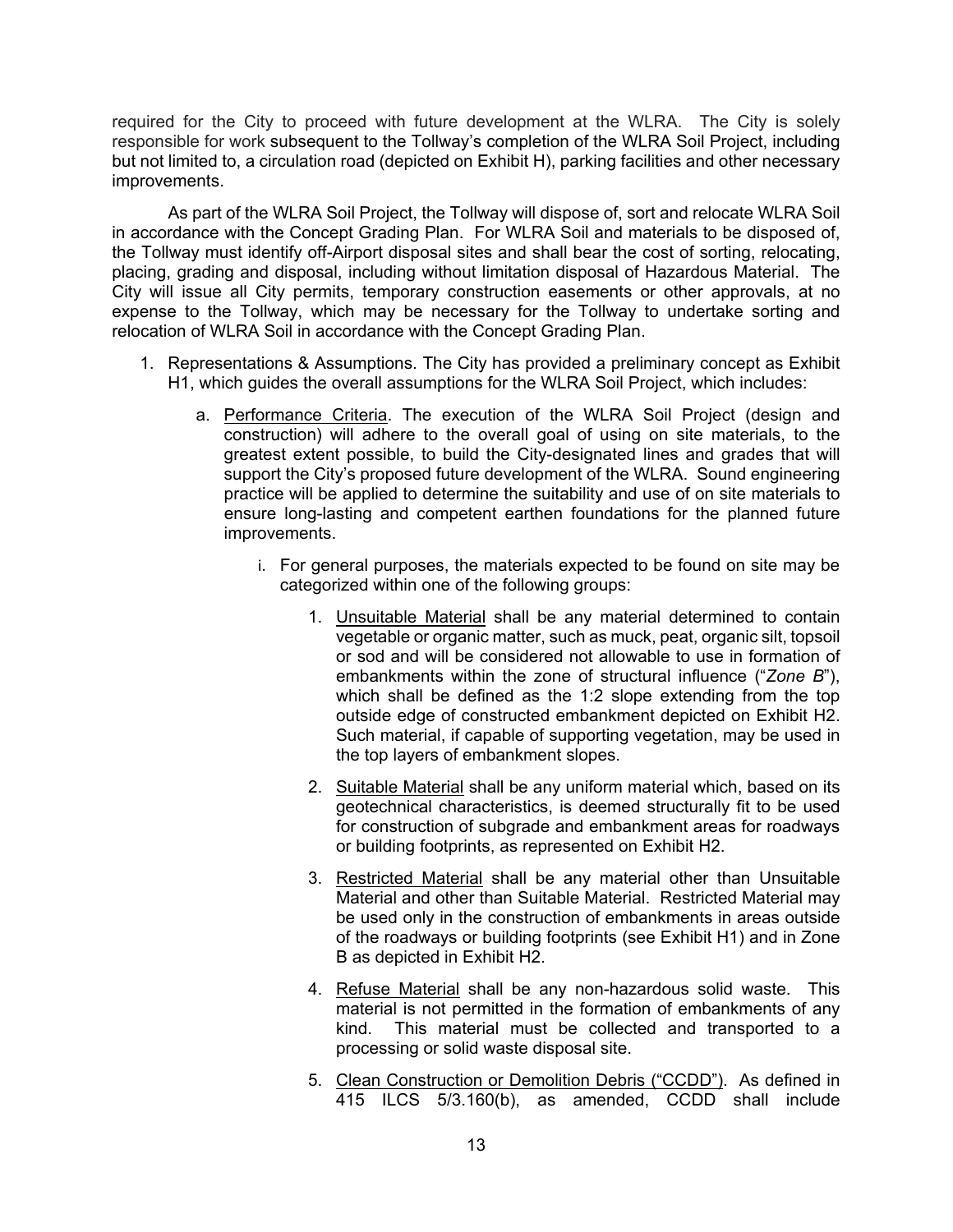uncontaminated broken concrete without protruding metal bars, bricks, rock, stone or reclaimed asphalt pavement generated from construction or demolition activities. The use of this material must be selective, used at appropriate depths, and processed so as to ensure firm and stable embankments.

- ii. To the extent practical and based on the technical properties of the materials, implementation of the WLRA Soil Project will prioritize the use of materials within the following framework.
	- 1. For areas slated for buildings, roads and other surface improvements, the immediately underlying soils, as well as soils within the area of structural influence, must be capable of sustaining the proposed loads without experiencing unexpected or excessive settlement. The formation of embankments must be engineered to provide adequate and stable support and must be composed of Suitable Materials.
	- 2. For areas not slated for buildings, roads and other surface improvements, Zone B embankments may be constructed with materials of lesser structural qualities, including Restricted Materials, CCDD or Unsuitable Material as provided above. These embankments must be restored and finished with a layer of topsoil capable of sustaining vegetation so as to prevent erosion. The use of these materials is permitted with the understanding that embankments must be engineered to be stable and maintain their lines and grades over time.
	- 3. At the completion of the WLRA Soil Project, all areas must be restored in compliance with applicable regulatory requirements.
- iii. The Tollway must perform any and all site explorations necessary to determine the character and quantities of the Stockpiled Soil, as described in Section H.1.a.ii, and must develop an earthwork management strategy for the use, processing, movement and disposal of Stockpiled Soil and materials on the WLRA site. This earthwork management strategy shall be one of the deliverables included in the early design milestones for the execution of the WLRA Soil Project and is subject to the City's review and approval, which shall not be unreasonably withheld.
- b. Disposal. Characteristics of soil material requiring disposal are generally classified as Refuse Material, as described above. For purposes of the development of the Concept Grading Plan, it shall be assumed that Refuse Material represents 25%, by volume, of the WLRA Soil. If higher, the Parties will work together to revise the WLRA Soil Project, and the City shall develop two engineered alternatives that reduce the quantity of Refuse Material, as maximally as possible, that must be disposed of by the Tollway. The Tollway will review the engineered alternatives provided and determine, in its reasonable discretion, which alternative to proceed with as the basis for completing the WLRA Soil Project, and the City shall adjust the Concept Grading Plan, as necessary, to conform same to the Tollway's determination.
- c. Limitations on Undercuts. Subject to the foregoing, in performing the WLRA Soil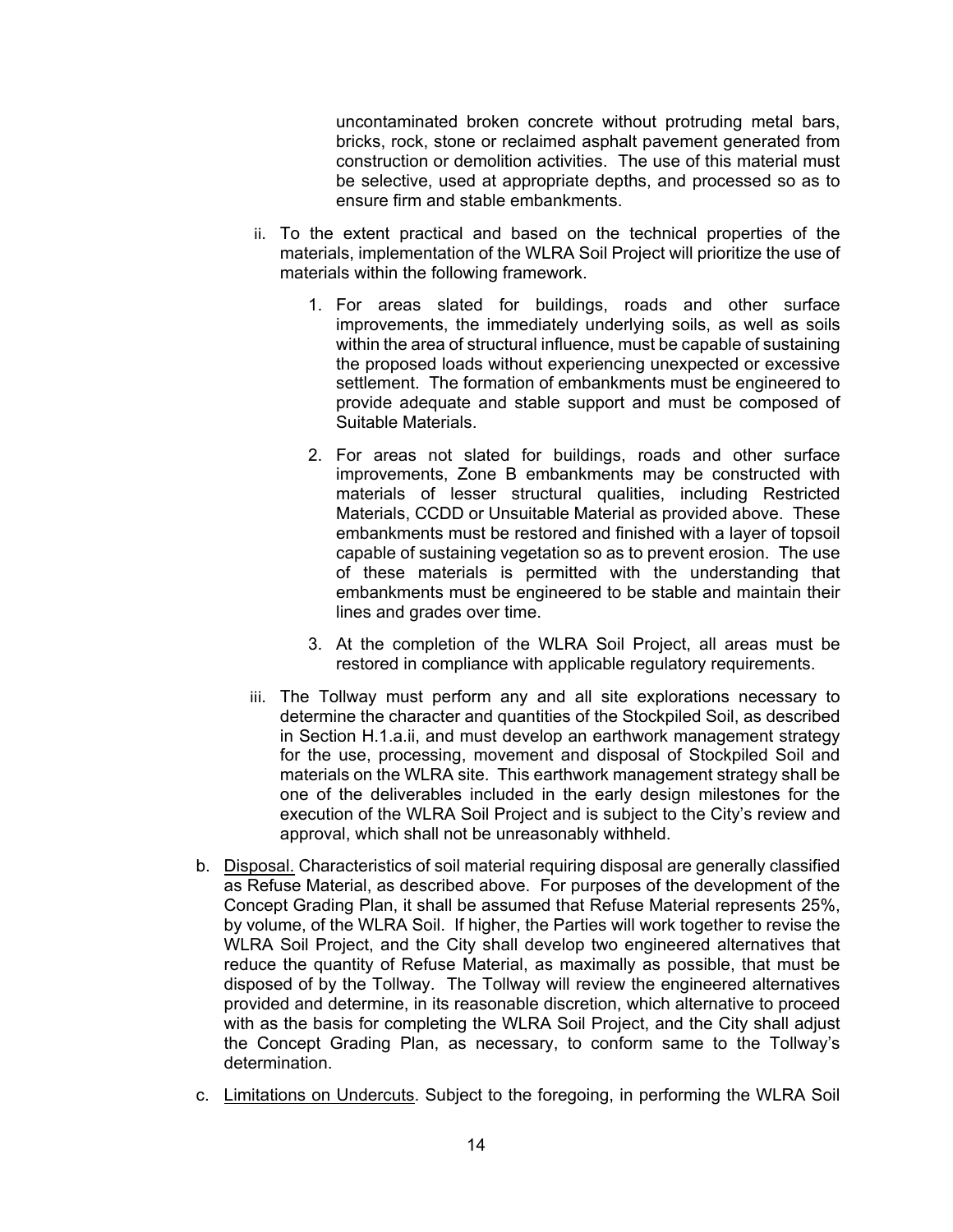Project, the Tollway will construct to elevations given in the Concept Grading Plan. To the extent that Unsuitable Material is encountered below the excavation elevation limits established by the Concept Grading Plan, the Tollway will explore options to stabilize the in-situ soils to achieve the required embankments and cuts.

- d. Restriction on Import of Soil. To the extent that existing materials located within the WLRA are insufficient to construct embankments to the lines and grades shown on the Concept Grading Plan, the City and Tollway will revise the Concept Grading Plan, maximizing elevations to the greatest extent possible using on site materials that meet the Performance Criteria. The Tollway shall not be required to acquire soil or other materials to complete the WLRA Soil Project. However, to the extent necessary to complete the WLRA Soil Project in accordance with the revised the Concept Grading Plan, the Tollway will import soil or other materials from other Airport property.
- 2. Engineering. The Tollway will be responsible for procuring/engaging engineering services to prepare design and construction documents for the WLRA Soil Project, which will provide for handing and disposition of WLRA Soil in accordance with this Addendum except that the City shall be obligated to sign any hazardous waste manifests required for the disposal of any WLRA Soils that are Hazardous Material. The Tollway will engage the City in the development of the design and construction documents and will request the City's review at set design milestones, including, but not limited to, 30%, 60%, 90% and Issue for Bid. The City may request reasonable changes to the design and construction documents pertaining to the handling and disposition of WLRA Soil. The Tollway will take reasonable steps to accommodate the City's requests. If the City provides comments to the Tollway, the Tollway will revise the design and construction plans, as the Tollway determines necessary or appropriate, and submit revised plans, if any, to the City for further review. After receiving any revised plans, if the City has further comments, the City and the Tollway will promptly meet to discuss and resolve all matters related to the revised plans to the best of their ability. The Tollway will be responsible for documenting and reconciling, to the extent deemed necessary or appropriate, all comments received from the City.
- 3. Utilities. The Parties agree that the WLRA Soil Project will avoid disturbance or impact to Airport utilities, including those previously relocated as part of the Central De-Icing Facility Improvements. Should conflicts be identified that cannot be changed due to the City's Concept Grading Plan and intent, the Parties agree to work together to revise the WLRA Soil Project to avoid the need to relocate the utilities. In the event relocation cannot be avoided, the City agrees to be responsible for the costs of the associated relocation or modification.
- 4. NEPA Documentation. The City will perform all required environmental studies and develop any of the NEPA documentation that may be necessary to support its long-term development vision for the WLRA. The City will coordinate directly with the FAA to ensure all environmental approvals are in place prior to the Tollway undertaking construction.
- 5. Stormwater. As part of the WLRA Soil Project, the Tollway will design and construct two detention basins in accordance with the Concept Grading Plan, as depicted on Exhibit H. The City will prepare, facilitate and obtain any stormwater permits required for the WLRA Soil Project from the IEPA, IDNR, USACE, DuPage County and other resource agencies. The Tollway will provide reasonable support relating to development of exhibits and plans to support development of permitting materials.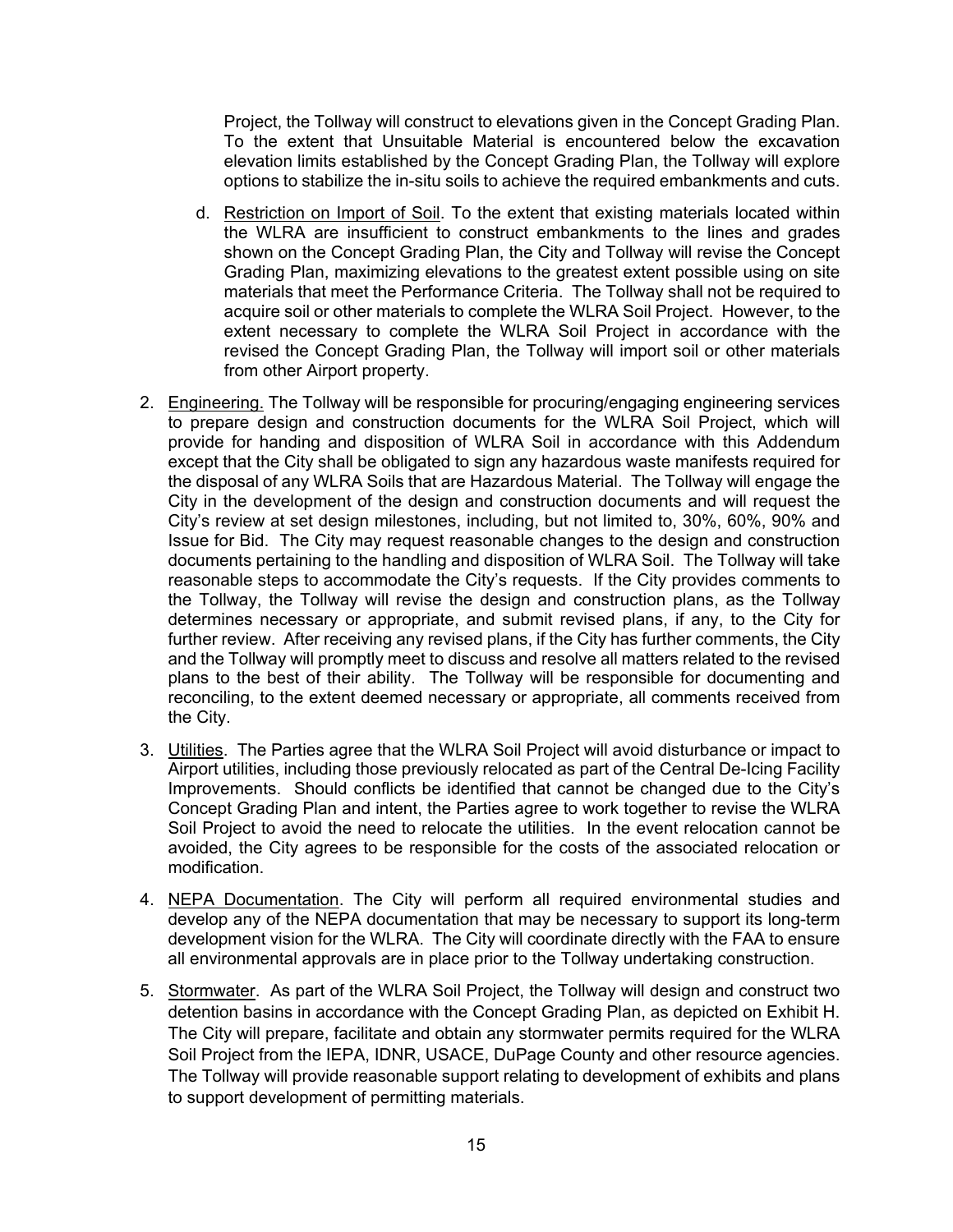- 6. Phased Implementation: The Tollway intends to perform the WLRA Soil Project construction in two or more phases tied to the progress of the I-490 corridor. The first phase of the WLRA Soil project is contemplated to include construction of approximately half of the work shown on the Concept Grading Plan. The Tollway will advertise for the first phase of the WLRA Soil Project after the City and Tollway close on the City Transfer Property parcels associated with Land Use Release #2 and #3 and the City authorizes the Tollway to start work relative to Runway 10L/28R and Runway 10C/28C ALSF-2 systems. The second phase of the WLRA Soil Project will commence no earlier than 2025 and will be dependent on the establishment of a defined timeline for the development of future public access to the Airport.
- 7. Land Rights. Prior to the commencement of any construction, the City must grant the Tollway any and all necessary land rights for the WLRA Soil Project at no cost to the Tollway. Said land rights must include, but shall not be limited to, necessary land sites, associated access roads and/or utility routes required to implement the WLRA Soil project.
- 8. Environmental. Except as set forth below, the Tollway is responsible for remediating Hazardous Material consistent with the Concept Grading Plan. Any potential remediation is dependent on contamination type and will be limited to the level required by applicable federal and state regulations.
	- a. While the Tollway is responsible for the costs of constructing the WLRA Soil Project, the City shall be deemed the generator of WLRA Soil that is Hazardous Material or solid waste and Refuse Material that requires disposal off site. If a signature as "generator" is required on waste manifests, waste profile sheets or generator's certifications of non-special waste, the Tollway or its agent shall be authorized to sign such documents as generator on behalf of the City.
	- b. The City shall identify any known existing releases or records of Hazardous Material limited to/as defined by the level required by applicable federal and state regulations and provide such information to the Tollway during the design of the WLRA Soil Project.
	- c. In connection with development projects at the WLRA after the Tollway completes the WLRA Soil Project, the City shall be responsible for remediating Hazardous Material found on the WLRA site below the elevations required to construct the WLRA Soil Project or groundwater that infiltrates the elevations required to construct the WLRA Soil Project, and not otherwise related to the Tollway's activities.
	- d. The City also agrees to save, defend and hold the Tollway harmless for and against any and all costs (including reasonable attorneys' fees), liabilities and or claims by third parties that arise out of hazardous materials or contamination found on the WLRA site in the future that are not directly attributable to the WLRA Soil Project or the EOWA Project.

# **Section 16. PERFORMANCE OF TOLLWAY WORK**

E. Non-Disturbance of Airport Operations (Replaced). With specific exception to former Runway 14R/32L and the Runway 9L/27R, 10L/28R, 10C/28C and 10R/28L Temporary Construction Impacts, the Tollway will perform its work on the EOWA Project, the Lee Street Improvements and the Touhy Avenue Improvements in a manner that will not cause Permanent Impacts. The Parties acknowledge that construction of the EOWA Project potentially will result in Temporary Construction Impacts, including for work associated with the modification of the ALSF-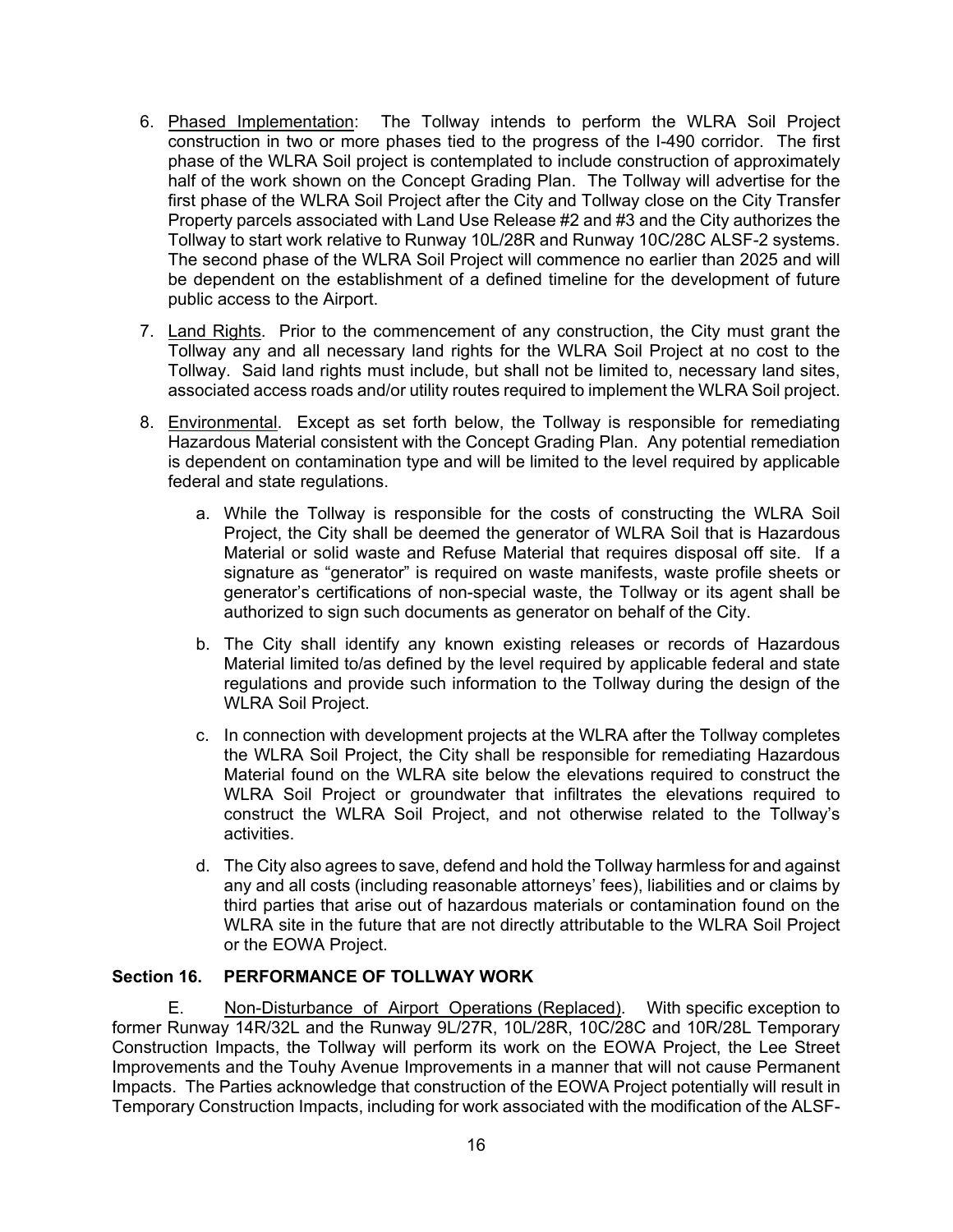2 systems for Runway 9L/27R, Runway 10C/28C and Runway 10L/28R, as described in Section 23.A. The Parties also acknowledge that the implementation of Revised I-490 South Leg and associated ALSF-2 modification for Runway 10R/28L potentially will result in Temporary Runway 10R/28L Impact as described in Section 22.D.

## **Section 17. HAZARDOUS MATERIAL**

No changes.

## **Section 18. INSURANCE**

No changes.

## **Section 19. EOWA PROJECT AND FUTURE TOLLWAY OPERATIONS**

No changes.

## **Section 20. TOLLWAY AUDIT OF CITY COSTS**

A. Reimbursement (Added). As necessary for implementation of the EOWA Project and to ensure timeliness of its implementation, the Tollway agrees to reimburse the City for certain associated costs that are incurred by the City. The Tollway has paid the City per Section 15.C(2) of the Agreement. As of the Addendum Effective Date, the Tollway has paid the City for certain scopes of earthwork (Section 15 of Agreement), AOA Perimeter Fence and Road Relocation (Section 12 of Agreement) and initial City-appointed liaison costs (Section 15.G. of Agreement). Additional costs to be incurred by the City and reimbursed by the Tollway as part of ongoing or future work include utility relocations (Section 13.B. of Agreement), Runway 9R and 9C ALSF-2 work necessary to accommodate future EOWA Project construction on City Transfer Property (Section 13.A. of Agreement), additional City-appointed liaison costs (Section 15.G. of Agreement), and other professional services and/or consultants the Parties deem necessary to support the EOWA Project and WLRA Soil Project. Since execution of the Agreement, no specific work subject to reimbursement has been identified. Additional Tollway funds of \$5,000,000 are authorized to be paid to the City pursuant to and in accordance with this Section. The City agrees to report quarterly, or on other reasonable intervals as agreed to by the Parties, regarding the status of amounts spent and/or committed and will notify the Tollway when the total amount spent and/or committed reaches \$4,000,000, at which time the Parties agree to evaluate the need for additional funding, if any, for continuing reimbursement of such costs in accordance with this Section. Any proposed expenditures within the \$5,000,000 limit set forth above will be authorized on an as needed basis by the Designated Representatives and reimbursed based on actual costs (described in Section 26.A).

For future requests by the City that the Tollway perform supplemental work for the City's benefit, which work is not otherwise planned by the Tollway as part of the EOWA Project, the WLRA Soil Project, or other matters contemplated as of the Addendum Effective Date, the Tollway agrees to add said supplemental work to Tollway construction contract(s), if possible and provided that said work will not unreasonably delay the EOWA Project, as solely determined by the Tollway. The City shall be responsible for the costs of any such supplemental work, and the Parties agree that such costs may be deducted from costs of Tollway reimbursable work as described above. All costs shall be based upon actual final costs.

## **Section 21. ADDITIONAL PROVISIONS**

- I. Exhibits.
- 1. (Added) Exhibit A from the Agreement is hereby replaced by Exhibits A, A1, A2, A3 and A4,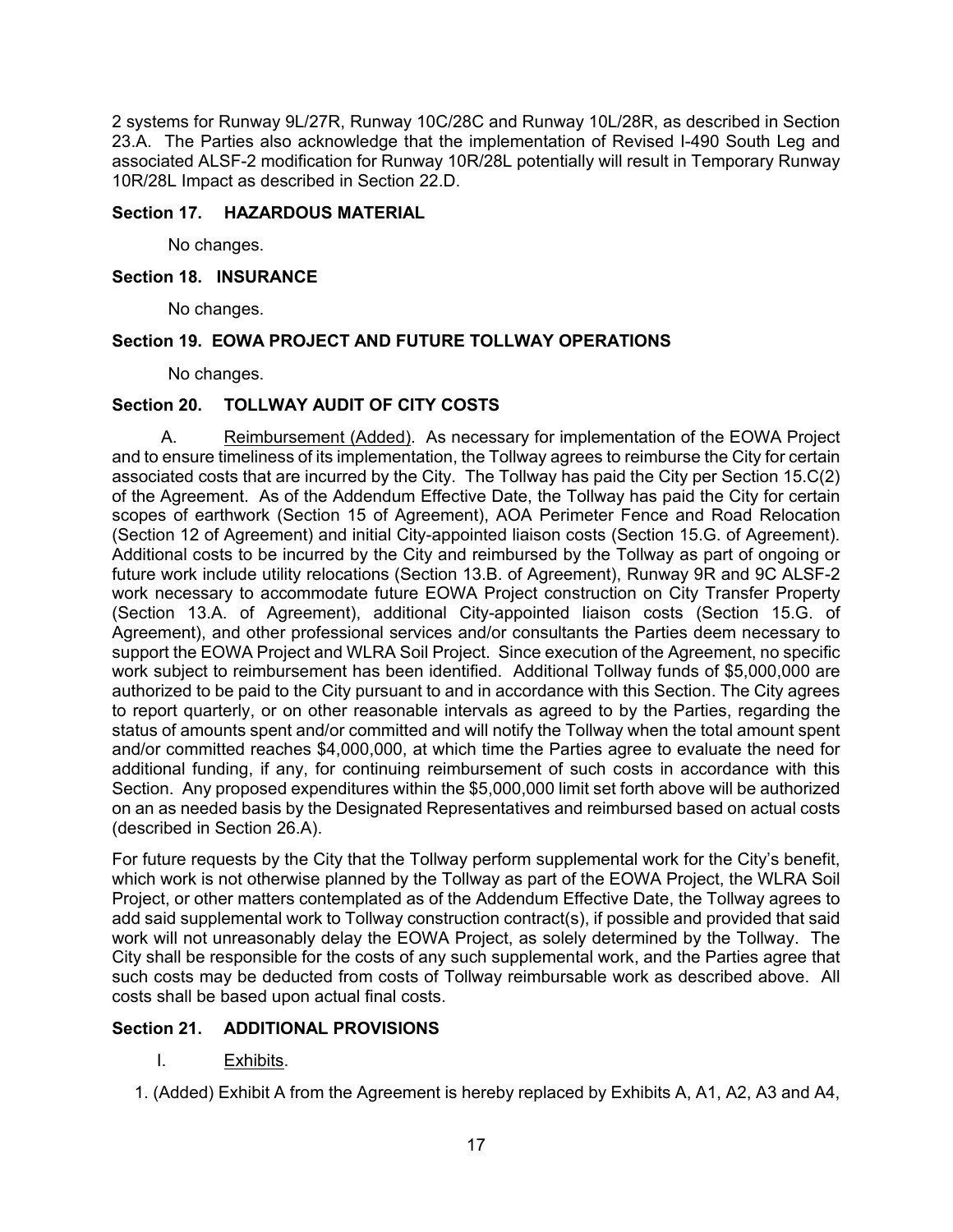which are incorporated into this Addendum. Attached Exhibits G, H, H1, H2, I, J, K, K1, L, M, M1, M2, N, N1, O and Pare incorporated into this Addendum. Exhibits B, C, D, E and F to the Agreement are unchanged.

The exhibits include:

| Exhibit A:                                                                                                           | <b>City Transfer Property</b>                                                                |  |
|----------------------------------------------------------------------------------------------------------------------|----------------------------------------------------------------------------------------------|--|
| Exhibit A1:                                                                                                          | Land Use Release #1                                                                          |  |
| Exhibit A2:                                                                                                          | Land Use Release #2                                                                          |  |
| Exhibit A3:                                                                                                          | Land Use Release #3                                                                          |  |
| Exhibit A4:                                                                                                          | Land Use Release #4                                                                          |  |
| Exhibit G:                                                                                                           | Revised I-490 South Leg Location Map                                                         |  |
| Exhibit H:                                                                                                           | Western Access Interchange                                                                   |  |
| Exhibit H1:                                                                                                          | <b>WLRA Soil Project - Preliminary Concept</b>                                               |  |
| Exhibit H <sub>2</sub> :                                                                                             | Zone B Embankment                                                                            |  |
| Exhibit I:                                                                                                           | City and Tollway Maintenance and Jurisdiction Responsibilities along I-490                   |  |
| Exhibit J:                                                                                                           | Access Land Rights to South ASR-9 and Utility Connections                                    |  |
| Exhibit K:                                                                                                           | K-9 Training Facility Letter of Understanding                                                |  |
| Exhibit K1:                                                                                                          | NSMJAWA at Relocated K-9 Training Facility                                                   |  |
| Exhibit $L$ :<br><b>EOWA Project Schedule Map Exhibit M:</b><br><b>Touhy Avenue Improvements</b><br>Jurisdiction Map |                                                                                              |  |
| Exhibit M1:                                                                                                          | Touhy Avenue Improvements: City of Des Plaines Utilities on City Property                    |  |
| Exhibit M2:                                                                                                          | Easements between City and Petrochemical Companies at O'Hare<br><b>International Airport</b> |  |
| Exhibit N:                                                                                                           | Revised I-490 South Leg Design Variant                                                       |  |
| Exhibit N1:                                                                                                          | Alternate Design Variant (Covered)                                                           |  |
| Exhibit O:                                                                                                           | I-490 Project Overview Workplan                                                              |  |
| Exhibit P:                                                                                                           | Form of CDA Reciprocal Access Easement Agreement                                             |  |

J. Survival of Provisions (Added). The following Sections and Subsections of this Addendum will survive the termination or expiration of this Addendum and remain binding: 16E and 20 as it relates to records created prior to termination or expiration.

# **Section 22. Revised I-490 South Leg (Added)**

A. Location to Airport. The Revised I-490 South Leg proposed by the Tollway as part of the EOWA Project is adjacent to Runway 10R/28L and associated operational features including, without limitation, the Runway Safety Area ("*RSA*"); the Runway Object-Free Area ("*ROFA*"); the Runway Protection Zone ("*RPZ*"); the Instrument Landing System (i.e., ILS), comprised of the Glideslope and Localizer Antennae Arrays and associated critical areas; and the ALSF-2 system as depicted on Exhibit N. The Parties understand and acknowledge that the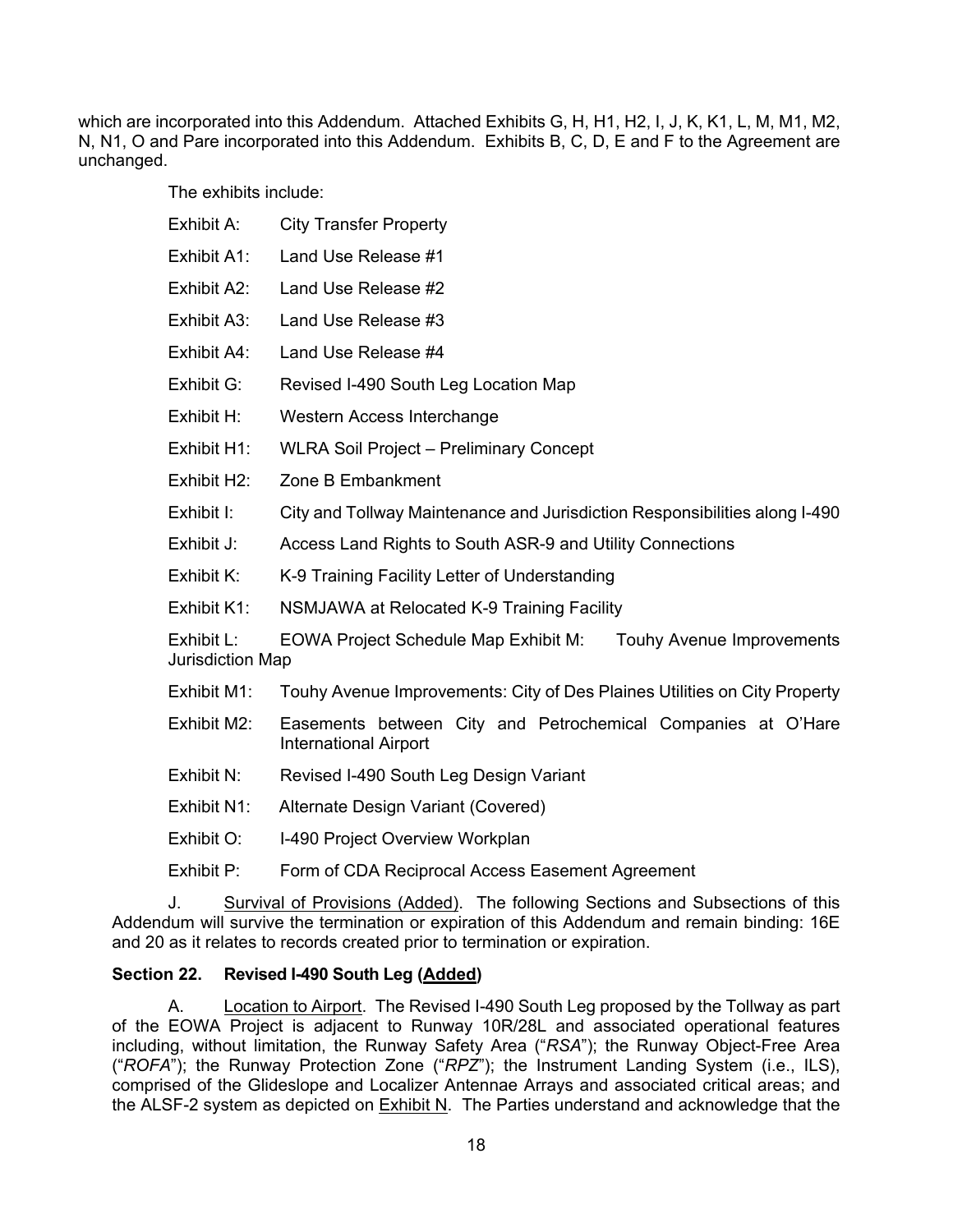current capability, location and operational circumstance of Runway 10R/28L, as of the date of this Addendum, including without limitation all operational features and systems serving runway operations, shall be considered as a baseline condition from which any change in capability, location or operational circumstance, including without limitation any Permanent Impact, will be determined.

B. Conditions. The Tollway agrees to advance the Revised I-490 South Leg as follows:

- (1) The Tollway will configure and construct the Revised I-490 South Leg so as to limit Temporary Construction Impacts to minimum durations as further indicated in Section 22.D and will not cause Permanent Impacts on Runway 10R/28L operations.
- (2) The Tollway agrees to perform necessary airfield aviation analyses and technical studies in conjunction with the Revised I-490 South Leg design to determine any change in capability, location or operational circumstance, including without limitation any Permanent Impact of the proposed roadway improvements on Airport operations, including any such reasonable analyses or studies as may be recommended by the City or required by the FAA. The aviation analyses and technical studies will include, but will not be limited to, Runway 10R/28L feasibility studies and ILS system modeling described further in Section 22.C(1).
- (3) The Tollway will sequence construction of the Revised I-490 South Leg in phases such that the Category I, Category II and Category III *("CAT I/II/III*") classification of Runway 10R/28L operations is restored at the end of the Revised I-490 South Leg construction.
- (4) The Tollway and City have developed the attached I-490 Project Overview Workplan ("*Workplan*") depicted on Exhibit O for the purpose of managing design, construction, scheduling and other activities for the implementation of the EOWA Project. The City shall collaborate and reasonably respond to the Tollway's requests for review and/or approval of Workplan activities, including but not limited to, construction schedule and milestones or other activities that require City input, within 21 days of a request, unless otherwise agreed to between the Designated Individuals described in Section 26.A. Neither the City's provision of comments nor its failure to provide comments in relation to the Workplan shall be viewed as sanctioning or otherwise approving matters within the jurisdiction of the FAA, which include without limitation, impacts on airfield and runway operations; surrounding navigable airspace and protected surfaces as defined in 14 C.F.R. Part 77 and by the FAA; or any runway classification, instrument rating, or other utility or capability of any runway.

C. Design. The Tollway will implement the design and construction of the Revised I-490 South Leg through several construction contracts as depicted on Exhibit L. The Tollway will perform aviation analyses and technical studies as part of its design, including Runway 10R/28L 7460 studies and ILS system modeling. The design considerations are further described as follows:

(1) Design Variants. The Tollway has proposed to design and construct the Revised I-490 South Leg as an open roadway corridor (*"Revised I-490 South Leg Design Variant*") as detailed in the Tollway's South I-490 Master Plan (December 2019) and depicted in  $Exhibit N$ . For purposes of comparing and evaluating the effect on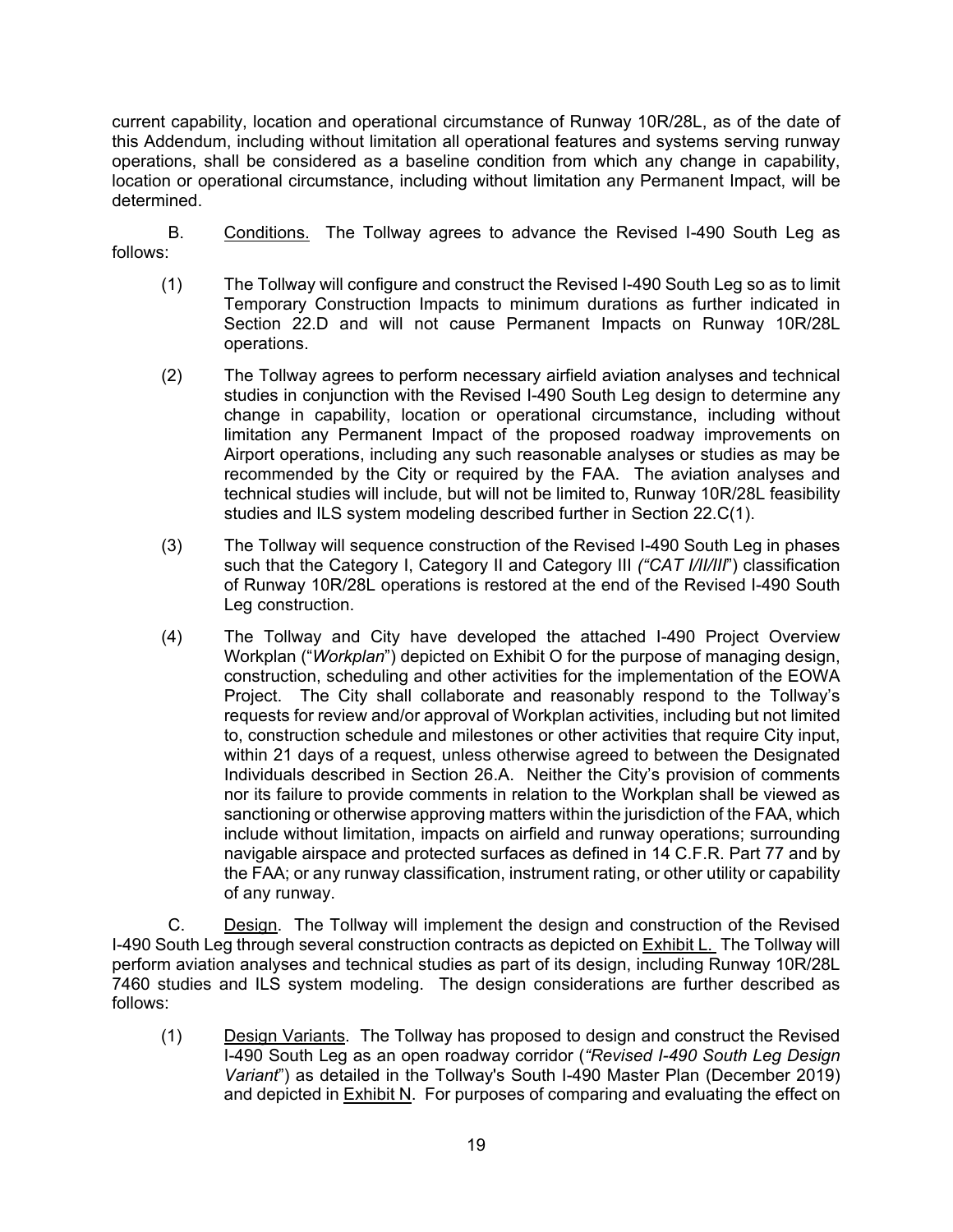Runway 10R/28L ILS performance, and as requested by the City, the Tollway also will develop an adjusted Revised I-490 South Leg Design Variant that includes covering the I-490/Illinois Route 19 roadway corridor or portions thereof ("*Alternate Design Variant*") as depicted in Exhibit N1.

- (2) Aviation Analyses. Airspace feasibility studies will be submitted to the FAA through the industry standard Obstruction Evaluation/Airport Airspace Analysis ("OE/AAA") process including FAA 7460-1 Notice of Proposed Construction. The ILS system mathematical modeling will be performed to predict the effects on ILS (the glideslope and localizer antennae) signal performance and will be subject to review by the FAA. The Tollway will ensure ILS analysis will be conducted using industry standard software and available models, including Ohio University Glide Slope ("*OUGS*") software used to evaluate terrain and Ohio University NAVAID Performance Prediction Model ("OUNPPM") software used to evaluate reflections from objects. The Parties understand and acknowledge that the results of the foregoing modeling may be used in evaluating predictive analysis of performance of navigational aid equipment and that the results are empirical and may differ from actual conditions, which may be confirmed only by field tests and/or flight checks.
- (3) Determination of South I-490 Design Variant for Implementation. The Tollway will complete aviation analyses and technical studies for both the Revised I-490 South Leg Design Variant and the Alternate Design Variant in accordance with industry standards. Through preliminary design, variants will be evaluated based on a variety of criteria, including but not limited to: Runway 10R operational impacts during construction, and on ILS signal tolerance, relative to the ability to maintain CAT I/II/III operations as determined under FAA requirements after completion of EOWA Project construction; adherence to applicable roadway design criteria and governing policies, construction duration, construction cost as well as traffic operations during and after construction. Results and recommendations are subject to further review and endorsement by the FAA, FHWA and IDOT. The Parties understand and acknowledge that the FAA Technical Operations service unit is tasked with ensuring safety and efficiency in the National Airspace System ("*NAS*") by effectively managing air navigation services and infrastructure, including oversight of the following activities and services:
	- efficient flight services to customers through responsive and costeffective maintenance of NAS facilities, systems and equipment;
	- safe, cost-effective, and efficient communications; frequency spectrum engineering; and navigational services for NAS;
	- standard development, evaluation and certification of NAS procedures and equipment for customers worldwide; and
	- infrastructure management including policy, programming, requirements, engineering, integration and implementation support, service life extension, and maintenance support.

Based on the aviation analyses, and subject to review by the FAA, the Parties understand and acknowledge that the Tollway's determination of the South I-490 Design Variant for implementation shall be predicated upon the following:

• Should the aviation analyses and technical studies for the Revised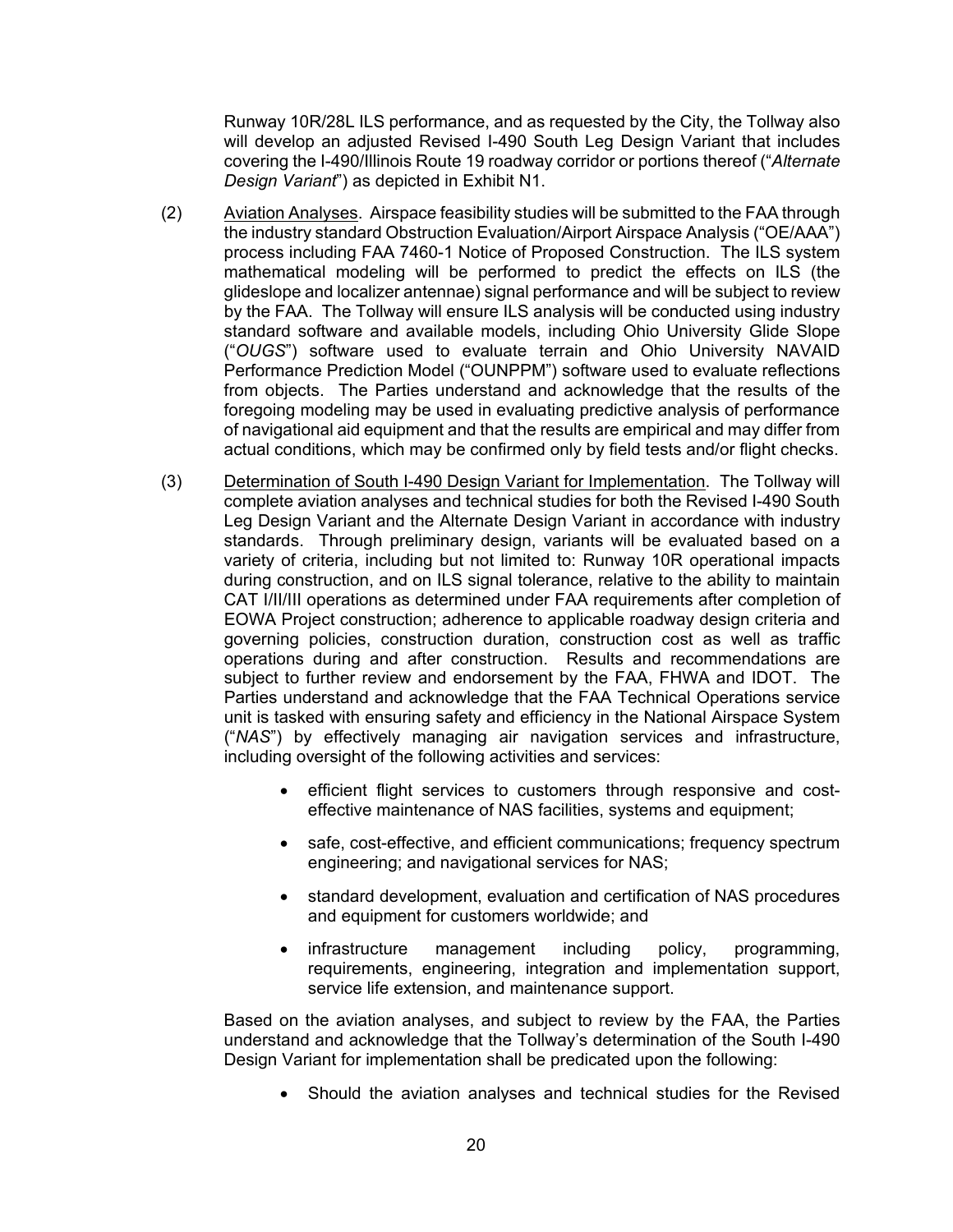I-490 South Leg Design Variant predict no Permanent Impact to Runway 10R/28L capability, location and operational circumstance, the Tollway will implement the Revised I-490 South Leg Design Variant, except as set forth below.

- Should analyses and technical studies for the Alternate Design Variant similarly predict no Permanent Impact to Runway 10R/28L capability, location and operational circumstance the Tollway, in its sole discretion, may implement either the Revised I-490 South Leg Design Variant or the Alternate Design Variant.
- Should the analyses and technical studies for the Revised I-490 South Leg Design Variant predict a Permanent Impact to Runway 10R/28L capability, location and operational circumstance, the Tollway will implement the Alternate Design Variant if the Alternate Design Variant produces acceptable evaluation results including prediction of no Permanent Impact to Runway 10R/28L capability, location and operational circumstance.

Should the analyses and technical studies for the Revised I-490 South Leg Design Variant and the Alternate Design Variant both predict a Permanent Impact to Runway 10R/28L capability, location and operational circumstance, the Tollway will work to develop a second alternate for the Revised I-490 South Leg that will mitigate any Permanent Impact to Runway 10R/28L capability, location and operational circumstance. In such event, development of any revised and/or second alternate plan for the Revised I-490 South Leg (other than the Revised I-490 South Leg Design Variant or the Alternate Design Variant) shall consider necessary NEPA actions required, if any, as well as aviation analyses as aforesaid, to ensure said design variant produces acceptable evaluation results including prediction for no Permanent Impact to Runway 10R/28L capability, location and operational circumstance, prior to Tollway implementing said design variant.

While the City will reasonably cooperate with the Tollway with respect to the Tollway's performance of the foregoing analyses and studies, neither the City's participation or provision of comments, nor its failure to provide comments shall be viewed as sanctioning or otherwise approving matters within the jurisdiction of the FAA, which include without limitation, impacts on airfield and runway operations; surrounding navigable airspace and protected surfaces as defined in 14 C.F.R. Part 77 and by the FAA; or any runway classification, instrument rating, or other utility or capability of any runway.

(4) Plan Review. The Tollway will perform preliminary and final design engineering, obtain necessary surveys, and prepare the final plans and specifications as described in Section 14.A. Aviation technical studies will be completed at each stage of preparation as outlined below. The Tollway shall submit the plans and specifications to the City for review and comment at all stages of preparation.

The City will use reasonable efforts to complete its reviews within 30 days of receipt of each submittal. While the City will endeavor to provide comments on the Tollway's plans and specifications, inclusive of matters addressing reasonably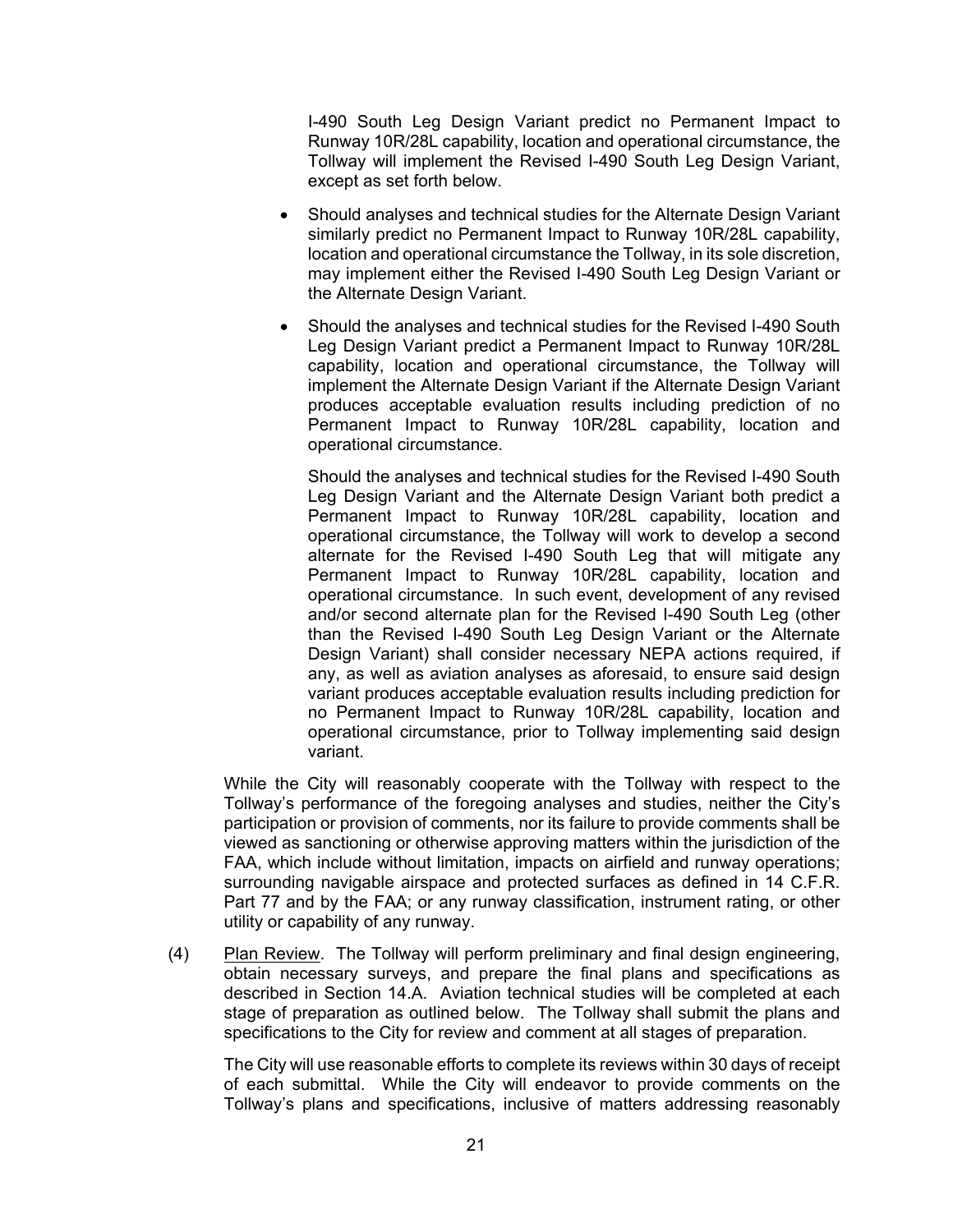foreseeable Airport operational impacts, whether temporary or permanent, neither the City's provision of comments nor its failure to provide comments shall be viewed as sanctioning or otherwise approving matters within the jurisdiction of the FAA, which include without limitation, impacts on airfield and runway operations; surrounding navigable airspace and protected surfaces as defined in 14 C.F.R. Part 77 and by the FAA; or any runway classification, instrument rating, or other utility or capability of any runway.

- (5) FAA Determination / ALP Review. The Parties understand that the City's consent to the Tollway's process for determining advancement of any design variant or construction process-related element does not and cannot supplant the jurisdiction of the FAA and/or determinations of the FAA on matters within the FAA's jurisdiction.
- (6) Flight Check Data. With respect to Runway 10R/28L's capability, location and operational circumstance, the Tollway agrees to evaluate available flight check data provided by the FAA, inclusive of all technical parameters including clearance below path. The Tollway will include the data as part of future analyses as a baseline condition from which any change in capability, location or operational circumstance, including without limitation any Permanent Impact will be determined.
- (7) Aviation Technical Working Group. The Tollway shall convene technical working group meetings involving the City and other technical experts or stakeholders throughout the design and construction implementation of the Revised I-490 South Leg. The Tollway will provide information on design development and associated technical analyses of the Revised I-490 South Leg and facilitate collaborative review of the subject matter. The Parties agree to promptly take necessary actions or complete work as required and discussed in such meetings.

D. South I-490 Design Plan Implementation. The Tollway will undertake the EOWA Project including, without limitation, construction on the South I-490 Design Variant selected for implementation, with diligent effort to avoid and/or minimize any Temporary Construction Impact, and specifically, to avoid and/or minimize any Temporary Runway 10R/28L Impact, where practicable. Notwithstanding the foregoing, the Parties acknowledge that the Tollway's plans for construction of the Revised I-490 South Leg may necessitate Temporary Runway 10R/28L Impact (including without limitation potential ILS and ALSF-2 system outages and/or runway closure(s)) to perform work within the existing AOA, affecting the navigable airspace of Runway 10R/28L, and/or modification of Runway 10R/28L's visual and electronic navigational aids.

(1) Coordination. During construction implementation of the Revised South I-490 South Leg, the City and the Tollway shall continue to convene aviation technical working group meetings at appropriate intervals to review and coordinate construction activities to, in part, assess and address potential Temporary Construction Impact. The Tollway will provide information on its planned and/or preferred construction activity and facilitate collaborative review of the subject matter in relation to any perceived or potential review of impact on Airport and runway operations. The Parties will work collaboratively to identify reasonable solutions for planned construction activity to mitigate and/or minimize ILS outages, including runway closures. In the event the Parties acknowledge that construction cannot reasonably proceed without a reasonably foreseeable ILS outage and/or runway closure, the Parties agree to work with the FAA to confirm a process and procedure to mitigate impacts of such circumstance as well as identify appropriate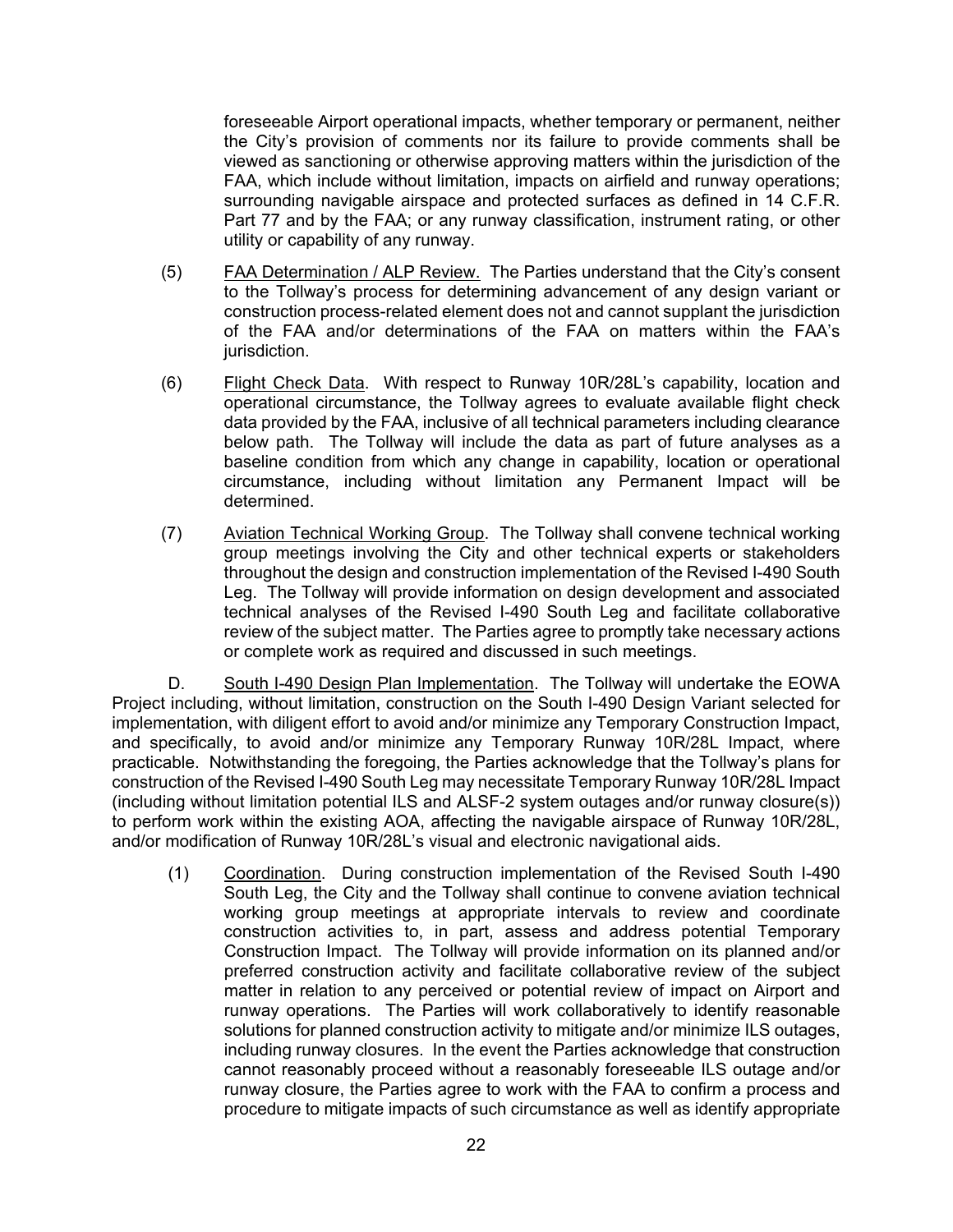procedures for returning the impacted ILS or runway operation back to service at pre-construction conditions. The Parties further agree to promptly take necessary actions or complete work as required and discussed in such meetings.

- (2) Field Verification and Flight Checks: During construction implementation of the Revised I-490 South Leg, the Tollway shall request that FAA perform flight checks at certain milestone intervals to identify any Permanent Impact to Runway 10R/28L, which intervals shall be reasonably determined by the Tollway and the City. In the event the FAA is unavailable or unwilling to complete such flight checks at the requested intervals, the Tollway shall employ such other efforts as may be necessary to complete flight checks at such intervals, to identify any Permanent Impact to Runway 10R/28L. If a Permanent Impact is detected or reasonably foreseen as a result of flight check data or other means, the Tollway immediately will take corrective action(s) as necessary to mitigate and eliminate the Permanent Impact or foreseeable Permanent Impact, including without limitation, modifying design, removing material or equipment installed, or taking other measures as may be reasonably necessary to allow construction to proceed without perpetuating or exacerbating any Permanent Impact or foreseeable Permanent Impact. The Tollway will continue construction after confirming the absence of Permanent Impact or foreseeable Permanent Impact to Runway 10R/28L.
- (3) Stakeholder Notice. The City agrees to notify Airport Stakeholders, as promptly as possible, and to coordinate with Airport Stakeholders to accommodate the Temporary Runway 10R/28L Impacts as required to construct the EOWA Project. Temporary Runway 10R/28L Impacts are anticipated to occur in years 2024 through 2025 (in the event of implementation of the Alternate Design Variant, 2026 as well) or as otherwise agreed in writing. The Parties will work collaboratively to ensure construction resulting in Temporary Construction Impact, including without limitation any ILS and ALSF-2 outages or closure of Runway 10R/28L, is minimized.
- (4) Restoring Operating Conditions. Following completion of construction of the South I-490 Design Variant, failure to promptly restore Runway 10R/28L capability, location and operational circumstance will result in damages defined in Section 23.D.

F. Access. The Revised I-490 South Leg requires modification of South Cargo Road at its intersection with Illinois Route 19, as depicted on Exhibit N. The Tollway agrees to maintain access to South Cargo Road during construction or to coordinate any limited temporary closures with the City prior to implementation.

G. Restoration. Upon completing the EOWA Project, the Tollway shall, as its expense, undertake to restore Airport property temporarily impacted by the EOWA Project to the condition in which it existed prior to the EOWA Project.

# **Section 23. Airport Operations (Added)**

A. ALSF-2 Modifications. Construction of I-490 along the west side of the Airport requires Temporary Construction Impact to modify three ALSF-2 systems, specifically, Runways 10L/28R, 10C/28C and 9L/27R. The Parties agree that modifications will occur on only one runway per construction season (i.e., which generally is between May and November), unless the Parties agree otherwise in writing. Prior to commencing modification work, the Parties shall agree on a reasonable construction schedule for the modifications to each runway ALSF-2 system,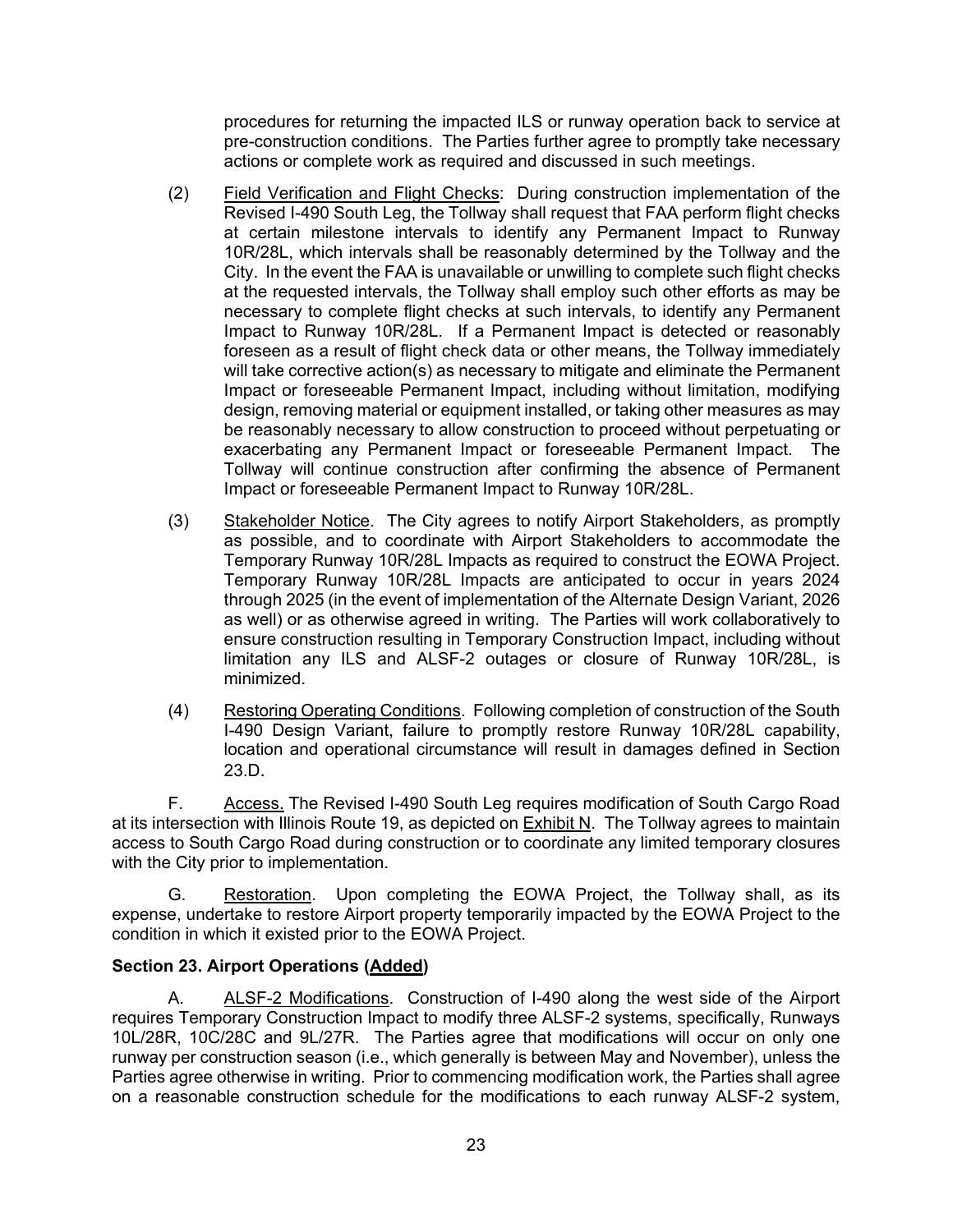including without limitation scheduling for any implicated night construction in an active Runway Safety Area or Taxiway Object Free Area. The Tollway's construction of I-490 and the City's request for the FAA's approval of modification of each runway ALSF-2 system shall proceed in a diligent manner consistent with the terms of this Addendum. Unless otherwise approved by the Parties, the Tollway will sequence EOWA Project construction affecting runway ALSF-2 systems as shown on Exhibit L and as follows or as otherwise agreed:

- (1) Runway 10L/28R ALSF-2 Temporary Construction Impact to occur in 2022;
- (2) Runway 10C/28C ALSF-2 Temporary Construction Impact to occur in 2023; and
- (3) Runway 9L/27R ALSF-2 Temporary Construction Impact to occur in 2025.

The Parties agree that Temporary Construction Impact to modify ALSF-2 systems will occur within a specified timeframe coordinated with and agreed to by the City, in advance, during design of contract(s) involving such work. While modification work is being performed, the ALSF-2 system will be fully removed from service. The Tollway will perform modification work in accordance with the 7460-determination issued by the FAA, which may include additional temporary ILS or airfield restrictions. Following the Temporary Construction Impact on the runways listed above, modification to Runway 10R's ALSF-2 system will occur as part of the construction process defined in Section 22.D.

The City agrees to notify and coordinate with Airport Stakeholders, as required and determined by the City, to support the Tollway's construction schedule and allow the required ALSF-2 system modifications. The Tollway will provide information for, or participate in, such coordination at the request of the City and as necessary.

B. Noise Abatement and Mitigation. During construction of the EOWA Project, the Tollway agrees to comply with the City's nighttime noise abatement and mitigation policy (as it exists at the time of construction).

C. South ASR-9. The City agrees to enter into a separate *"CDA Reciprocal Access Easement Agreement"* with UPRR, in the form attached as Exhibit P, that will provide the City and its assigns access to the South ASR-9 facility across UPRR property and provide UPRR access to its facilities across City property, over the locations generally depicted on Exhibit J (denoted thereon as Permanent Easements "UPRR to City" and "City to UPRR"). The Tollway will facilitate execution of the CDA Reciprocal Access Easement Agreement between the City and the UPRR. This Addendum hereby authorizes the CDA Commissioner to execute said agreement.

The Tollway agrees to grant the City access to the South ASR-9 facility across the portion of the access road located on Tollway property. The Tollway also agrees to install new electrical and communication feeders from South ASR-9 to the south side of the airfield, as depicted on Exhibit <u>J</u>.

# D. Liquidated Damages for Failure to Restore Runway Operations:

As part of the sequenced construction implementation of the I-490 Tollway, in the event any Temporary Construction Impact exceeds the agreed upon duration for construction, due to actions or inaction of the Tollway or a Tollway contractor, including without limitation the Temporary Construction Impact to Runways 9L/27R, 10C/28C and 10L/28R described in Section 23.A or the Temporary Runway 10R/28L Impact described in Section 22.D, and if the Tollway does not or cannot identify and undertake appropriate corrective action to restore runway operations within a reasonable period, the Tollway will be responsible for damages as defined below.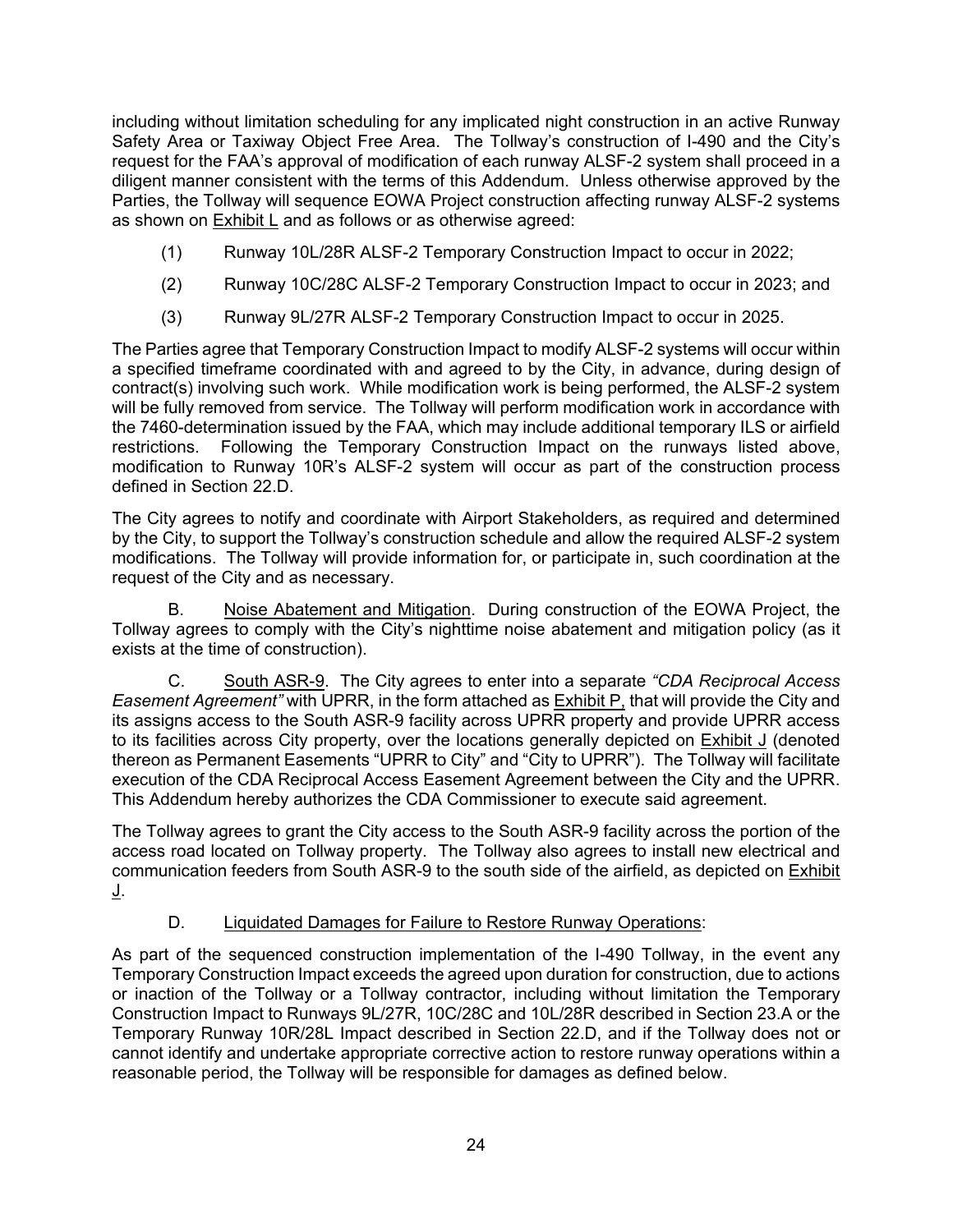Except with respect to active Runway Safety Areas and Taxiway Object Free Areas, in the event the Tollway fails to mitigate or discontinue any Temporary Construction Impact that exceeds the agreed upon duration for construction, including without limitation the Temporary Construction Impact to Runways 9L/27R, 10C/28C and 10L/28R described in Section 23.A or the Temporary Runway 10R/28L Impact described in Section 22.D, the Tollway will be responsible for liquidated damages, which shall be assessed as follows:

| <b>MILESTONE</b>                                                                                | <b>AMOUNT OF LIQUIDATED DAMAGES</b> |
|-------------------------------------------------------------------------------------------------|-------------------------------------|
| Milestone 1 (TBD -<br>based<br>upon<br>specific<br>contract<br>construction<br>and<br>activity) | \$10,000 per calendar day           |
| Milestone 2 (TBD -<br>based<br>upon<br>specific<br>contract<br>and construction<br>activity     | \$15,000 per calendar day           |

The Parties agree that Milestone dates will be determined through Tollway and City coordination during Construction Document production for individual Contracts. The Parties further agree that pursuant to Tollway contract special provisions, Liquidated Damages will be assessed against Tollway contractors.

The last day counted will be the day on which the unacceptable Temporary Construction Impact or Temporary Runway 10R/28L Impact shall have abated and/or become mitigated with associated runway capabilities and operations restored and the FAA shall have approved such abatement and restoration of runway operations.

NOTE: Night construction in an active Runway Safety Area or Taxiway Object Free Area may be performed between the hours of 10:00 PM and 6:00 AM unless noted otherwise and approved by the CDA Commissioner. Notwithstanding the foregoing, failure to restore active Runway Safety Areas and Taxiway Object Free Areas to full operational capability by 6:00 AM will result in the assessment of Liquidated Damages as follows:

## Runway Safety Areas

\$10,000.00 for the first 15 minutes (or increments of) beyond 6:00 AM. \$5,000.00 for every 15 minutes (or increments of) thereafter.

#### Taxiway Object Free Areas

\$5,000.00 for the first 15 minutes (or increments of) beyond 6:00 AM. \$2,500.00 for every 15 minutes (or increments of) thereafter.

Relative to active Runway Safety Areas and Taxiway Object Free Areas, the official time for which damages will accrue will be determined by the CDA Commissioner, who shall reasonably consider input from the Tollway.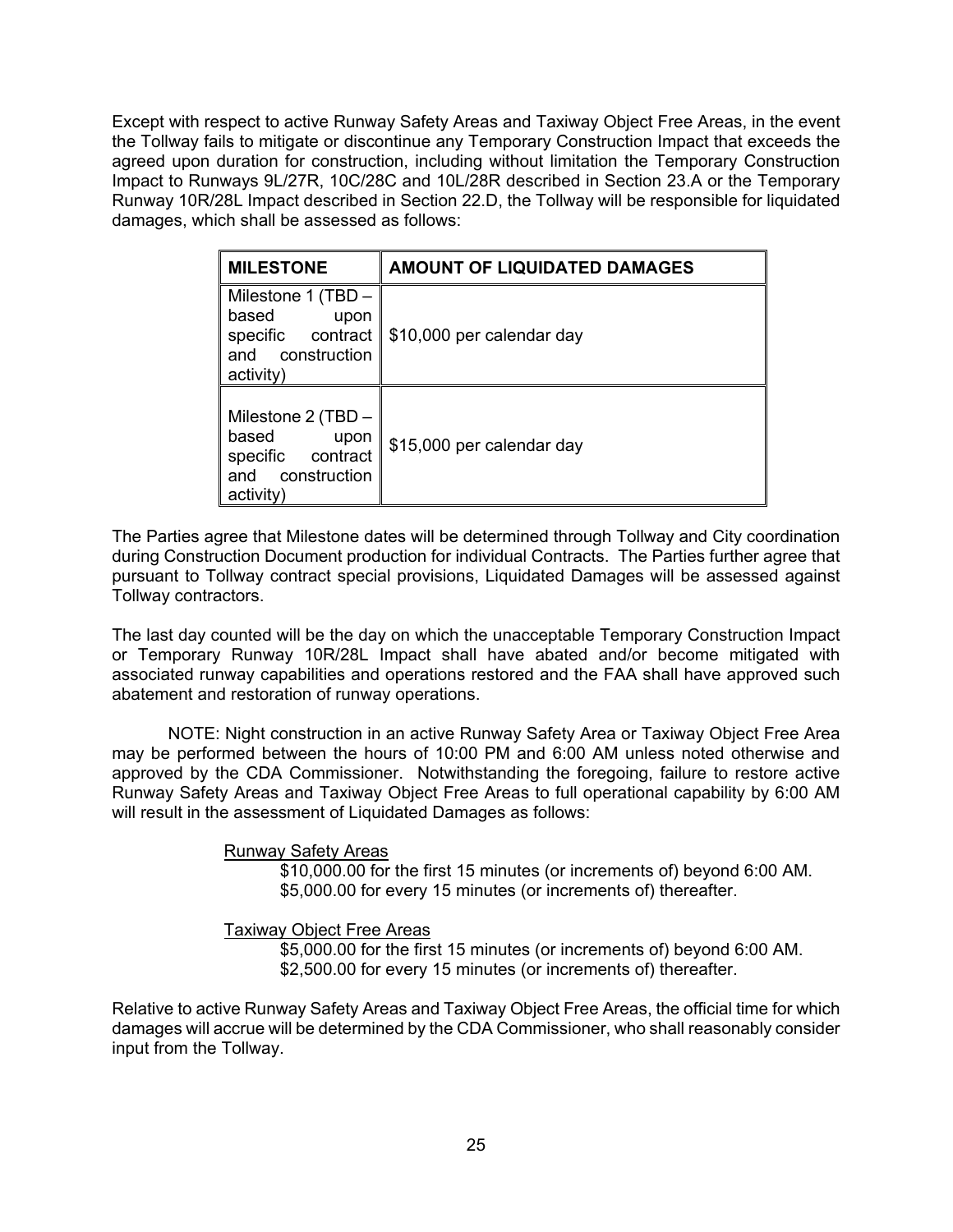# **Section 24. Maintenance (Added)**

A. City Construction. The City's construction of Runway 9C/27C and the future extended configuration of Runway 9R/27L require ALSF-2 systems to cross the I-490 corridor. Said construction will include facilities that will be maintained by, and under the jurisdiction of, the Tollway, including, but not limited to, the following as depicted on Exhibit I:

- retaining wall along east side of I-490 at the Runway 9C ALSF-2 cantilever structure located on City Transfer Property;
- Runway 9R ALSF-2 bridge structure over I-490 located on City Transfer Property; and
- modified compensatory storage basin to accommodate for filling existing floodplain and floodway associated with City construction of Runway 9R ALSF-2 located on existing Tollway property west of York Road.

The City's construction is anticipated to require certain City facilities to be located on the City Transfer Property. Said facilities will be owned and maintained by the City, including but not limited to, the following as depicted on Exhibit I:

- Runway 9C ALSF-2 cantilever structures;
- ALSF-2 maintenance areas; and
- ALSE-2 utilities

B. Tollway Construction. The Tollway's implementation of the EOWA Project includes facilities that will be maintained by, and under the jurisdiction of, the City, including, but not limited to, the following as depicted on Exhibit I:

- relocated K-9 Training Facility;
- security cameras at the extended Willow Creek culverts located on City Transfer Property;
- modified compensatory storage with bird netting;
- reconfigured South Cargo Road at Illinois Route 19;
- existing Airport features relocated as required for construction of the Revised I-490 South Leg (Airport Perimeter Road, AOA perimeter fence and existing airport retaining wall along Illinois Route 19);
- drainage facilities and access roads that accommodate City drainage (which will be constructed on City property);
- detention basins at WLRA;
- existing Airport features relocated as required for implementation of the WLRA Soil Project (portions of AOA Fence and Airport Perimeter Road); and
- utility duct banks and relocated services or new feeders for City utility connections (which will be located on City Transfer Property or City property).

In addition, the Tollway's construction is anticipated to require certain Tollway facilities that will accommodate Airport facilities to be located on City property or on the City Transfer Property. Said facilities will be owned and maintained by the Tollway, including but not limited to, the following as depicted on Exhibit I:

- 84" Storm sewer crossing north leg of I-490 at 9L-27R RPZ to the Guard Post #1 area;
- Runway 9L/27R, 10L/28R, 10C/28C and 10R ALSF-2 bridge structures;
- new storm sewer from the proposed Taft Avenue detention basin: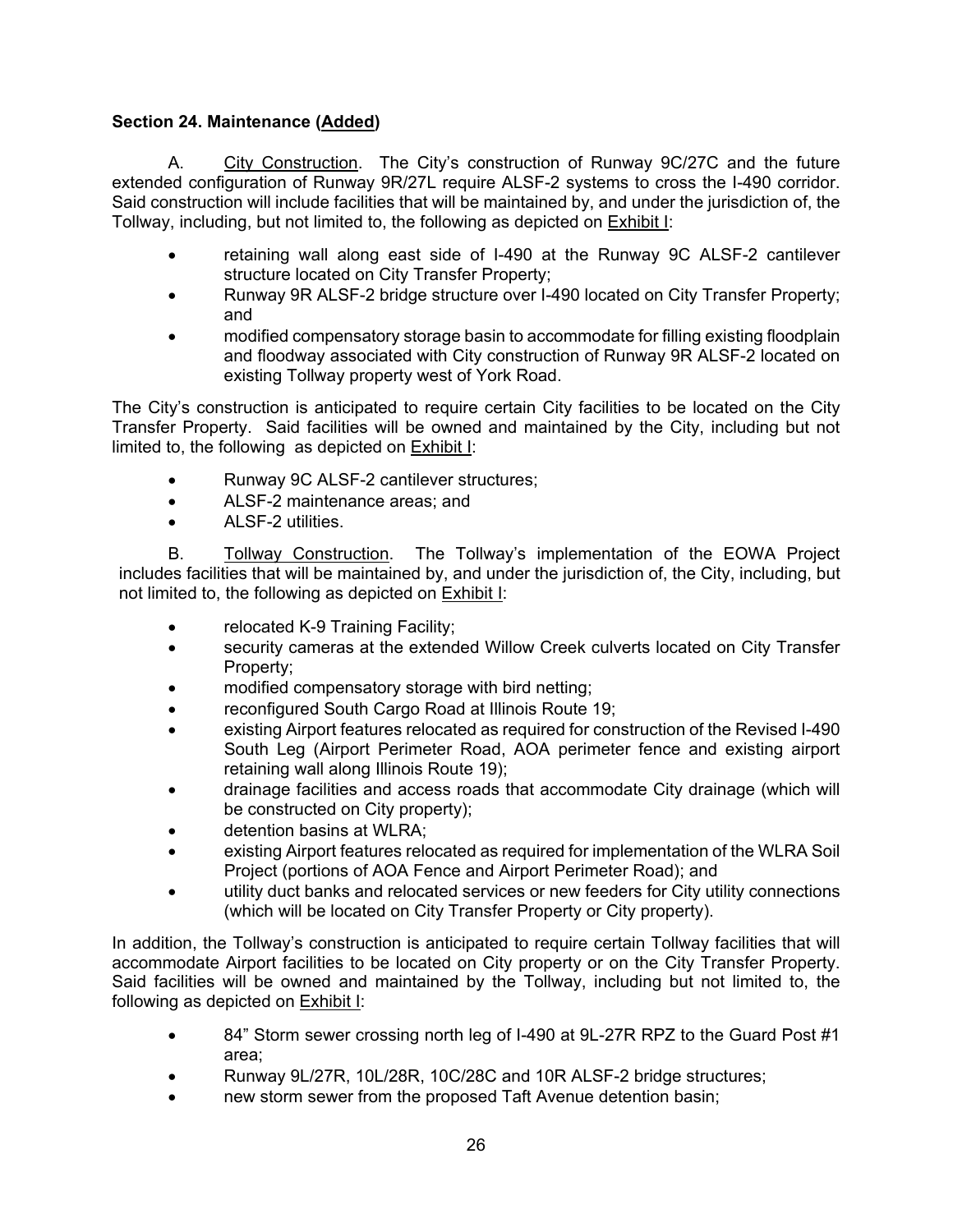- modified Bensenville Ditch culvert under I-490; and
- drainage improvements that accommodate the proposed I-490 corridor within the City Transfer Property, including connections to existing City drainage infrastructure on City property.

The FAA will be responsible for the maintenance/jurisdiction of the ALSF-2 systems modifications constructed by the Tollway as part of the EOWA Project. The Tollway intends to enter into separate lease agreements with the FAA relative to the constructed ALSF-2 systems' infrastructure.

C. Separate Agreements to Define Maintenance and Jurisdiction. The Parties agree to define maintenance terms and responsibilities for facilities to be constructed by the City and the Tollway, which are generally described in Section 24A and 24B and depicted on Exhibit I, in separate agreements. Said agreements will be prepared and executed in a staged manner based on the implementation of individual EOWA construction contract(s) and improvements defined therein. The maintenance agreements also will include improvements associated with City construction contracts that include features within the City Transfer Property or on Tollway property. The Parties agree that responsibilities for utilities, drainage features or maintenance access will be documented in the maintenance agreements and will not require additional property conveyance between the Parties. The Tollway will prepare the separate maintenance agreements, and the City agrees to work cooperatively with the Tollway to provide comments, input and necessary approvals on the separate maintenance agreements in a timely manner. This Addendum hereby authorizes the CDA Commissioner to execute said separate agreements defining maintenance and jurisdiction.

## **Section 25. Western Landside Reserve Area (Added)**

A. WAI Ramp Configuration. As part of the EOWA Project, the Tollway intends to construct access ramps connecting IL 390 and I-490 to the WLRA in phases. The first phase of work consists of constructing a three-lane ingress ramp to the Airport and a three-lane egress ramp from the Airport, as depicted in Exhibit H. Subsequent to construction, the Tollway will open the 3-in, 3-out ramps on a date to be agreed to by the Parties. Subject to travel demands and available funding, and as agreed to by the Parties, the I-490 Ramps to/from the Airport connecting I-490 with the WLRA, as depicted on Exhibit H, will be constructed subsequent to construction of the 3-in, 3-out ramps.

B. WLRA Access. The Tollway plans to construct the WAI, including a toll plaza, as generally configured and depicted on Exhibit H. The initial EOWA Project construction will include the construction of ramps connecting South Thorndale Avenue and York Road with the WLRA, which will be opened to provide access for EOWA Project construction and for airport operations and use by airport employees. When opened, the ramps will be owned by DuPage County Division of Transportation, which ownership rights will be set forth in an intergovernmental agreement between the Tollway and DuPage County that will define the Tollway's and DuPage County Division of Transportation's respective maintenance responsibilities relative to the ramps and provide that ownership of the ramps shall revert to the Tollway upon the earlier of either January 1, 2034 or the date when the parking facilities constructed in the WLRA are no longer restricted for use by airport employees and opened for use by the general public. During the period the ramps are owned by DuPage County Division of Transportation and are solely utilized to provide access for EOWA Project construction and for airport operations and use by airport employees the ramps shall not be tolled.

C. Drainage. The Parties agree to work cooperatively with regard to their respective construction work at the WAI and with regard to proposed drainage improvements and required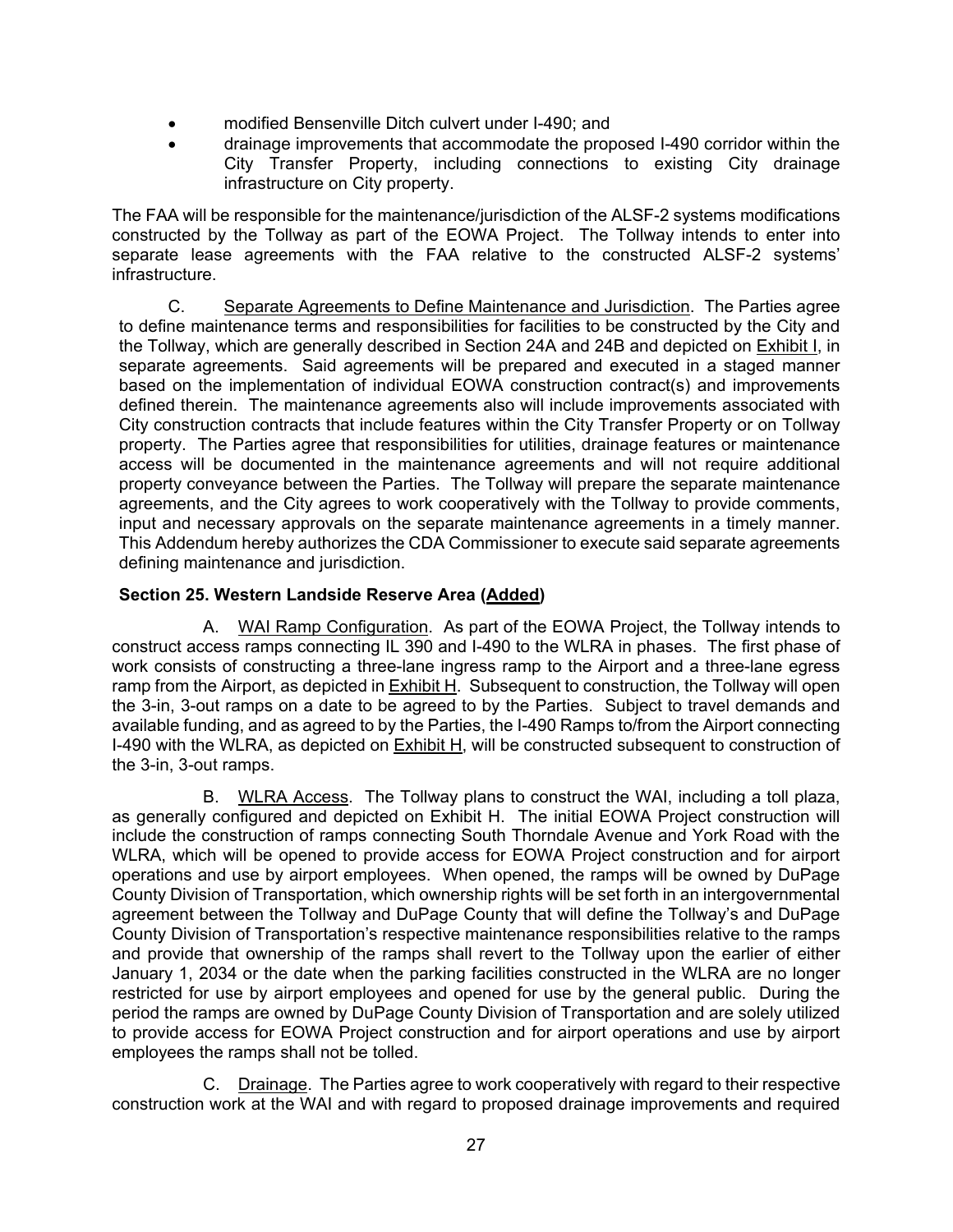detention facilities involving Tollway and City property. As part of the WLRA Soil Project, the Tollway will construct two detention basins for City drainage, as discussed in Section 15.H(5). Drainage requirements associated with the EOWA Project will not conflict with the WLRA Soil Project.

D. Utilities. As part of the EOWA Project, the Tollway has constructed and caused construction of new utility casings between a utility duct bank located along the west side of York Road and under York Road, the CP and the UPRR tracks as depicted on Exhibit H. The Tollway will construct or cause construction of the extension of the utility casings between the UPRR tracks and under the proposed I-490 toll highway to the WLRA, as depicted on Exhibit H. The installed infrastructure is to be owned and maintained by ComEd and includes Tollway electrical usage, including potential future capacity and accommodations for future installation of electrical services by the City. Within the utility casings located on City Transfer Property, the Tollway agrees to allow the City usage within the allocated space. The City understands that the installation and maintenance of electrical feeds for Airport use within the allocated space in the utility casings would be the responsibility of the City, as determined to be required.

E. Federal Funding. In the event federal funds are awarded for work described herein, the Tollway and City reserve the right to modify contract implementation responsibilities. As the Tollway cannot directly accept federal funds for project improvements, County or Municipal partner agencies shall be engaged to facilitate construction of awarded projects supported by federal funds.

## **Section 26. Change Management (Added).**

A. Project Representatives. Each Party will designate a management-level individual familiar with this Addendum, the Agreement and the EOWA Project ("*Designated Individual*"). The Designated Individuals will work cooperatively to facilitate implementation of the EOWA Project and shall have the authority, on behalf of each Party, to give approvals and to take action to the extent necessary for the orderly and expeditious prosecution of the EOWA Project work, but shall not have authority to amend, modify or terminate this Addendum or the Agreement. Each Party reserves the right to change its Designated Individual from time to time by written notice to the other Party. The Parties' Designated Individuals shall be as follows:

City: Chicago Department of Aviation Attention: Robert Hoxie, Managing Deputy Commissioner – Chief Development Officer 10510 West Zemke Road Chicago, IL 60666 Telephone: 773-686-5130 Email: [robert.hoxie@cityofchicago.org](mailto:robert.hoxie@cityofchicago.org)

Tollway: The Illinois State Toll Highway Authority Attention: Manar Nashif, Acting Chief Engineering Officer 2700 Ogden Avenue Downers Grove, IL 60515 Telephone: 630-241-6800, ext. 4841 Email: [mnashif@getipass.com](mailto:mnashif@getipass.com)

The Parties will also designate an *"Executive Coordination Group*," which shall include the Designated Individuals as well as other senior level City representatives selected by the City and senior level Tollway representatives selected by the Tollway. The City and the Tollway may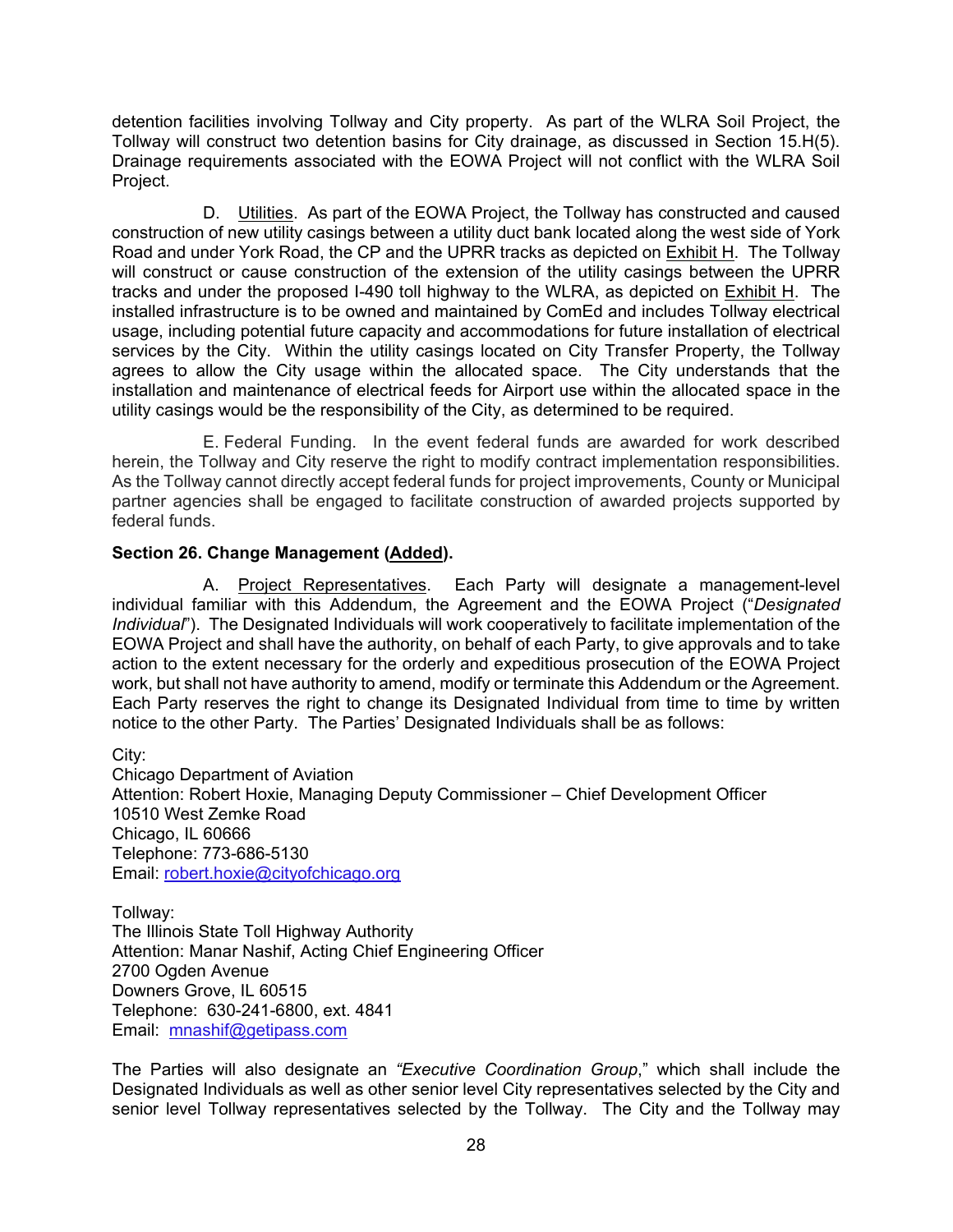change their representatives to the Executive Coordination Group at their discretion. The Executive Coordination Group shall develop protocols establishing standing meetings, advance delivery of materials, processes to obtain approvals for certain requests and technical working groups for design and construction review, which protocols will be subject to approval of, and implementation, by the Designated Individuals. The Executive Coordination Group shall meet at least quarterly but may meet more frequently as needed. At such meetings, the Executive Coordination Group shall: (a) review the overall status of the EOWA Project; (b) review and analyze the updates to the Revised I-490 South Leg Design Variant; (c) review and discuss EOWA Project schedules and forecasts to ensure all necessary approvals required pursuant to this Addendum are secured; and (d) review and discuss any other topics or issues related to this Addendum or the EOWA Project.

B. Changes. Either Party may request a modification and/or revision to the responsibilities included in this Addendum by notifying the other Party in writing of such requested modification and the associated details. The Parties agree to cooperate with respect to requested modifications, provided that the changes do not interfere with timely delivery of the EOWA Project or Airport operations. Each change shall be subject to the consent of the other Party, which shall not be unreasonably withheld, conditioned or delayed. The Parties agree to implement agreed changes within 30 days of agreeing on same, unless otherwise agreed to by the Parties.

C. Compliance. If either Party fails to complete work for which it is responsible in accordance with this Addendum, the Parties shall cooperate to promptly bring such work back into compliance with this Addendum, including but not limited to the EOWA Project schedule depicted on **Exhibit L**, in a reasonable manner, provided that any such efforts and/or adjustments shall not result in detriment to the EOWA Project or Airport operations.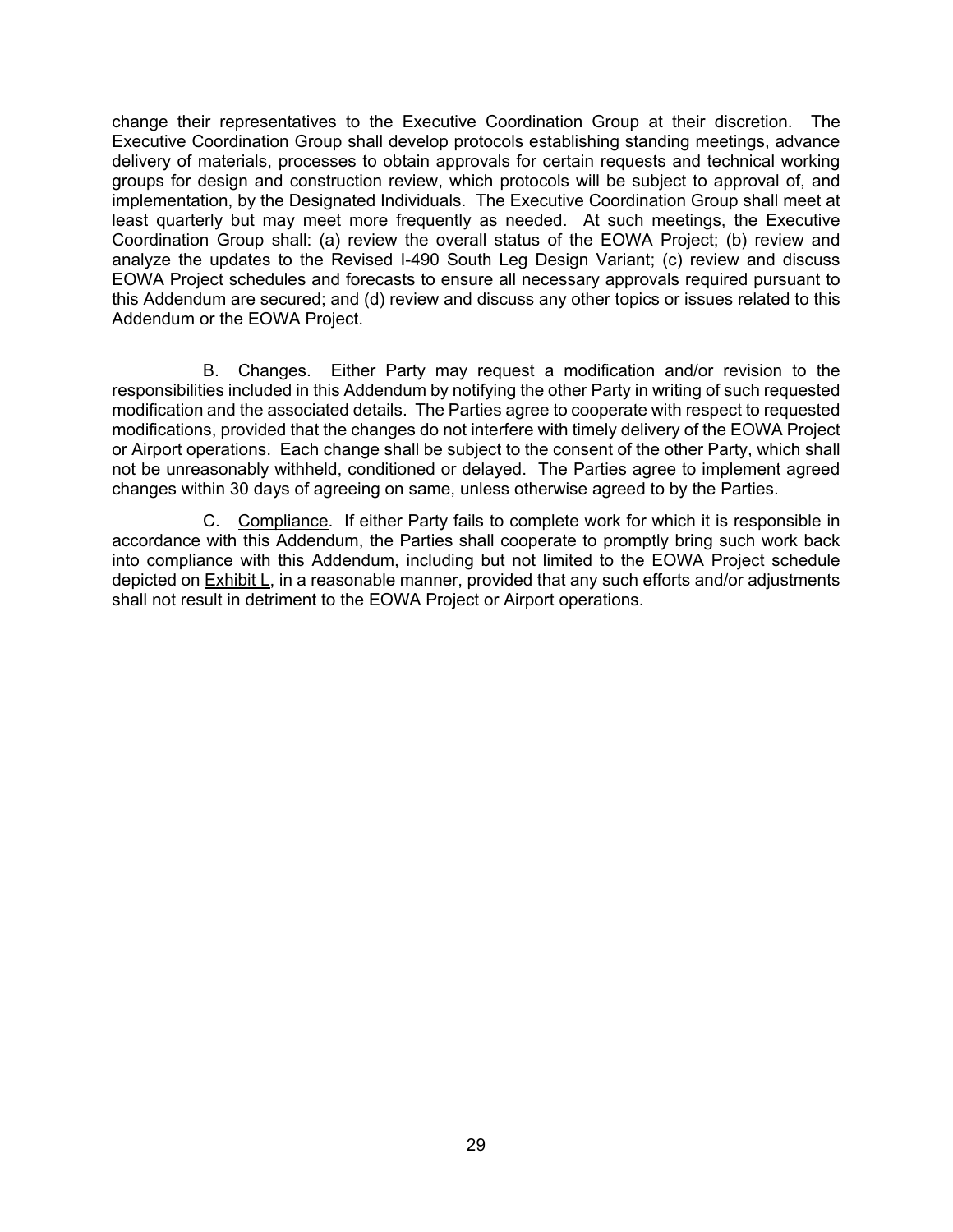IN WITNESS WHEREOF, the City and the Tollway each have caused this Addendum to be executed by its authorized representatives as of the Addendum Effective Date.

## **CITY OF CHICAGO**

By: \_\_\_\_\_\_\_\_\_\_\_\_\_\_\_\_\_\_\_\_\_\_\_\_\_\_\_\_\_\_\_\_\_\_\_\_ Jamie L. Rhee, Commissioner Chicago Department of Aviation

*Approved as to form and legality:*

 $\mathsf{By:}$ 

Printed Name:

# **THE ILLINOIS STATE TOLL HIGHWAY AUTHORITY**

| By: | Willard S. Evans, Jr., Chairman & Chief Executive Officer |
|-----|-----------------------------------------------------------|
| By: | Jose R. Alvarez, Executive Director                       |
| By: | Cathy R. Williams, Chief Financial Officer                |
| By: | Kathleen R. Pasulka-Brown, General Counsel                |
|     |                                                           |

 $\mathcal{L}_\text{max}$  , where  $\mathcal{L}_\text{max}$  and  $\mathcal{L}_\text{max}$  and  $\mathcal{L}_\text{max}$ 

 *Approved as to Form and Constitutionality*

Assistant Attorney General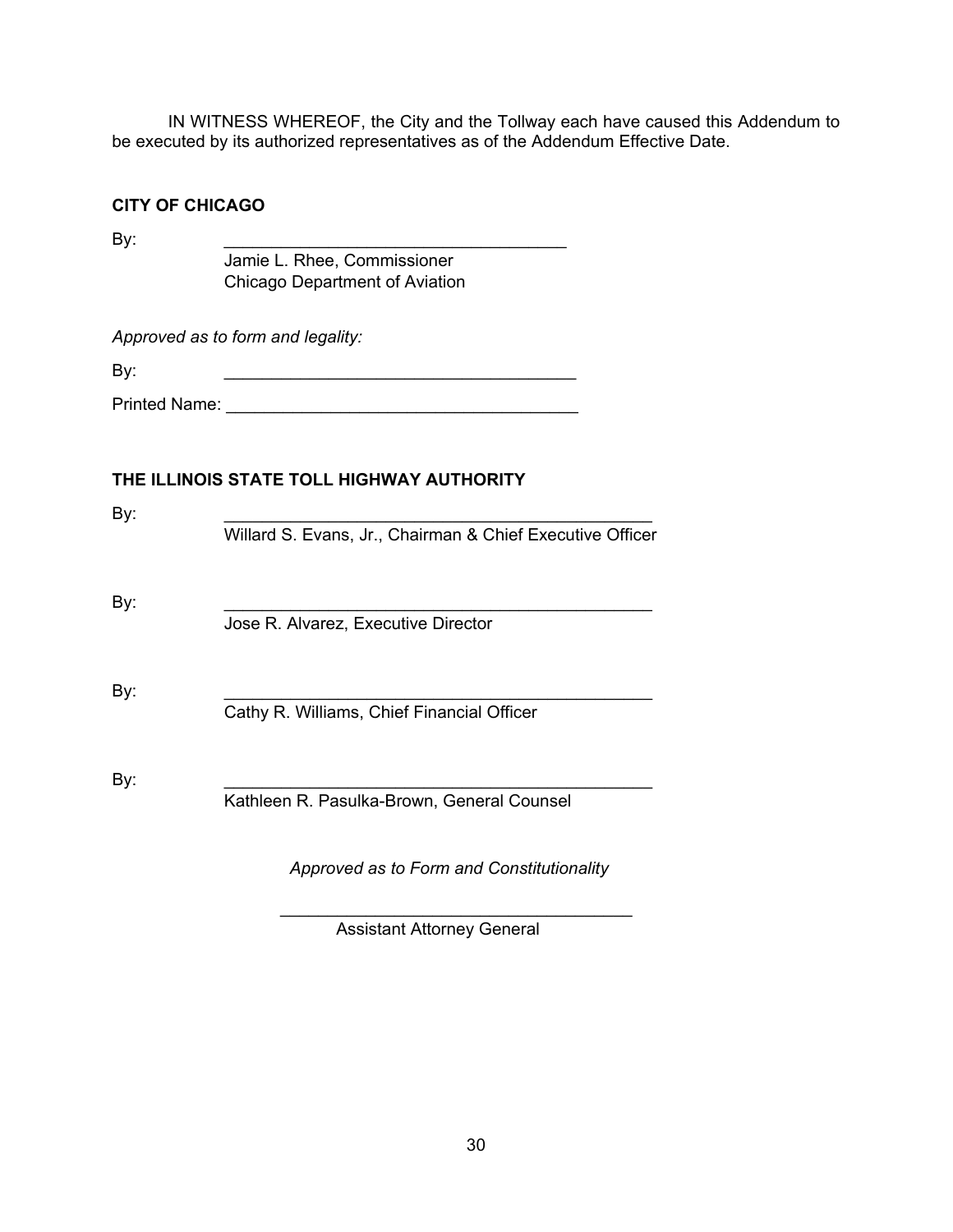## **Background**

The Illinois State Toll Highway Authority ("Tollway") is reconstructing the Central Tri-State (I-294) from 95<sup>th</sup> Street to Balmoral Avenue. Between 1959 and approximately September 2021, the Village of Hinsdale ("Village") supplied water service, including potable and fire flow services to the former over-the-road oasis at Milepost 25.0. Since 1959, and continuing through today, the Village has supplied water to the gas stations on both sides of the toll highway at that location. The Village maintains the water main piping and a related two million gallonstandpipe storage facility. In connection with the Tollway's Central Tri-State project, maintenance of the water main piping and storage facility (collectively, "Maintenance"), at an estimated cost of \$1,100,000, is required. The Village intends to perform the Maintenance and has requested that the Tollway share in the Maintenance costs. The Tollway agreed to share in the Maintenance cost and will reimburse the Village in an amount not to exceed \$500,000.

It is in the best interest of the Tollway to enter into an Intergovernmental Agreement with the Village to memorialize the Tollway and Village's understanding regarding the Maintenance work described above.

# **Resolution**

The Chief Engineering Officer and the General Counsel are authorized to negotiate and prepare an Intergovernmental Agreement between Tollway and the Village in substantially the form attached to this Resolution. The Chairman/Chief Executive Officer of the Tollway, subject to the approval of the Chief Financial Officer, is authorized to execute said agreement, and the Chief Financial Officer is authorized to issue warrants in payment thereof.

Approved by:  $Wd\mu w$ Chairman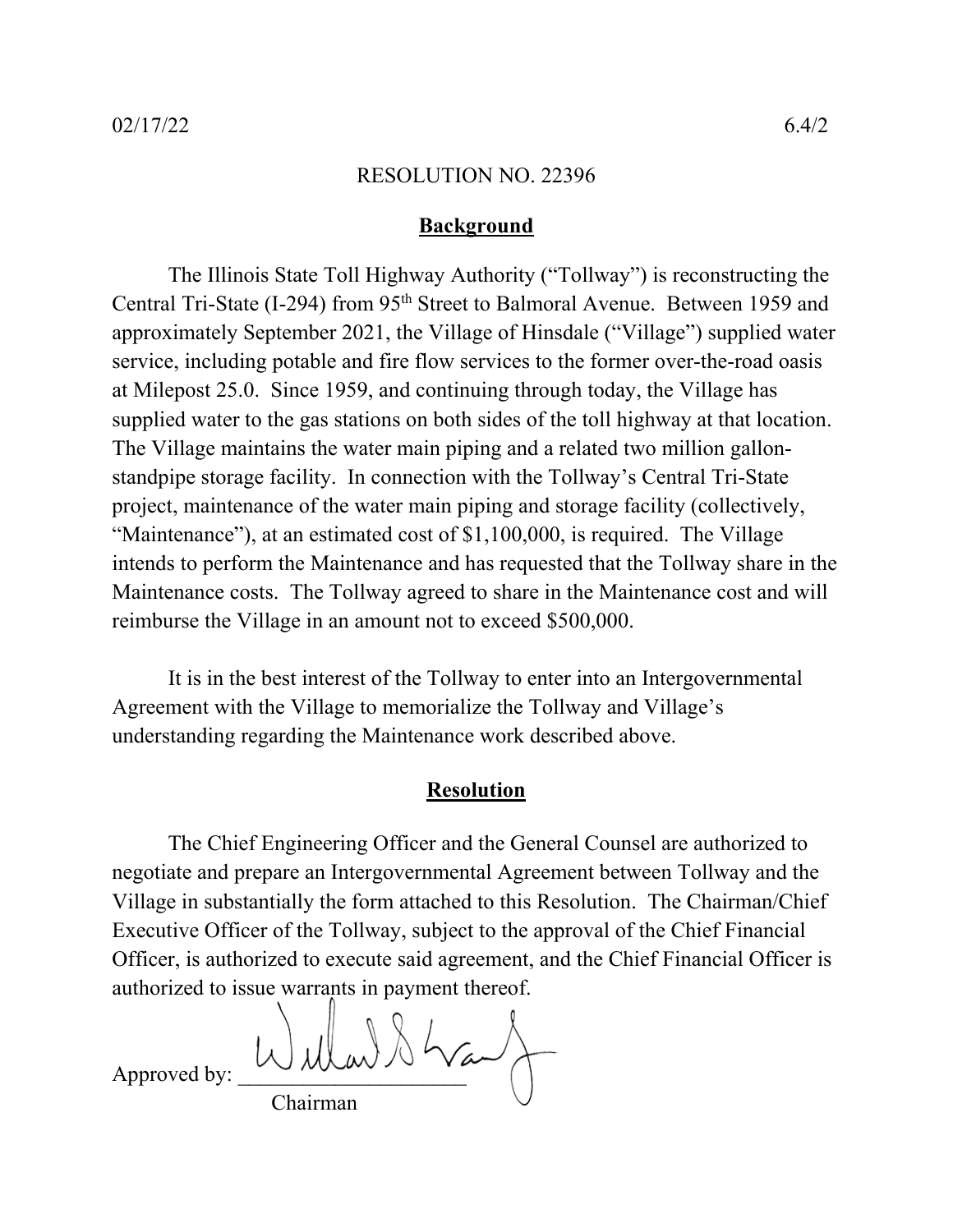## **INTERGOVERNMENTAL AGREEMENT BETWEEN THE ILLINOIS STATE TOLL HIGHWAY AUTHORITY AND VILLAGE OF HINSDALE**

This INTERGOVERNMENTAL AGREEMENT, effective upon the last dated signature below, by and between THE ILLINOIS STATE TOLL HIGHWAY AUTHORITY, an instrumentality and administrative agency of the State of Illinois, ("ILLINOIS TOLLWAY"), and THE VILLAGE OF HINSDALE, a municipal corporation of the State of Illinois, ("VILLAGE"), individually referred to as "PARTY", and collectively referred to as "PARTIES".

#### **RECITALS:**

WHEREAS, in order to promote the public welfare and facilitate vehicular traffic by providing convenient, safe, modern and limited access highways within and through the State of Illinois, the ILLINOIS TOLLWAY is improving certain portions of the Tri-State Tollway (I-294) mainline, ("Toll Highway") between 95th Street and Balmoral Avenue as contemplated in multiple ILLINOIS TOLLWAY contracts ("PROJECT");

WHEREAS, pursuant to an Intergovernmental Agreement between the PARTIES, fully executed May 6, 2019, the ILLINOIS TOLLWAY agreed to construct as part of the PROJECT, new water lines enabling the VILLAGE to continue providing water service to the two new Hinsdale Oasis locations, including the two existing gas stations on the east side and west side of the Toll Highway at Milepost 25.0;

WHEREAS, in addition to the new water lines, the ILLINOIS TOLLWAY shall construct a water main interconnect within a reinforced casing, connecting, for emergency transmission only, the VILLAGE's water supply with the water supply of the Village of Western Springs;

WHEREAS, the VILLAGE has provided water service, including potable water and fire flow services to the gas stations and former over the Toll Highway oasis site since approximately 1959 and continues to maintain the eight inch to twelve inch diameter water main piping and two million gallon standpipe storage facility, contributing to the fire flow pressures and volume, as well as pressure fluctuation dampening within the system which is required for the oases and other users in the area;

WHEREAS, adjacent to PROJECT construction, the VILLAGE has established maintenance and safety protocols necessary to continue supplying potable and fire protection water for the gas stations and potential future commercial or restaurant development, including but not limited to standpipe structure inspection, design and engineering expenditures, spot repairs, safety regulation improvements, interior and exterior painting of the standpipe storage facility, and the temporary removal and relocation of all cell towers and radio towers located on the standpipe storage facility, which the VILLAGE intends to complete as a maintenance project (the "MAINTENANCE");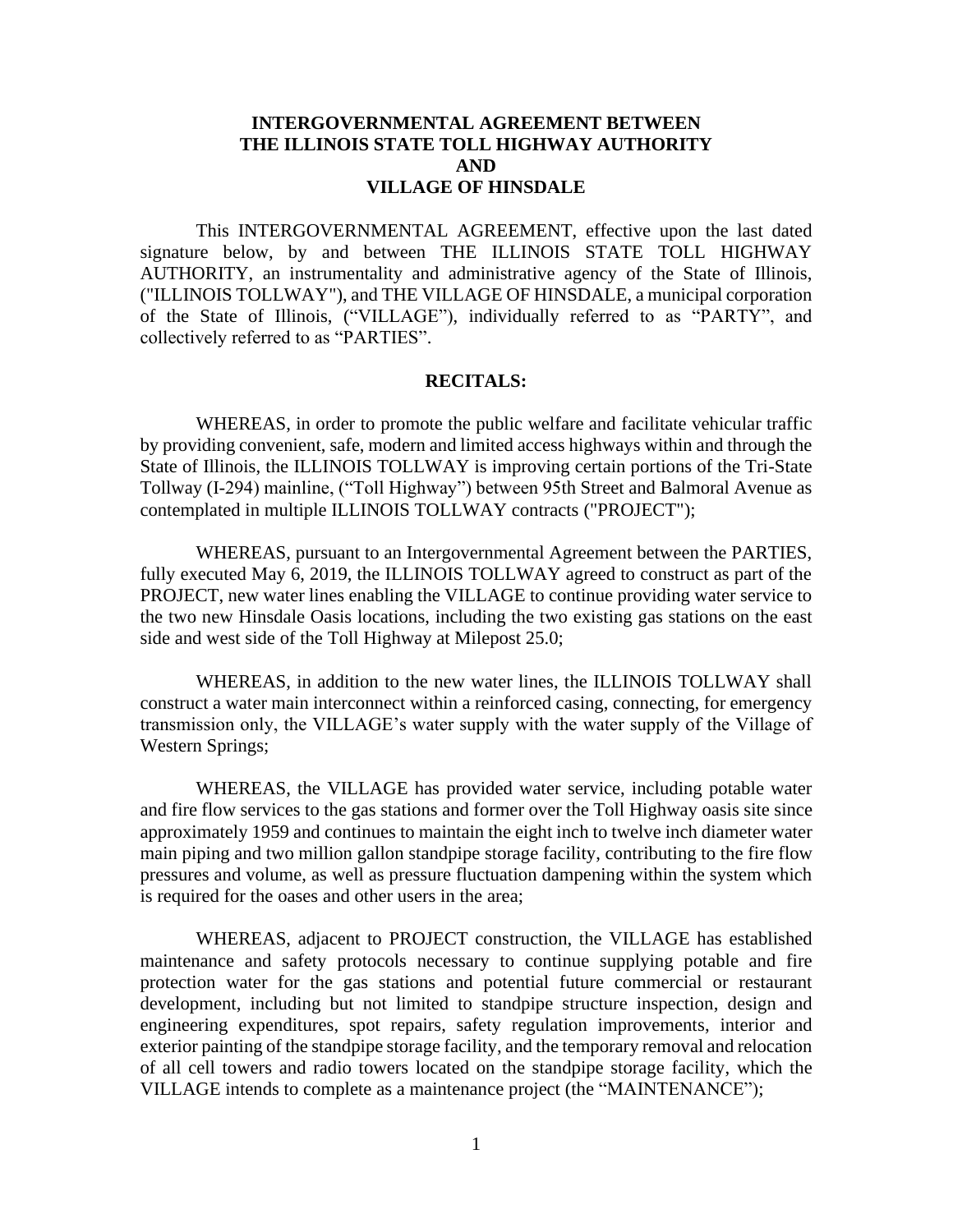WHEREAS, the VILLAGE's cost to complete the MAINTENANCE is estimated at \$1,100,000.00 and the VILLAGE requests that the ILLINOIS TOLLWAY share in the cost of the MAINTENANCE;

WHEREAS, the ILLINOIS TOLLWAY agrees to the VILLAGE's request to share in the cost of the MAINTENANCE and will contribute an amount not to exceed \$500,000.00 for the MAINTENANCE;

WHEREAS, the ILLINOIS TOLLWAY by virtue of its powers as set forth in the Toll Highway Act, 605 ILCS 10/1, *et seq.,* is authorized to enter into this AGREEMENT;

WHEREAS, the VILLAGE by virtue of its powers as set forth in the Illinois Municipal Code, 65 ILCS 5/1-1-1, *et seq.,* is authorized to enter into this AGREEMENT; and

WHEREAS, a cooperative Intergovernmental Agreement is appropriate and such an Agreement is authorized by Article VII, Section 10 of the Illinois Constitution and the Intergovernmental Cooperation Act, 5 ILCS 220/1, *et seq*.

NOW, THEREFORE, in consideration of the aforementioned recitals and the mutual covenants contained, the PARTIES agree as follows:

#### **I. FINANCIAL**

- A. The VILLAGE shall perform the MAINTENANCE on the existing water supply lines and standpipe storage facility as identified in the Recitals section of this AGREEMENT.
- B. The ILLINOIS TOLLWAY agrees to reimburse the VILLAGE an amount not to exceed \$500,000.00 toward actual costs for the MAINTENANCE.
- C. The ILLINOIS TOLLWAY acknowledges that the MAINTENANCE will be performed by the VILLAGE in stages and agrees that upon completion of each stage of the MAINTENANCE and receipt of an invoice from the VILLAGE, the ILLINOIS TOLLWAY shall pay the VILLAGE the total amount expended by the VILLAGE for each stage of work completed until the ILLINOIS TOLLWAY's payments equal the maximum amount set forth in Section I. B. Payment shall be made within forty-five (45) calendar days of receipt of the invoice from the VILLAGE by the ILLINOIS TOLLWAY.
- D. If the documentation submitted by the VILLAGE for reimbursement is reasonably deemed by the ILLINOIS TOLLWAY as not sufficiently documenting the work completed, the ILLINOIS TOLLWAY may require further records and supporting documentation to verify the amounts, recipients, work done, and use of all funds invoiced pursuant to this AGREEMENT.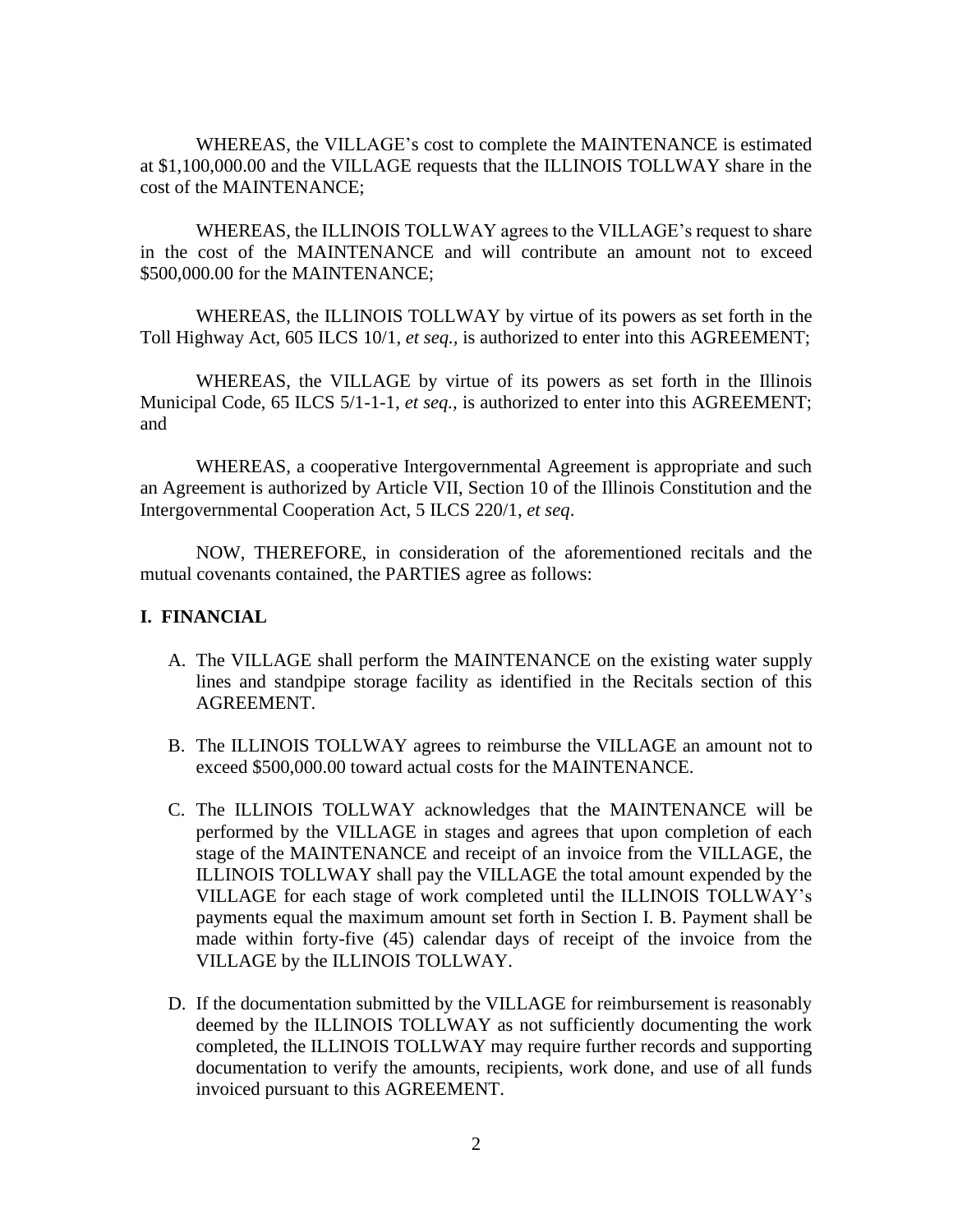- E. It is understood and agreed to by the PARTIES that the ILLINOIS TOLLWAY will not reimburse the VILLAGE for any expenditures that are:
	- 1. contrary to the provisions of this AGREEMENT;
	- 2. not directly related to carrying out of the MAINTENANCE work identified in the Recitals section of this AGREEMENT;
	- 3. of a regular and continuing nature, including, but not limited to, administrative costs, staff and overhead costs, rent, private utilities and future maintenance costs excluding the MAINTENANCE and
	- 4. in excess of the amount set forth in Section I. B. of this AGREEMENT.

## **II. GENERAL PROVISIONS**

- A. This AGREEMENT shall be binding upon and inure to the benefit of the PARTIES hereto and their respective successors and approved assigns.
- B. This AGREEMENT may be executed in two (2) or more counterparts, each of which shall be deemed an original and all of which shall be deemed one and the same instrument. Duplicated signatures, signatures transmitted via facsimile, or electronic signatures contained in a Portable Document Format (PDF) document shall be deemed original for all purposes.
- C. In a timely manner following execution of this AGREEMENT each PARTY shall designate in writing a representative who shall serve as the full-time representative of that PARTY during the carrying out of, and the execution, of this AGREEMENT. Each representative shall have authority, on behalf of such PARTY, to make decisions relating to the work covered by this AGREEMENT. Representatives may be changed, from time to time, by subsequent written notice to the other PARTY as set forth in Section II. O. without amending this AGREEMENT. Each representative shall be readily available to the other PARTY.
- D. In the event of any dispute, claim, question or disagreement arising out of the performance of this AGREEMENT, the PARTIES hereto shall consult and negotiate with each other in good faith to settle the dispute, claim, question or disagreement. In the event the PARTIES cannot mutually agree on the resolution of the dispute, claim, question or disagreement, the decision of the VILLAGE's Engineer shall be final, except for the rights of documentation, review, and/or audit under Section I. D., Section II. Q., and indemnification under Section II. L.
- E. It is understood and agreed that this AGREEMENT constitutes the complete and exclusive statement of the agreement of the PARTIES relative to the MAINTENANCE and nothing in this AGREEMENT shall be construed to create any further financial obligation on the part of the ILLINOIS TOLLWAY with respect to the existing or future commercial development of the oasis site, or the VILLAGE's existing watermain piping and standpipe storage facility as referenced in the introductory recitals of this AGREEMENT.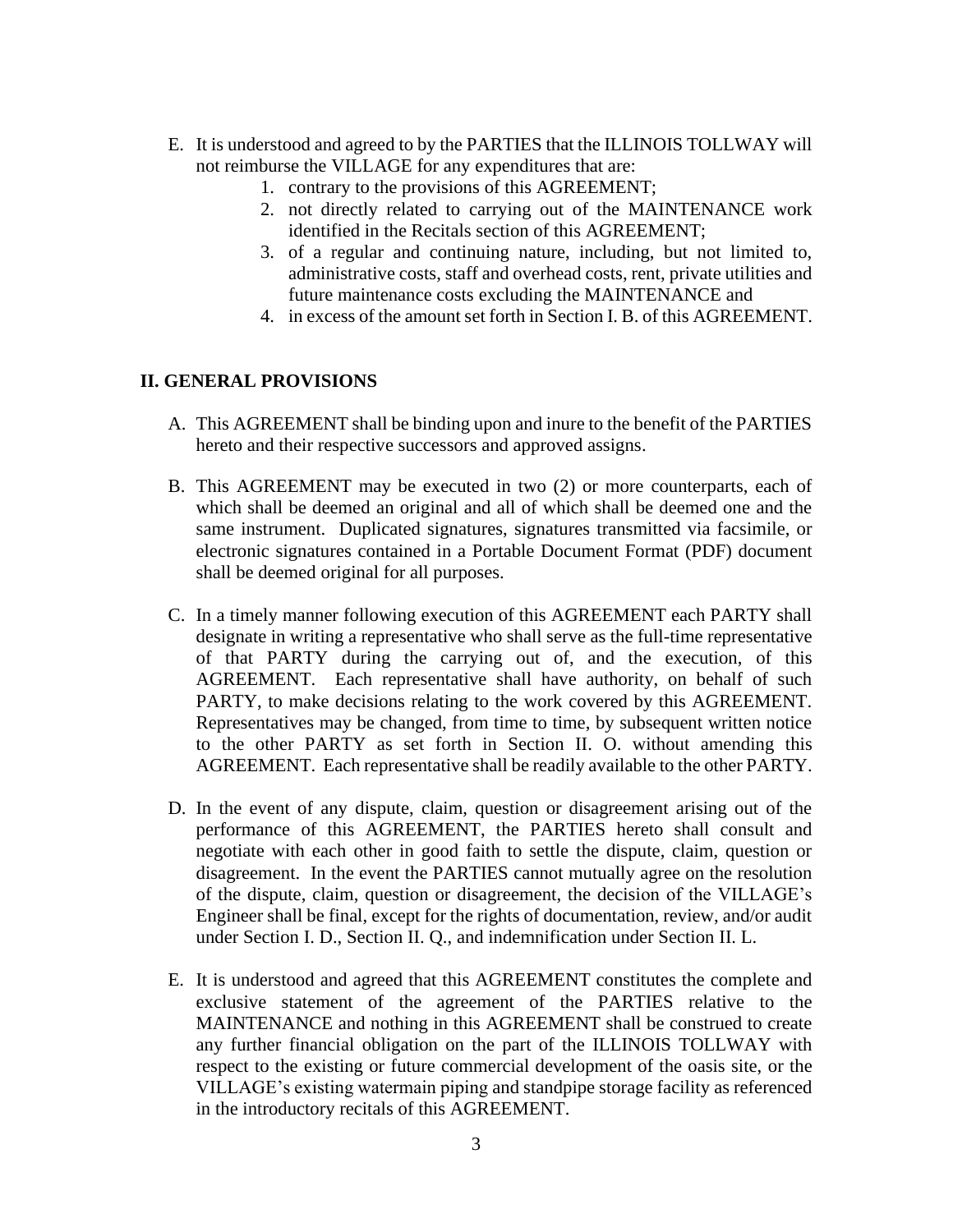- F. The construction of the emergency transmission interconnect shall be at no cost to the VILLAGE. The VILLAGE shall issue at no cost to the ILLINOIS TOLLWAY or the Village of Western Springs, any and all permits that may be necessary in relation to construction of the emergency transmission interconnect at a to be determined location mutually agreed upon by the VILLAGE and the Village of Western Springs.
- G. Prior to any use of the new emergency transmission interconnect, the VILLAGE and the Village of Western Springs will enter into a new Intergovernmental Agreement to document the operational and maintenance responsibilities for the emergency transmission water interconnect constructed beneath I-294 as part of the PROJECT.
- H. The PARTIES certify the following:
	- 1. the VILLAGE certifies that its correct Federal Tax Identification number is 36-6005930 and it is doing business as a governmental entity, whose mailing address is 19 East Chicago Avenue, Hinsdale, Illinois 60521.
	- 2. the ILLINOIS TOLLWAY certifies that its correct Federal Tax Identification number is 36-2811931, and it is doing business as a governmental entity, whose mailing address is The Illinois State Toll Highway Authority, 2700 Ogden Avenue, Downers Grove, Illinois 60515.
- I. Neither PARTY shall be liable for any delay or non-performance of its obligations caused by any contingency reasonably beyond its control, including, but not limited to, acts of God, war, civil unrest, pandemics, labor strikes or walkouts, fires and/or natural disasters.
- J. It is agreed that the laws of the State of Illinois, excepting the law of conflicts of law or choice of law, shall apply to this AGREEMENT and that, in the event of litigation, venue shall lie in the Circuit Court of DuPage County, Illinois.
- K. This AGREEMENT and the covenants contained herein shall become null and void in the event the contract(s) covering the MAINTENANCE contemplated herein is not completed within three (3) years subsequent to the date of execution of this AGREEMENT.
- L. The VILLAGE shall to the extent permitted by law, indemnify, hold harmless and defend the ILLINOIS TOLLWAY, its officials, officers, employees, and agents from and against all liability, claims, suits, demands, proceedings and action, including costs, fees and expense of defense, arising from, growing out of, or related to, any loss, damage, injury, death, or loss or damage to property resulting from, or connected with, the VILLAGE's negligent or willful acts, errors or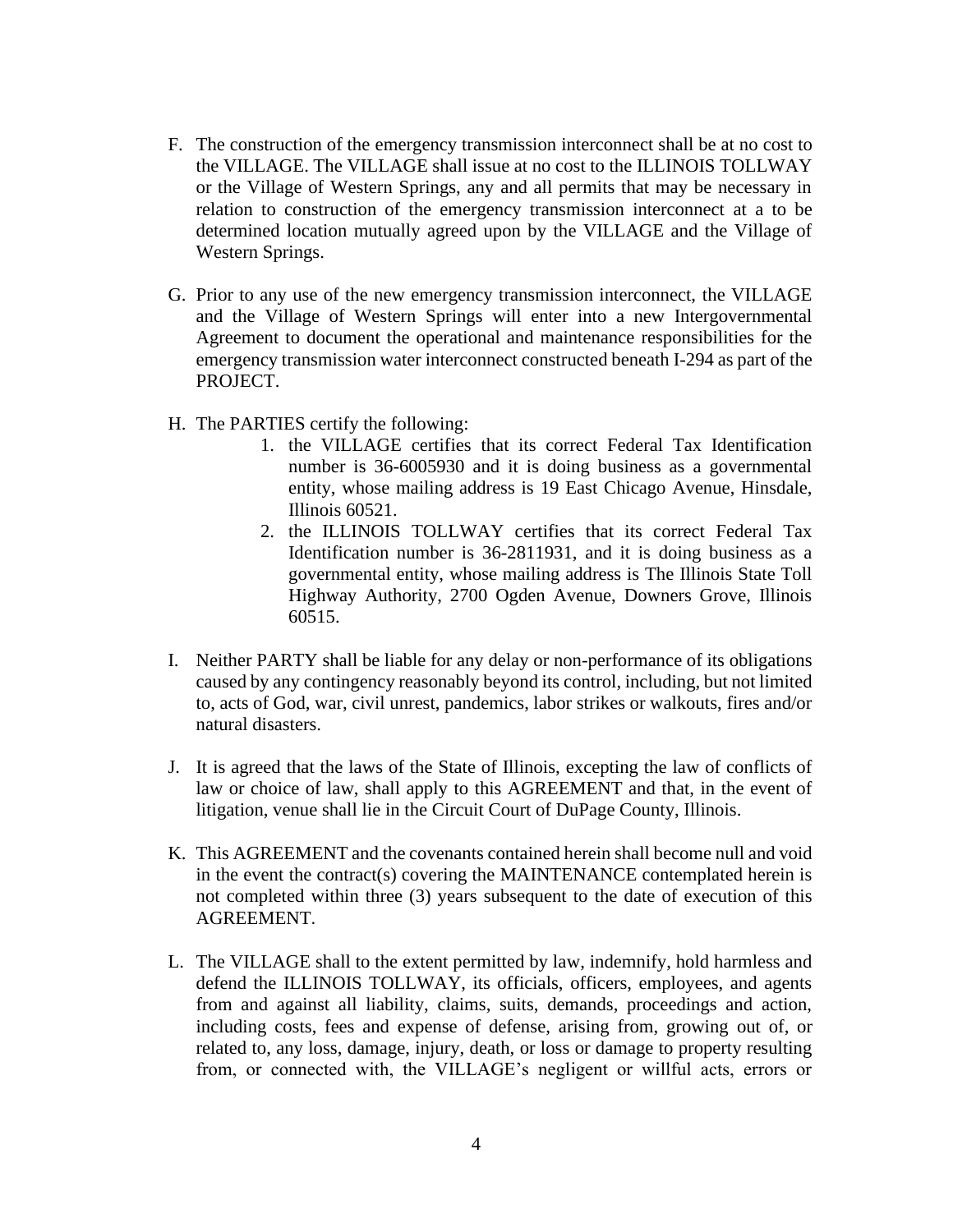omissions in its performance under this AGREEMENT. The VILLAGE does not hereby waive any defenses or immunity available to it with respect to third parties.

- M. The ILLINOIS TOLLWAY shall to the extent permitted by law, indemnify, hold harmless and defend the VILLAGE, its officials, officers, employees, and agents from and against all liability, claims, suits, demands, proceedings and action, including costs, fees and expense of defense, arising from, growing out of, or related to, any loss, damage, injury, death, or loss or damage to property resulting from, or connected with, the ILLINOIS TOLLWAY's negligent or willful acts, errors or omissions in its performance under this AGREEMENT. The ILLINOIS TOLLWAY does not hereby waive any defenses or immunity available to it with respect to third parties.
- N. This AGREEMENT may only be modified by written modification executed by duly authorized representatives of the PARTIES hereto.
- O. Unless otherwise specified, all written reports, notices and other communications related to this AGREEMENT shall be in writing and shall be personally delivered or mailed via first class, certified or registered U.S. mail or electronic mail delivery to the following persons at the following addresses.

| To ILLINOIS TOLLWAY: | The Illinois Toll Highway Authority<br>2700 Ogden Avenue<br>Downers Grove, Illinois 60515<br>Attn: Acting Chief Engineering Officer<br>mnashif@getipass.com |
|----------------------|-------------------------------------------------------------------------------------------------------------------------------------------------------------|
| To the VILLAGE:      | The Village of Hinsdale<br>19 East Chicago Avenue<br>Hinsdale, Illinois 60521<br>Attn: President Thomas Cauley Jr.<br>tcauley@villageofhinsdale.org         |

- P. The introductory recitals included at the beginning of this AGREEMENT are agreed to and incorporated into this AGREEMENT.
- Q. The VILLAGE shall maintain books and records relating to the performance of this AGREEMENT necessary to support amounts charged to the ILLINOIS TOLLWAY. Books and records, including information stored in databases or other computer systems, shall be maintained by the VILLAGE for a period of five (5) years from the later of the date of final payment under this AGREEMENT or completion of the work performed under this AGREEMENT. Books and records required to be maintained under this section shall be available for review or audit by representatives of the Auditor General, the Executive Inspector General, the Illinois Tollway Inspector General, State of Illinois internal auditors or other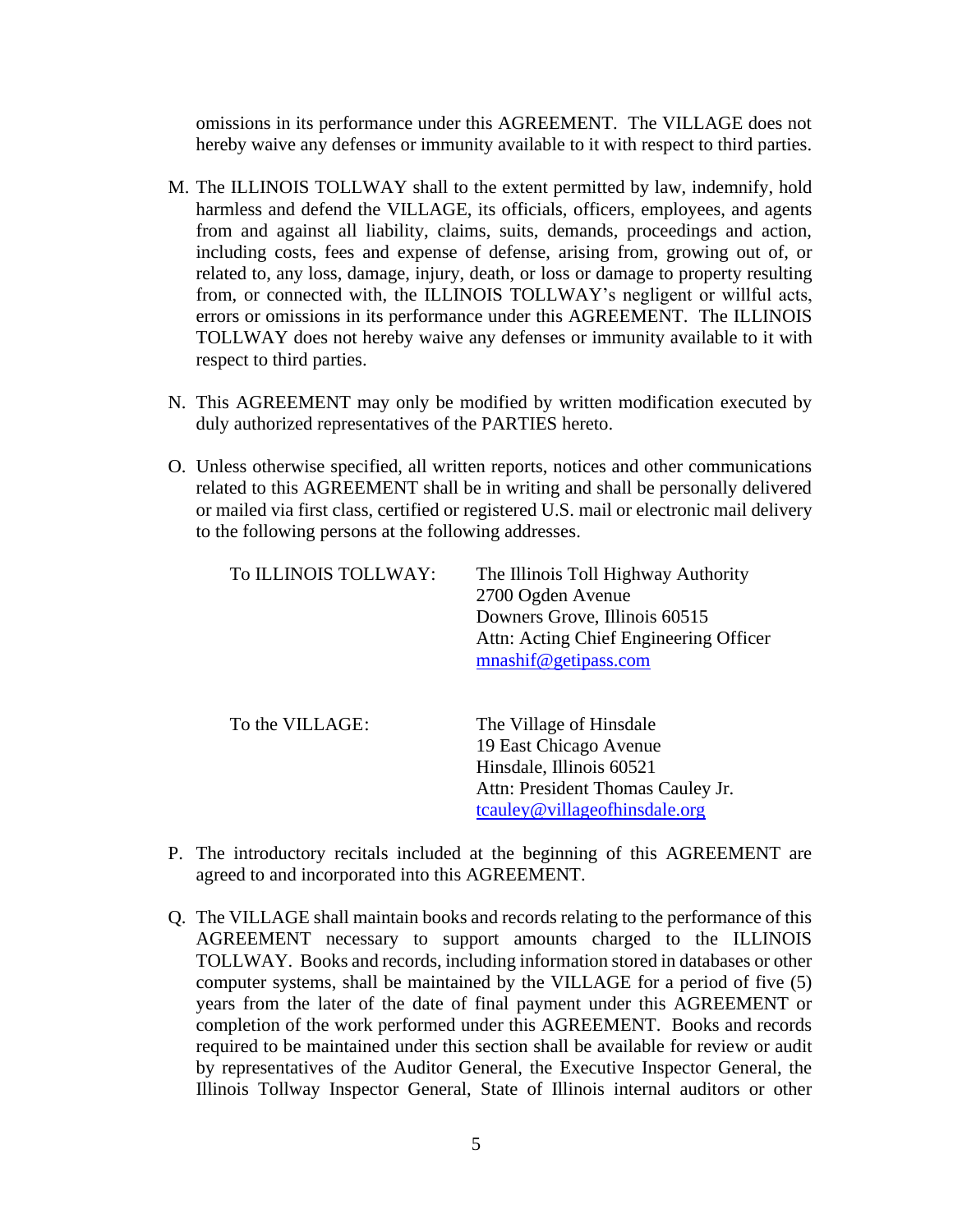governmental entities with monitoring authority, upon reasonable notice and during normal business hours. 30 ILCS 500/20-65.

- R. The VILLAGE also recognizes that, pursuant to Section 8.5 of the Toll Highway Act (605 ILCS 10/8.5), the Illinois Tollway Inspector General ("OIG") has the authority to conduct investigations into certain matters including but not limited to allegations of fraud, waste and abuse and to conduct reviews. The VILLAGE will fully cooperate in any OIG audit investigation or review and shall not bill the ILLINOIS TOLLWAY for time relating to its cooperation. Cooperation includes (i) providing access to all information and documentation related to the performance of this AGREEMENT, and (ii) disclosing and making available all personnel involved in or connected with, or having knowledge of, the performance of this AGREEMENT.
- S. This AGREEMENT terminates upon completion of performance of the MAINTENANCE and final reimbursement by the ILLINOIS TOLLWAY.
- T. Wherever in this AGREEMENT approval or review by either the VILLAGE or the ILLINOIS TOLLWAY is provided for, said approval or review shall not be unreasonably delayed or withheld.
- U. The failure by the ILLINOIS TOLLWAY or the VILLAGE to seek redress for violation of or to insist upon strict performance of any condition or covenant of this AGREEMENT shall not constitute a waiver of any such breach or subsequent breach of such covenants, terms, conditions, rights and remedies. No provision of this AGREEMENT shall de deemed waived by the ILLINOIS TOLLWAY or the VILLAGE unless such provision is waived in writing.

# **THE REMAINDER OF THIS PAGE IS INTENTIONALLY BLANK**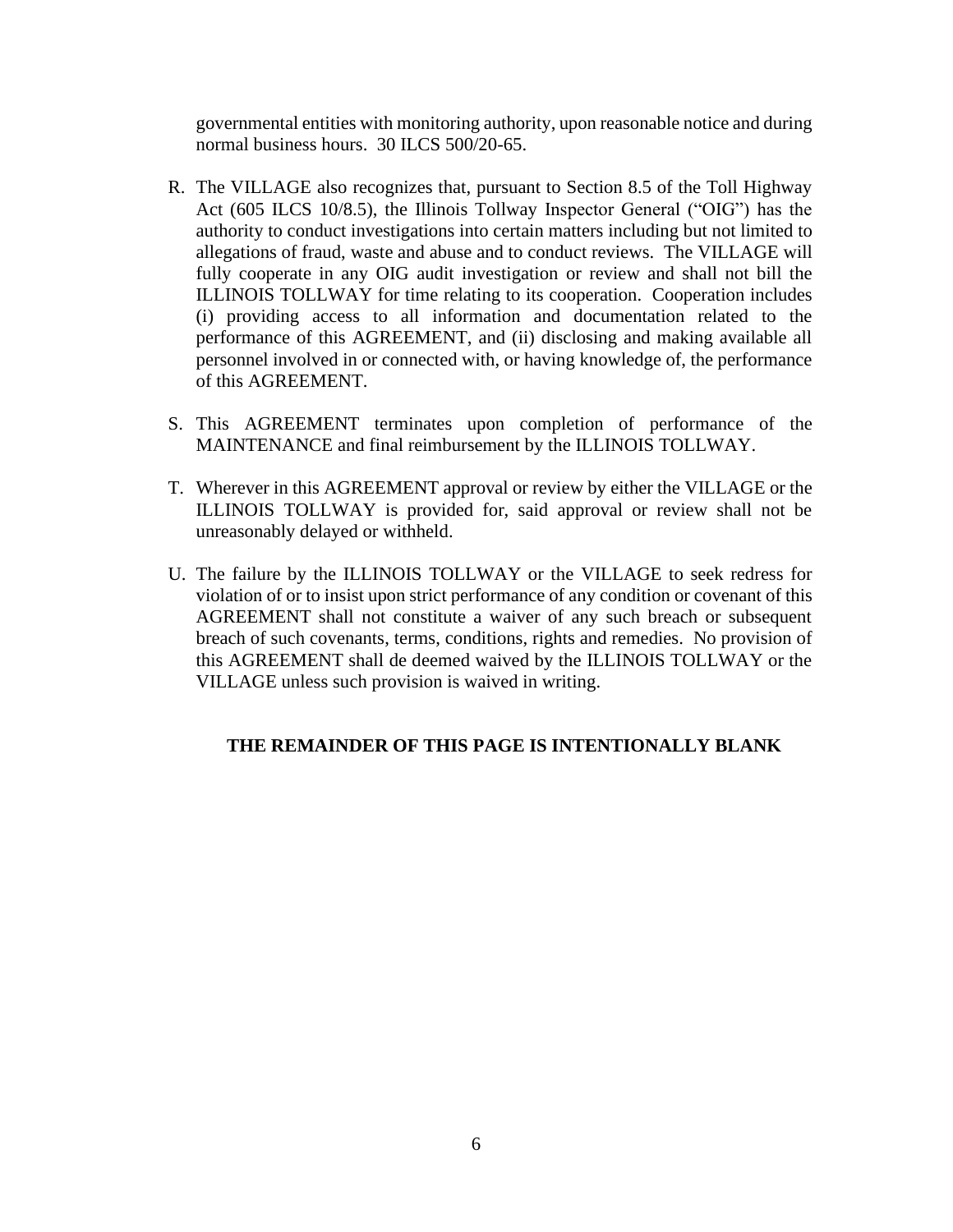IN WITNESS THEREOF, the PARTIES have executed this AGREEMENT on the dates indicated.

## **THE VILLAGE OF HINSDALE**

By: \_\_\_\_\_\_\_\_\_\_\_\_\_\_\_\_\_\_\_\_\_\_\_\_\_\_\_\_\_ Date: \_\_\_\_\_\_\_\_\_\_\_\_\_\_\_\_\_\_\_\_\_

 Thomas Cauley Jr. President

Attest: \_\_\_\_\_\_\_\_\_\_\_\_\_\_\_\_\_\_\_\_\_\_\_\_\_\_\_ \_\_\_\_\_\_\_\_\_\_\_\_\_\_\_\_\_\_\_\_\_

(Please Print Name)

# **THE ILLINOIS STATE TOLL HIGHWAY AUTHORITY**

By: \_\_\_\_\_\_\_\_\_\_\_\_\_\_\_\_\_\_\_\_\_\_\_\_\_\_\_\_\_\_ Date: \_\_\_\_\_\_\_\_\_\_\_\_\_\_\_\_\_\_\_\_\_\_

 Willard S. Evans, Jr. Chairman and Chief Executive Officer

By: \_\_\_\_\_\_\_\_\_\_\_\_\_\_\_\_\_\_\_\_\_\_\_\_\_\_\_\_\_\_ Date: \_\_\_\_\_\_\_\_\_\_\_\_\_\_\_\_\_\_\_\_\_\_

 Cathy R. Williams Chief Financial Officer

By: \_\_\_\_\_\_\_\_\_\_\_\_\_\_\_\_\_\_\_\_\_\_\_\_\_\_\_\_\_\_ Date: \_\_\_\_\_\_\_\_\_\_\_\_\_\_\_\_\_\_\_\_\_\_

 Kathleen R. Pasulka-Brown General Counsel

Approved as to Form and Constitutionality

\_\_\_\_\_\_\_\_\_\_\_\_\_\_\_\_\_\_\_\_\_\_\_\_\_\_\_\_\_\_\_\_\_\_ Lisa M. Conforti, Assistant Attorney General

IGA\_Hinsdale Water Lines\_For Signature\_02.16.2022